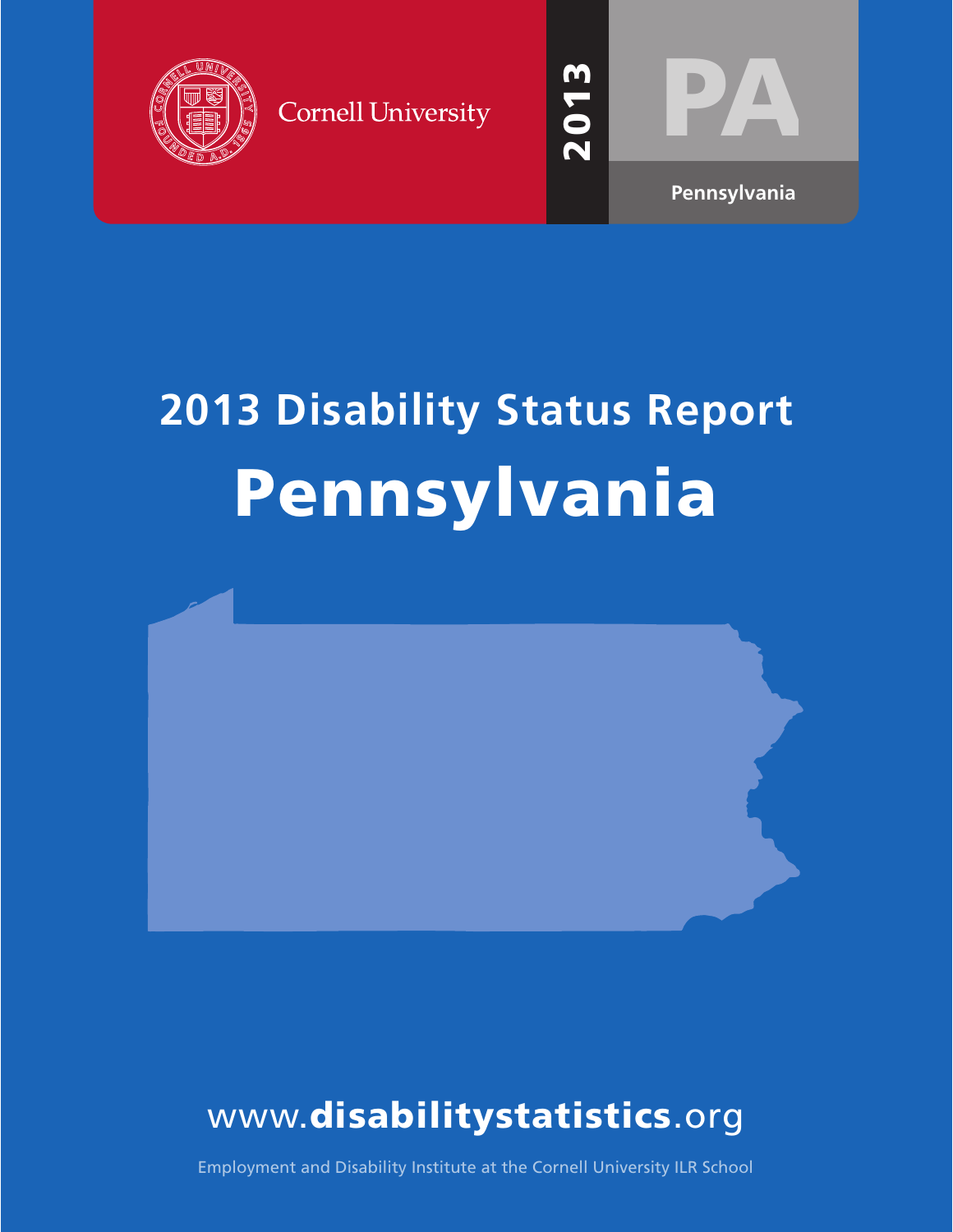## **Contents**

#### **Introduction** [2013 Annual Disability Status Report](#page-2-0) 2 [ACS Disability Questions](#page-3-0) 3 [Notes](#page-4-0) 4 **[Summary](#page-5-0)** [Pennsylvania Summary](#page-5-0) 5 [Prevalence by State: Ages 21 to 64](#page-7-0) 7 [Employment by State: Ages 21 to 64](#page-8-0) 8 **Demographics** [Prevalence: All Ages](#page-9-0) 9 [Prevalence: Ages 4 and under](#page-11-0) 11 [Prevalence: Ages 5 to 15](#page-13-0) 13 [Prevalence: Ages 16 to 20](#page-15-0) 15 [Prevalence: Ages 21 to 64 \(Working-Age\)](#page-17-0) 17 [Prevalence: Ages 65 to 74](#page-19-0) 19 [Prevalence: Ages 75 and Older](#page-21-0) 21 [Prevalence: Gender and Age](#page-23-0) 23 [Prevalence: Hispanic / Latino Origin and Age](#page-26-0) 26 [Prevalence: Race](#page-29-0) 29 **Outcomes** [Employment](#page-31-0) 29 [Not Working but Actively Looking for Work](#page-33-0) 33 [Full-Time / Full-Year Employment](#page-35-0) 35 [Annual Earnings \(Full-Time / Full-Year workers\)](#page-37-0) 37 [Annual Household Income](#page-39-0) 39 [Poverty](#page-41-0) 41 [Supplemental Security Income \(SSI\)](#page-43-0) 43 [Education: High School Diploma / Equivalent](#page-45-0) 45 [Education: Some College / Associate's Degree](#page-47-0) 47 [Education: Bachelor's Degree or More](#page-49-0) **1988** [Veterans Service-Connected Disability](#page-51-0) 51 [Health Insurance Coverage](#page-53-0) 63 and 53 [Type of Health Insurance Coverage](#page-55-0) 55 **[Glossary](#page-58-0)** 58 **[About the Disability Status Report](#page-64-0)** 64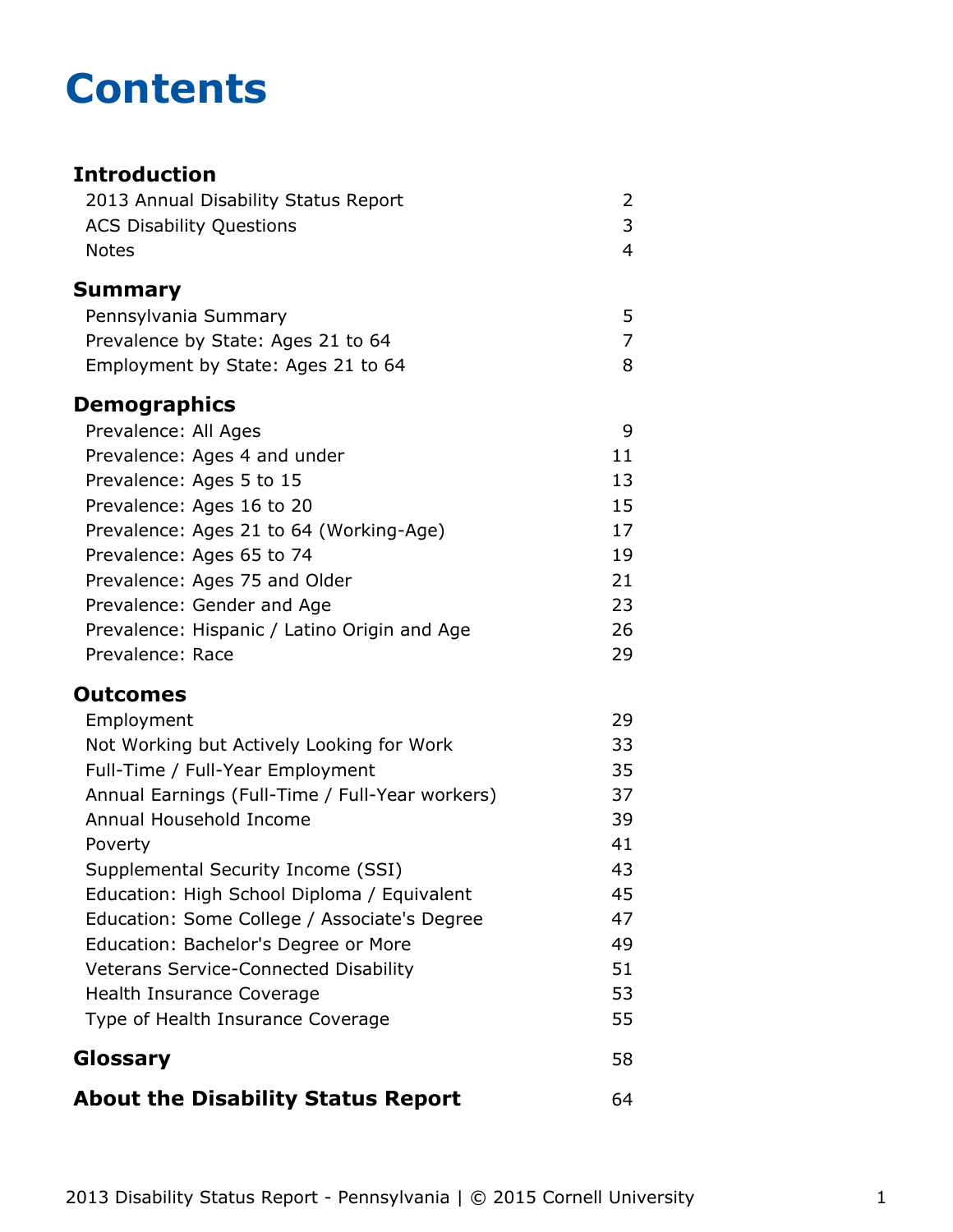# <span id="page-2-0"></span>**The 2013 Annual Disability Status Report**

The Annual Disability Status Reports provide policy makers, disability advocates, reporters, and the public with a summary of the most recent demographic and economic statistics on the non-institutionalized population with disabilities. They contain information on the population size and disability prevalence for various demographic subpopulations, as well as statistics related to employment, earnings, household income, veterans' service-connected disability and health insurance. Comparisons are made to people without disabilities and across disability types. Disability Status Reports and other statistics are available for the United States overall, each state, the District of Columbia, and Puerto Rico at [www.disabilitystatistics.org](http://www.disabilitystatistics.org).

The Status Reports primarily look at the working-age population because the employment gap between people with and without disabilities is a major focus of government programs and advocacy efforts. Employment is also a key factor in the social integration and economic self-sufficiency of working-age people with disabilities.

The information in this report is based on data from the US Census Bureau's American Community Survey (ACS) - a survey sent each year to a random sample of over 3.5 million households. For more information see the Census Bureau's ACS website <http://www.census.gov/acs/www/> and our Guide to Disability Statistics from the American Community Survey (2008 Forward): <http://disabilitystatistics.org/sources.cfm>.

The estimates in these reports are based on responses from a sample of the population and may differ from actual population values because of sampling variability and other factors. Differences observed between the estimates for two or more groups may not be statistically significant.

#### **Suggested Citation**

Erickson, W., Lee, C., & von Schrader, S. (2014). 2013 Disability Status Report: Pennsylvania. Ithaca, NY: Cornell University Employment and Disability Institute(EDI).

We would like to thank Sara VanLooy, Jason Criss, and Joe Williams for their assistance with editing and production of this document.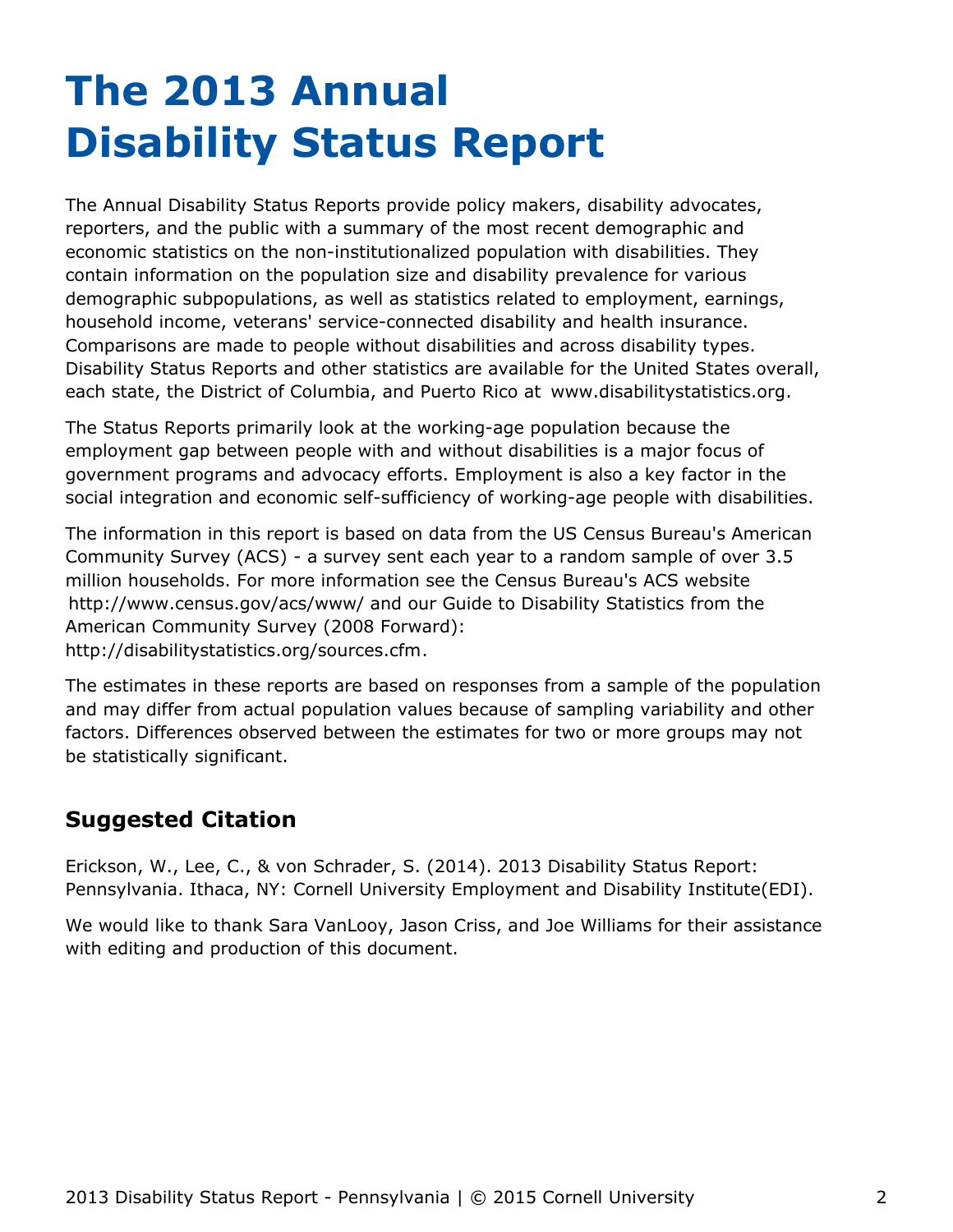# <span id="page-3-0"></span>**ACS Disability Questions**

There is no single accepted definition of disability. Different definitions and disability questions may identify different populations with disabilities and result in larger or smaller estimates.

Below are the six questions used in the ACS to identify persons with disabilities. Note that the Census Bureau refers to each of the individual types as "difficulty" while in this report the term "disability" is used.

**Hearing Disability** (asked of all ages):

Is this person deaf or does he/she have serious difficulty hearing?

**Visual Disability** (asked of all ages):

Is this person blind or does he/she have serious difficulty seeing even when wearing glasses?

**Cognitive Disability** (asked of persons ages 5 or older):

Because of a physical, mental, or emotional condition, does this person have serious difficulty concentrating, remembering, or making decisions?

**Ambulatory Disability** (asked of persons ages 5 or older):

Does this person have serious difficulty walking or climbing stairs?

**Self-Care Disability** (asked of persons ages 5 or older):

Does this person have difficulty dressing or bathing?

#### **Independent Living Disability** (asked of persons ages 15 or older):

Because of a physical, mental, or emotional condition, does this person have difficulty doing errands alone such as visiting a doctor's office or shopping?

#### **Note:**

- The "Any Disability" category used in this report includes persons who reported one or more of the individual disability types.
- Respondents could report more than one disability type.
- Some disability questions were not asked of children.
- A separate set of survey questions identify veterans with service-connected disabilities. Based on a separate set of survey questions, this report includes estimates related to veterans' service-connected disability (see page 51).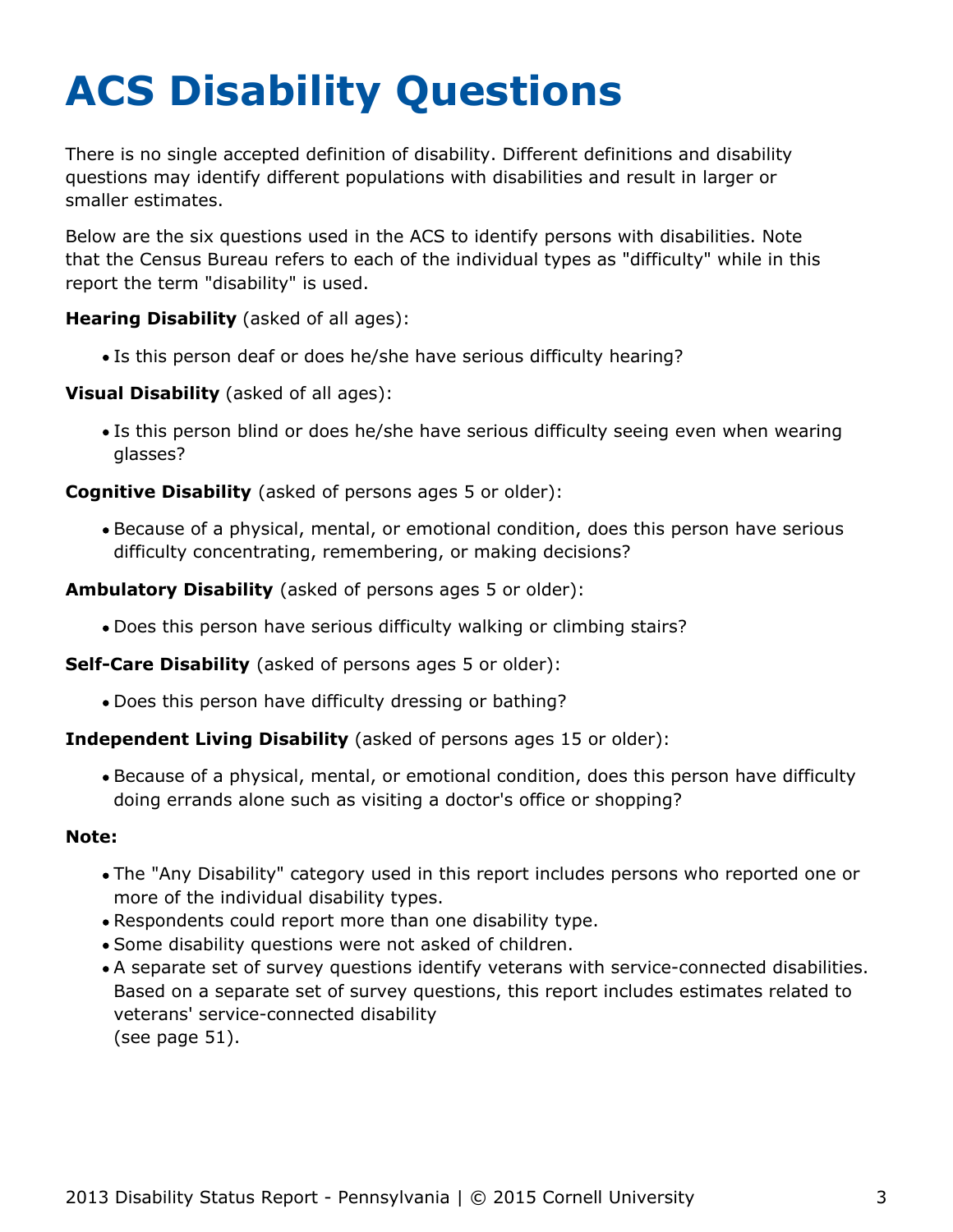## <span id="page-4-0"></span>**Notes**

**Spanish Language Reports:** Spanish language versions of the Annual Disability Status Reports for the US, all 50 states, Puerto Rico, and Washington D.C. can be downloaded at the same location as the English Status Reports. The Spanish translation was made possible through funding from the Northeast Disability Technical Assistance Center (DBTAC) and NIDRR.

**Puerto Rico:** A Puerto Rico Disability Status Report, based on the parallel 2013 Puerto Rico Community Survey (PRCS), is available again this year in English as well as Spanish. However, please note that the Puerto Rico sample is not included in any U.S. population estimates included in these reports.

**Group Quarters:** In 2006, the ACS began surveying the group quarters population. We include the non-institutionalized group quarters population, but due to small state level sample sizes exclude the institutionalized group quarters population (see [glossary](#page-58-0)) in the Disability Status Reports.

**Margin of Error (MOE):** As in previous years' reports we provide the 90% MOE to better illustrate sampling variability. See the glossary entry for more information on this topic.

**Glossary:** As in previous years, we provide a comprehensive glossary at the back of this report defining the terms used in the Disability Status Report (see [glossary](#page-58-0)).

Note: According to the Census Bureau, estimates based on the ACS Public Use Microdata Sample (PUMS) file such as those included in this report may differ slightly from the ACS summary tables produced by the Census Bureau, because they are subject to additional sampling error and further data processing operations. Please see <http://www.disabilitystatistics.org/faq.cfm#Q4> for further information.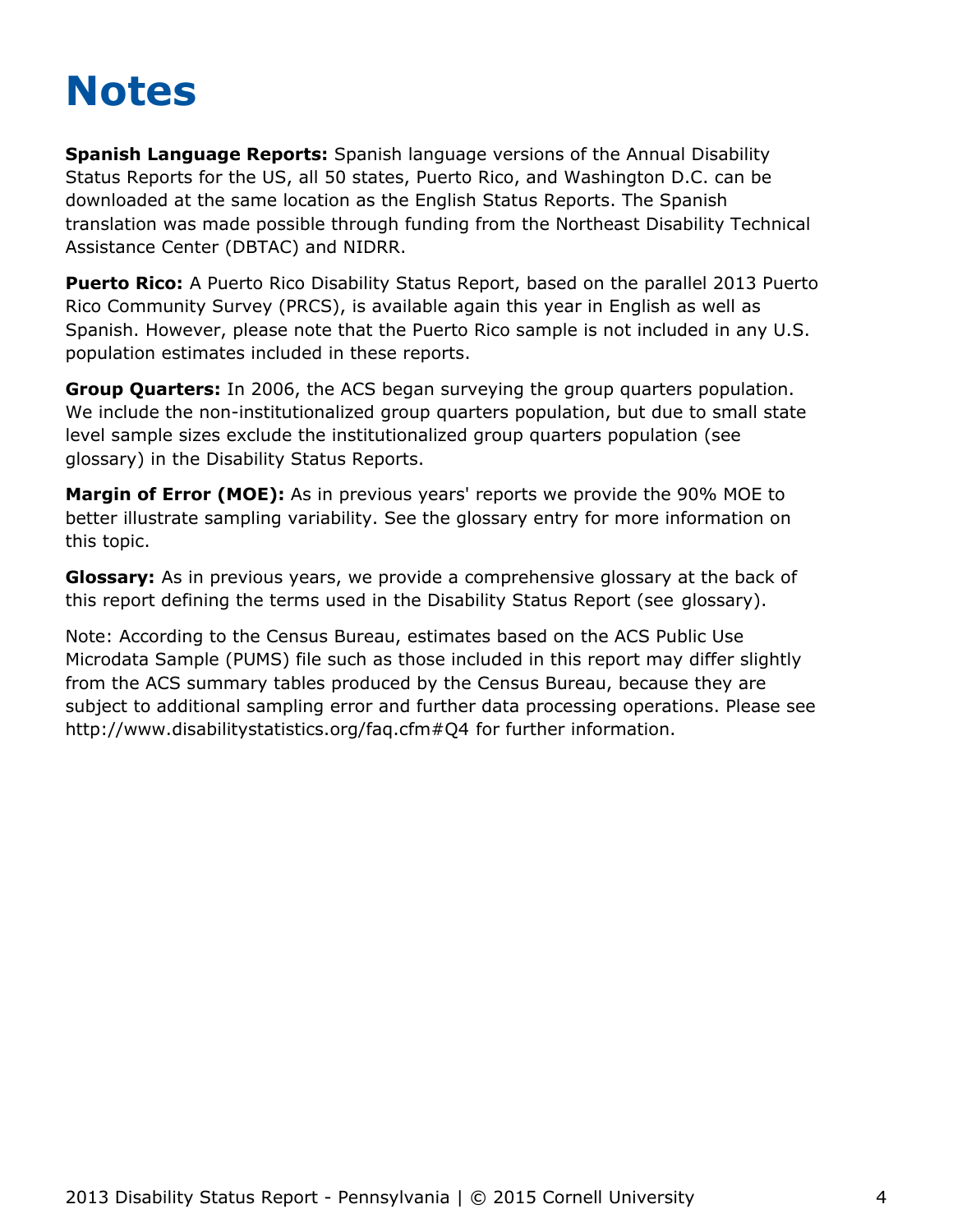# <span id="page-5-0"></span>**Pennsylvania Summary**

These statistics indicate the social and economic status of non-institutionalized people with disabilities in Pennsylvania, using data from the 2013 American Community Survey (ACS).

**Age:** In 2013, the prevalence of disability in PA was:

- 13.4 percent for persons of all ages
- 0.8 percent for persons ages 4 and under
- 6.7 percent for persons ages 5 to 15
- 6.2 percent for persons ages 16 to 20
- 11.2 percent for persons ages 21 to 64
- 23.0 percent for persons ages 65 to 74
- 48.1 percent for persons ages 75+

**Disability Type:** In 2013, the prevalence of the six disability types among persons of all ages in PA was:

- 2.3% reported a Visual Disability
- 3.6% reported a Hearing Disability
- 7.3% reported an Ambulatory Disability
- 5.6% reported a Cognitive Disability
- 2.6% reported a Self-Care Disability
- 6.0% reported an Independent Living Disability

**Gender:** In 2013, 13.6 percent of females of all ages and 13.2 percent of males of all ages in PA reported a disability.

**Hispanic/Latino:** In 2013, the prevalence of disability among persons of all ages of Hispanic or Latino origin in PA was 14.5 percent.

**Race:** In PA in 2013, the prevalence of disability for working-age people (ages 21 to 64) was:

- 10.7 percent among Whites
- 15.5 percent among Black / African Americans
- 5.3 percent among Asians
- 15.3 percent among Native Americans
- 16.4 percent among persons of some other race(s)

**Employment:** In 2013, the employment rate of working-age people (ages 21 to 64) with disabilities in PA was 33.6 percent.

**Looking for Work:** In PA in 2013, the percentage actively looking for work among people with disabilities who were not working was 10.8 percent.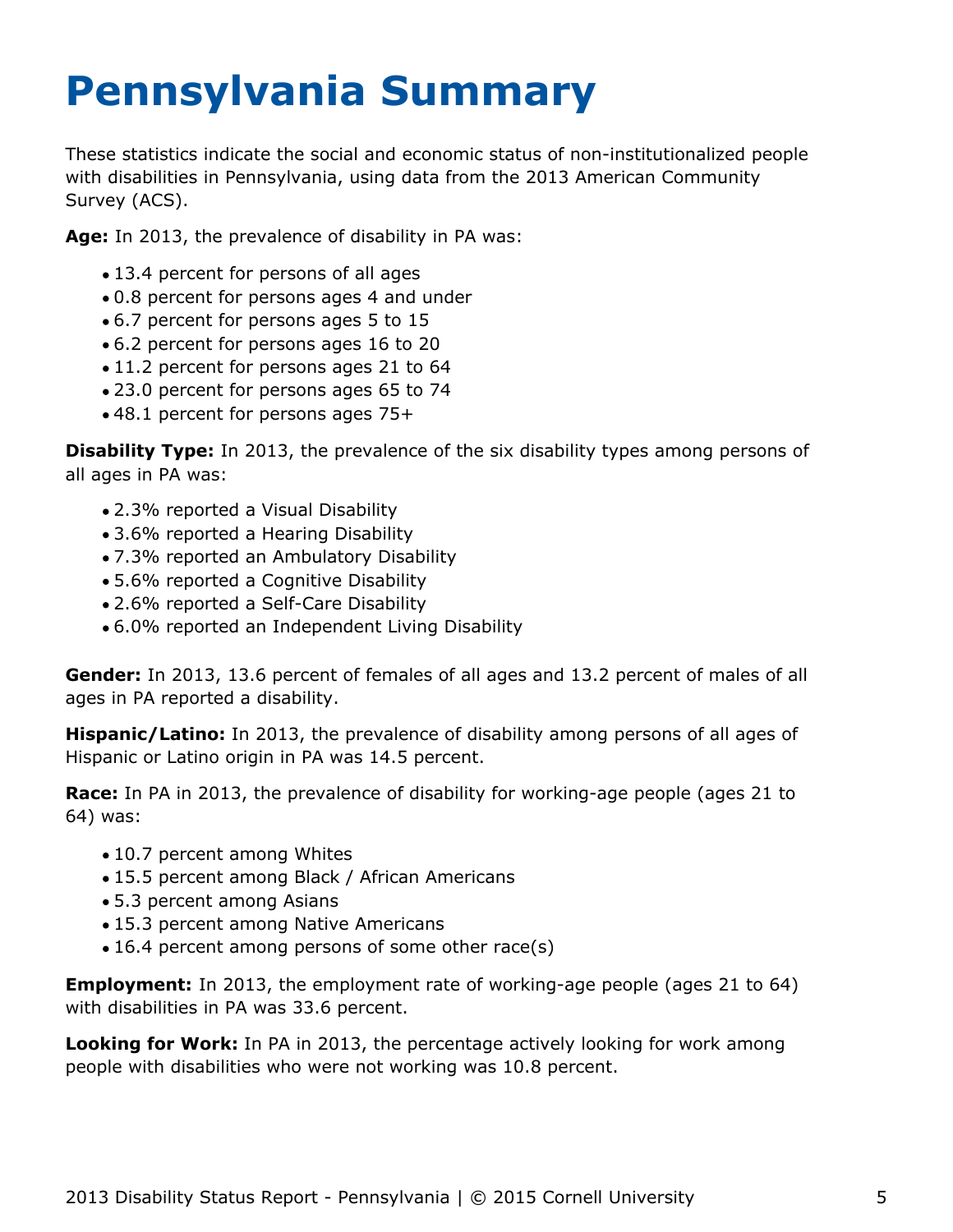**Full-Time/Full-Year Employment:** In PA in 2013, the percentage of working-age people with disabilities working full-time/full-year was 20.3 percent.

**Annual Earnings:** In 2013, the median annual earnings of working-age people with disabilities working full-time/full-year in PA was \$40,300.

**Annual Household Income:** In PA in 2013, the median annual income of households with working-age people with disabilities was \$39,900.

Poverty: In PA in 2013, the poverty rate of working-age people with disabilities was 29.8 percent.

**Supplemental Security Income:** In 2013, the percentage of working-age people with disabilities receiving SSI payments in PA was 22.8 percent.

**Educational Attainment:** In 2013, the percentage of working-age people with disabilities in PA:

- with only a high school diploma or equivalent was 43.2 percent
- with only some college or an associate degree was 25.1 percent
- with a bachelor's degree or more was 12.4 percent.

**Veterans Service-Connected Disability:** In 2013, the percentage of working-age civilian veterans with a VA determined Service-Connected Disability was 16.8 percent in PA.

**Health Insurance Coverage:** In 2013 in PA, 89.2 percent of working-age people with disabilities had health insurance.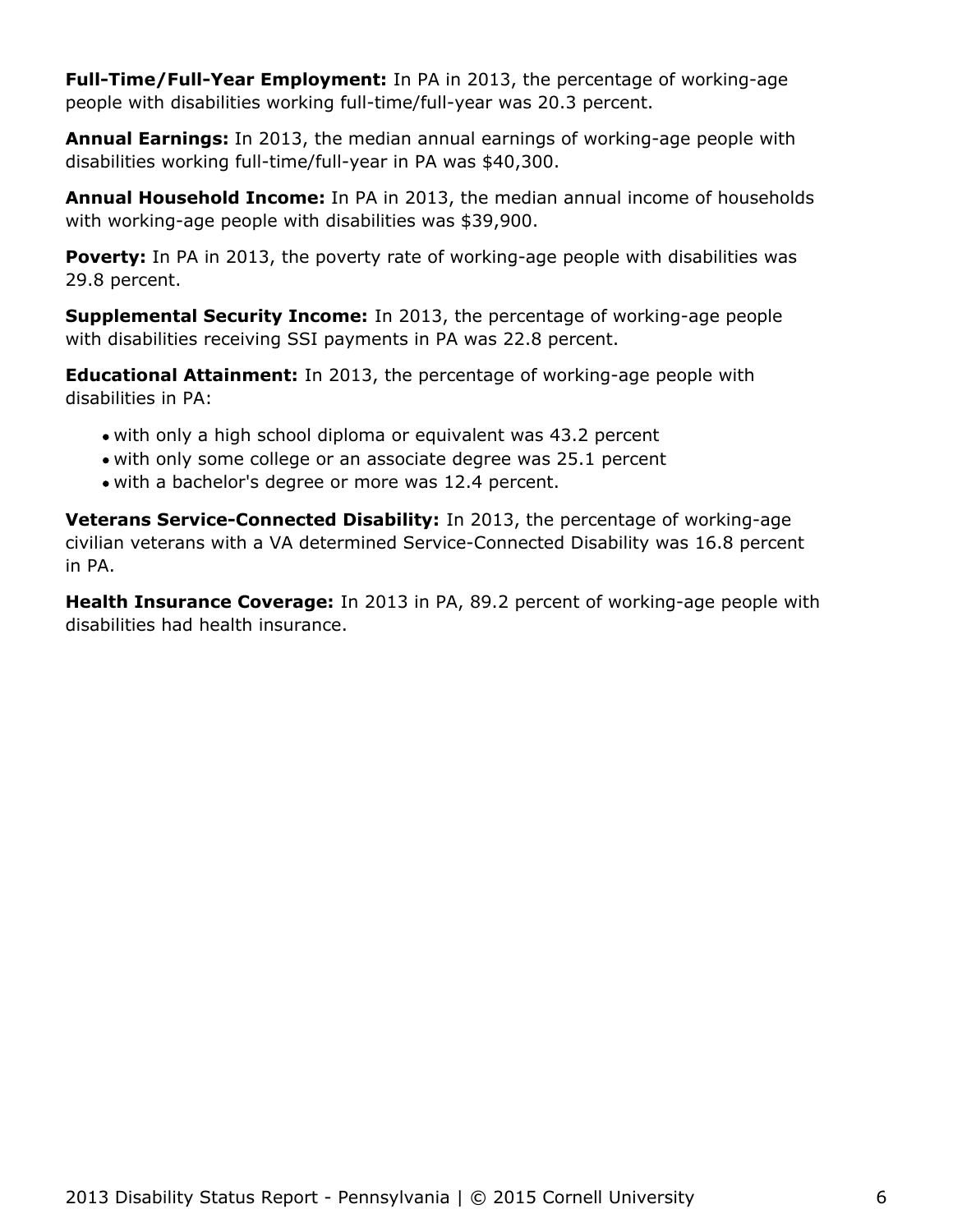## <span id="page-7-0"></span>**Prevalence: Ages 21 - 64**

This summary lists percentages by state of non-institutionalized working-age (ages 21 to 64) people with disabilities using data from the 2013 American Community Survey (ACS). The US disability prevalence rate for this population was 10.8%

| <b>Location</b>      | 2013(%) | <b>Location</b>   | 2013(%) |
|----------------------|---------|-------------------|---------|
| Alabama              | 14.9    | Montana           | 12.2    |
| Alaska               | 10.1    | Nebraska          | 8.9     |
| Arizona              | 10.2    | Nevada            | 11.6    |
| Arkansas             | 15.8    | New Hampshire     | 10.4    |
| California           | 8.5     | New Jersey        | 8.2     |
| Colorado             | 9.4     | <b>New Mexico</b> | 13.8    |
| Connecticut          | 8.3     | New York          | 9.0     |
| Delaware             | 11.2    | North Carolina    | 12.0    |
| District of Columbia | 8.8     | North Dakota      | 8.2     |
| Florida              | 10.6    | Ohio              | 12.3    |
| Georgia              | 11.3    | Oklahoma          | 14.1    |
| Hawaii               | 7.7     | Oregon            | 13.1    |
| Idaho                | 11.5    | Pennsylvania      | 11.2    |
| Illinois             | 9.2     | Puerto Rico       | 18.4    |
| Indiana              | 12.8    | Rhode Island      | 10.3    |
| Iowa                 | 10.4    | South Carolina    | 13.0    |
| Kansas               | 10.6    | South Dakota      | 11.6    |
| Kentucky             | 16.1    | Tennessee         | 14.4    |
| Louisiana            | 13.4    | <b>Texas</b>      | 10.4    |
| Maine                | 14.9    | Utah              | 8.9     |
| Maryland             | 8.9     | Vermont           | 11.3    |
| Massachusetts        | 9.5     | Virginia          | 9.3     |
| Michigan             | 13.2    | Washington        | 11.1    |
| Minnesota            | 9.0     | West Virginia     | 19.2    |
| Mississippi          | 16.5    | Wisconsin         | 10.5    |
| Missouri             | 12.9    | Wyoming           | 11.3    |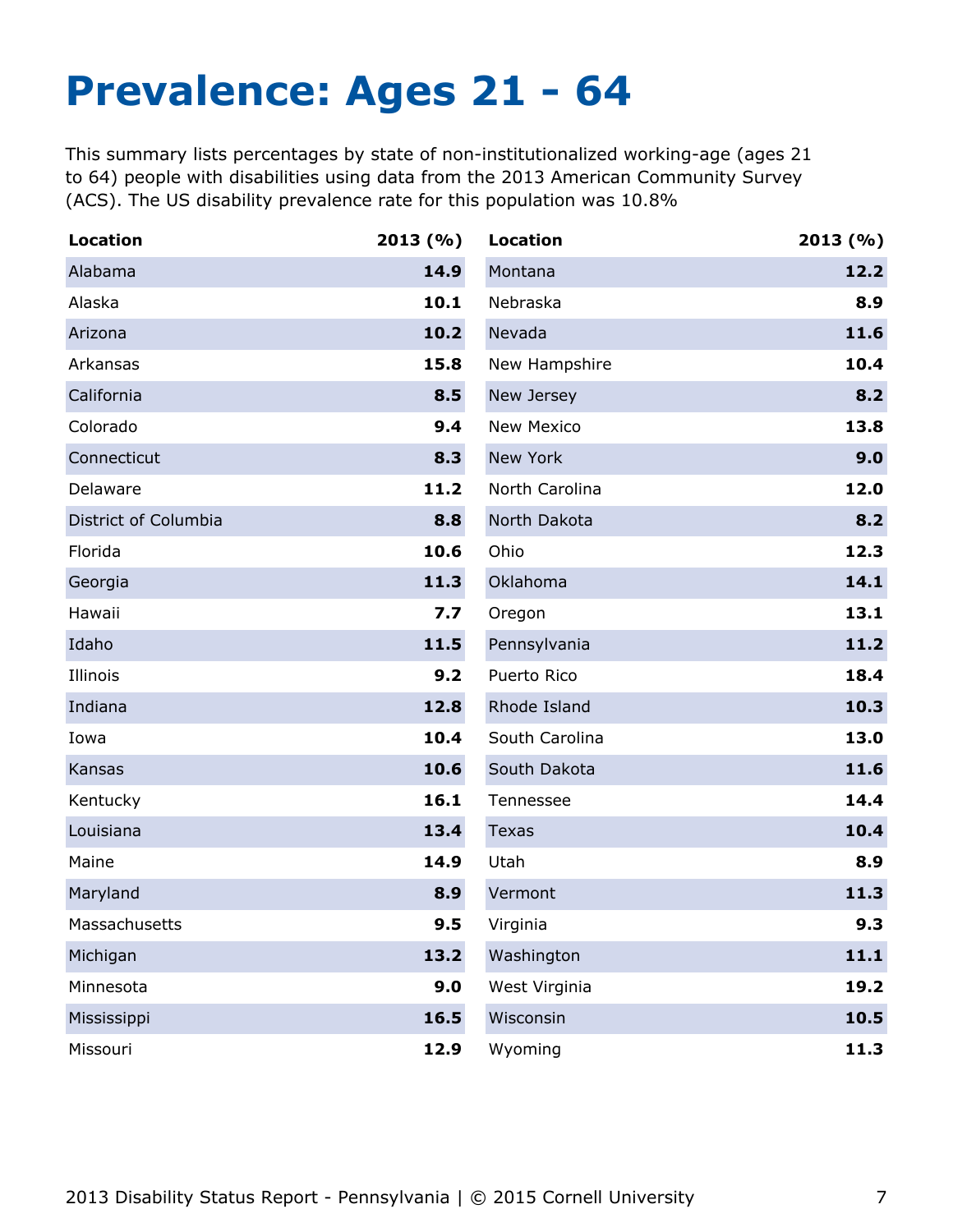# <span id="page-8-0"></span>**Employment: Ages 21 - 64**

This summary lists employment rates by state of non-institutionalized working-age (ages 21 to 64) people with disabilities using data from the 2013 American Community Survey (ACS). The employment rate in the US for this population was 34.5% for people with disabilities and 76.8% for people without disabilities.

| Location             | People<br>with<br><b>Disabilities</b><br>2013 | <b>People</b><br>without<br><b>Disabilities</b><br>2013 | <b>Location</b>   | <b>People</b><br>with<br><b>Disabilities</b><br>2013 | <b>People</b><br>without<br><b>Disabilities</b><br>2013 |
|----------------------|-----------------------------------------------|---------------------------------------------------------|-------------------|------------------------------------------------------|---------------------------------------------------------|
| Alabama              | 27.2                                          | 73.3                                                    | Montana           | 36.0                                                 | 77.5                                                    |
| Alaska               | 50.8                                          | 79.0                                                    | Nebraska          | 45.9                                                 | 84.4                                                    |
| Arizona              | 33.5                                          | 73.2                                                    | Nevada            | 41.1                                                 | 74.8                                                    |
| Arkansas             | 28.0                                          | 75.3                                                    | New Hampshire     | 40.5                                                 | 82.1                                                    |
| California           | 32.8                                          | 73.8                                                    | New Jersey        | 37.5                                                 | 77.1                                                    |
| Colorado             | 42.7                                          | 79.7                                                    | <b>New Mexico</b> | 35.6                                                 | 71.9                                                    |
| Connecticut          | 41.7                                          | 78.7                                                    | New York          | 32.6                                                 | 75.9                                                    |
| Delaware             | 36.1                                          | 76.3                                                    | North Carolina    | 31.4                                                 | 76.4                                                    |
| District of Columbia | 32.8                                          | 76.9                                                    | North Dakota      | 56.0                                                 | 85.5                                                    |
| Florida              | 30.8                                          | 74.6                                                    | Ohio              | 33.9                                                 | 78.0                                                    |
| Georgia              | 32.4                                          | 74.7                                                    | Oklahoma          | 37.0                                                 | 77.8                                                    |
| Hawaii               | 42.2                                          | 79.4                                                    | Oregon            | 35.3                                                 | 75.7                                                    |
| Idaho                | 37.6                                          | 77.3                                                    | Pennsylvania      | 33.6                                                 | 78.0                                                    |
| Illinois             | 37.0                                          | 77.4                                                    | Puerto Rico       | 22.5                                                 | 56.3                                                    |
| Indiana              | 35.1                                          | 78.3                                                    | Rhode Island      | 34.6                                                 | 79.5                                                    |
| Iowa                 | 43.8                                          | 83.4                                                    | South Carolina    | 31.5                                                 | 75.1                                                    |
| Kansas               | 42.3                                          | 81.1                                                    | South Dakota      | 49.1                                                 | 84.6                                                    |
| Kentucky             | 27.6                                          | 75.2                                                    | Tennessee         | 30.2                                                 | 76.3                                                    |
| Louisiana            | 31.9                                          | 75.0                                                    | <b>Texas</b>      | 38.8                                                 | 77.1                                                    |
| Maine                | 32.1                                          | 81.0                                                    | Utah              | 42.2                                                 | 77.5                                                    |
| Maryland             | 41.2                                          | 81.0                                                    | Vermont           | 34.6                                                 | 82.1                                                    |
| Massachusetts        | 34.6                                          | 80.6                                                    | Virginia          | 36.8                                                 | 79.7                                                    |
| Michigan             | 30.4                                          | 75.3                                                    | Washington        | 37.5                                                 | 77.1                                                    |
| Minnesota            | 44.0                                          | 83.8                                                    | West Virginia     | 25.3                                                 | 73.9                                                    |
| Mississippi          | 26.7                                          | 73.2                                                    | Wisconsin         | 41.7                                                 | 81.7                                                    |
| Missouri             | 32.4                                          | 79.0                                                    | Wyoming           | 51.4                                                 | 81.9                                                    |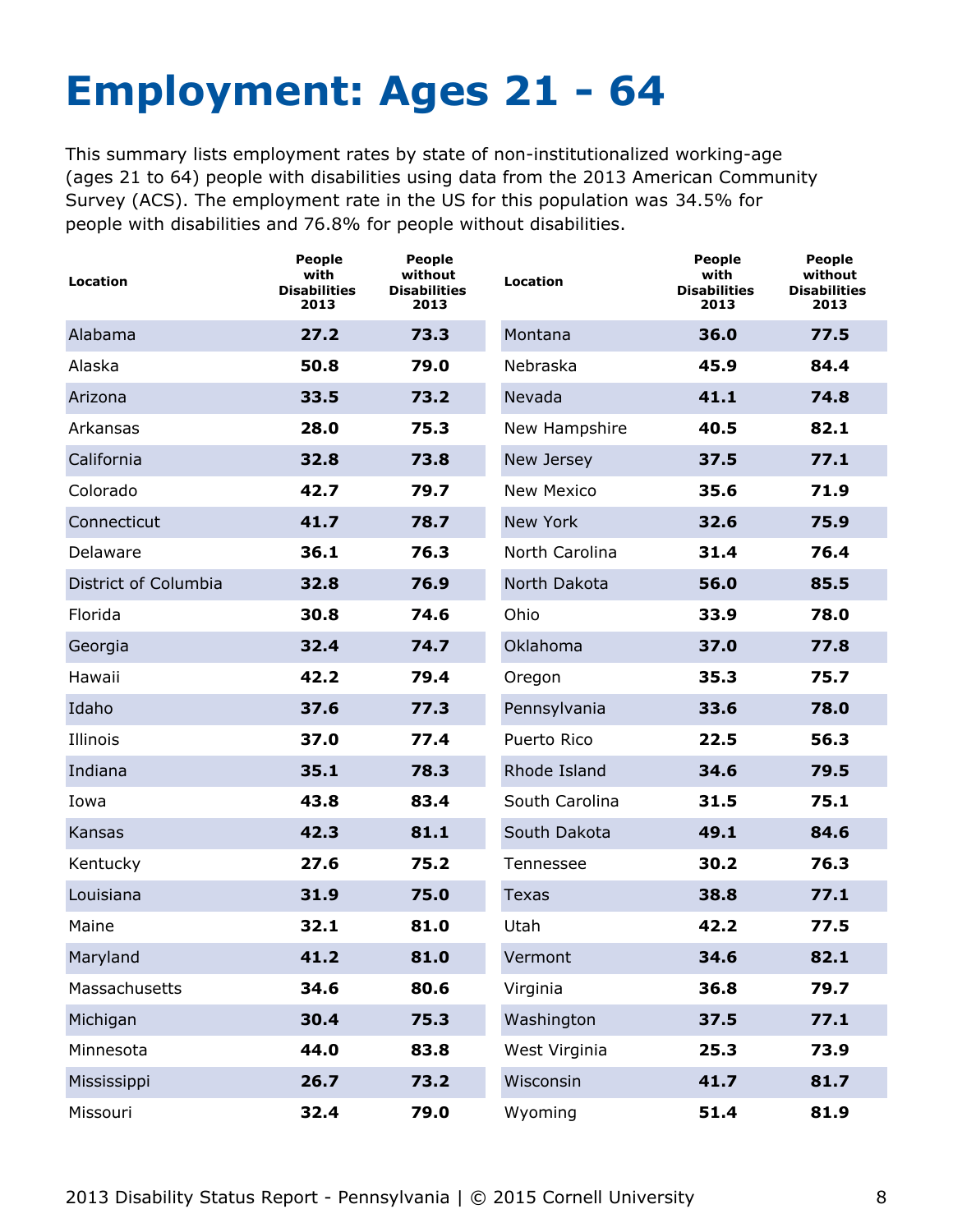# <span id="page-9-0"></span>**Prevalence**

### **All Ages**

### **Introduction**

This section addresses the prevalence of disability among non-institutionalized people of all ages in Pennsylvania, using data from the 2013 American Community Survey (ACS). For definitions of terms, see Glossary.



- In 2013, the overall percentage (prevalence rate) of  $\bullet$ people with a disability of all ages in PA was 13.4 percent.
- In other words, in 2013, 1,684,900 of the 12,574,000  $\bullet$ individuals of all ages in PA reported one or more disabilities.
- In PA in 2013, among the six types of disabilities identified in the ACS, the highest prevalence rate was for "Ambulatory Disability," 7.3 percent. The lowest prevalence rate was for "Visual Disability," 2.3 percent.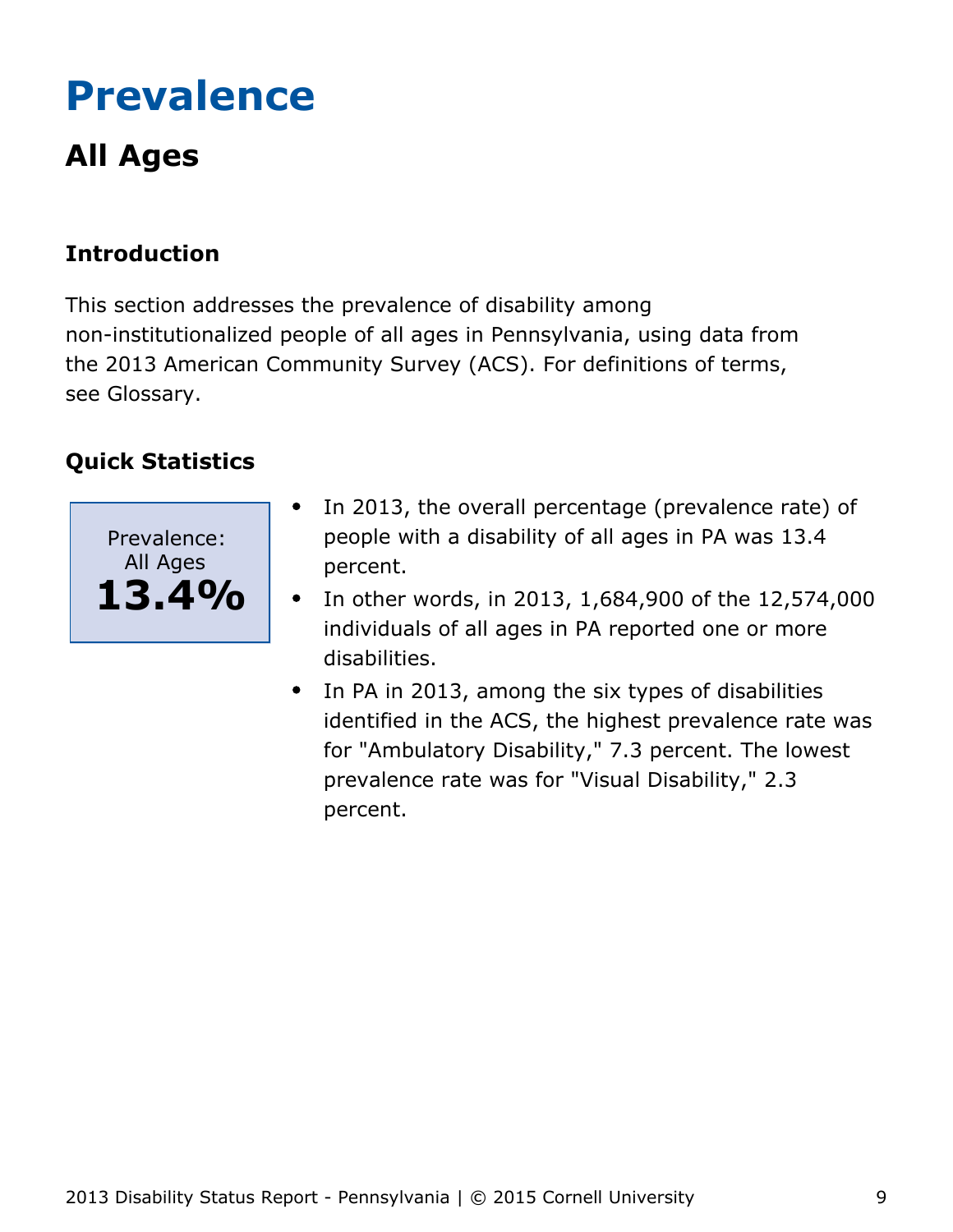#### **Prevalence of disability among non-institutionalized people of all ages in Pennsylvania in 2013\***



| <b>Disability Type</b> | $\frac{0}{0}$ | <b>MOE</b> | <b>Number</b> | <b>MOE</b> | <b>Base Pop.</b> | <b>Sample</b><br><b>Size</b> |
|------------------------|---------------|------------|---------------|------------|------------------|------------------------------|
| Any Disability         | 13.4          | 0.22       | 1,684,900     | 27,710     | 12,574,000       | 125,111                      |
| <b>Visual</b>          | 2.3           | 0.10       | 285,300       | 12,100     | 12,574,000       | 125,111                      |
| Hearing                | 3.6           | 0.12       | 450,900       | 15,110     | 12,574,000       | 125,111                      |
| Ambulatory             | 7.3           | 0.17       | 866,100       | 20,590     | 11,868,100       | 118,910                      |
| Cognitive              | 5.6           | 0.15       | 659,400       | 18,120     | 11,868,100       | 118,910                      |
| Self-Care              | 2.6           | 0.11       | 310,200       | 12,610     | 11,868,100       | 118,910                      |
| Independent Living     | 6.0           | 0.17       | 616,700       | 17,560     | 10,352,000       | 104,789                      |

**\* Note:** Children under the age of five were only asked about Vision and Hearing disabilities. The Independent Living disability question was only asked of persons aged 16 years old and older.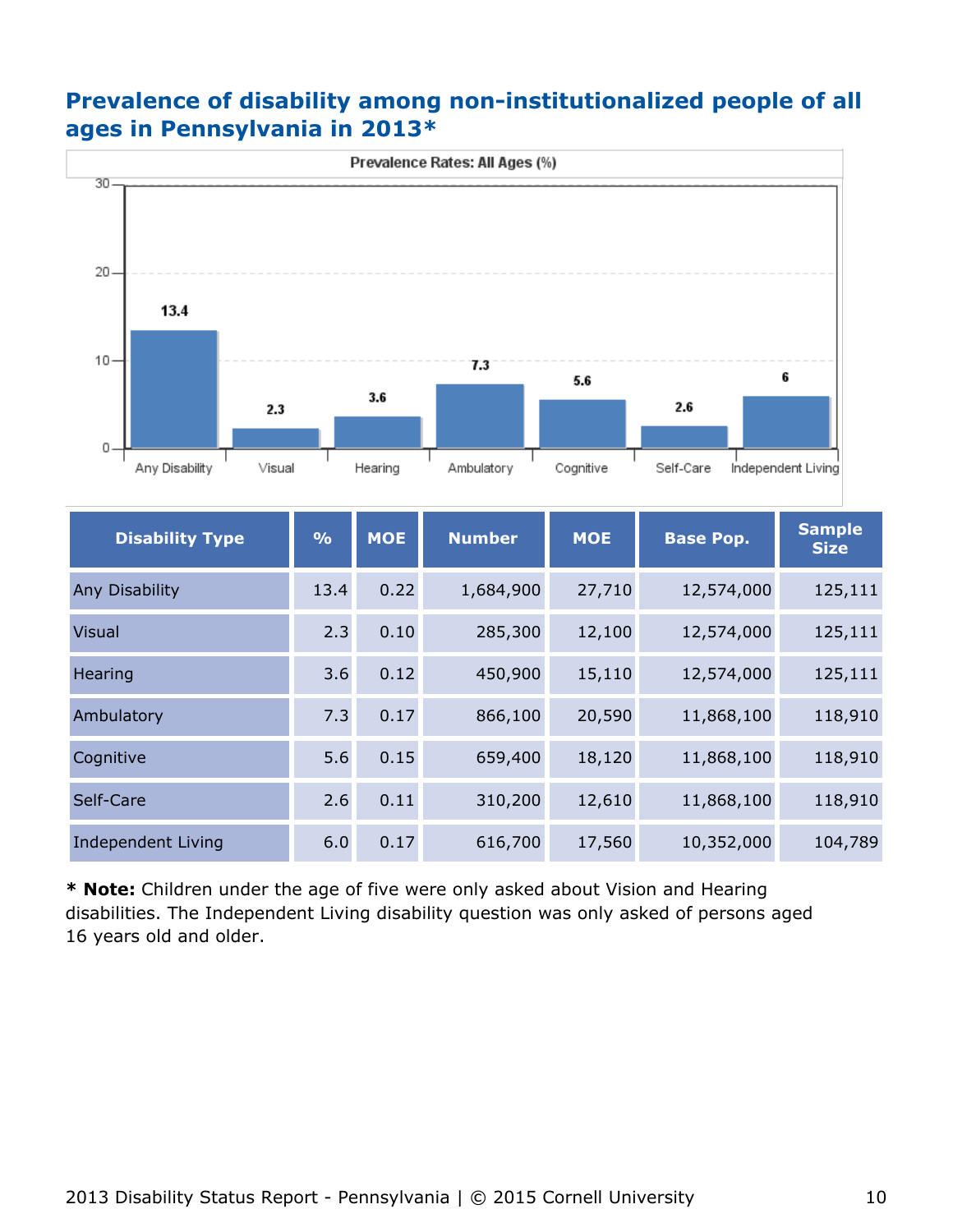# <span id="page-11-0"></span>**Prevalence**

### **Ages 4 years and under**

#### **Introduction**

This section focuses on the prevalence of disability among non-institutionalized children ages 4 and under in Pennsylvania, using data from the 2013 American Community Survey (ACS). Only the two sensory disability questions were asked of this population. For definitions of terms, see Glossary.



- In 2013, the overall percentage (prevalence rate) of  $\bullet$ children with a visual and/or hearing disability ages 0 to 4 in PA was 0.8 percent.
- In other words, in 2013, 5,400 of the 705,900 children ages 0 to 4 in PA reported one or more disabilities.
- In PA in 2013, 0.5 percent reported a visual disability  $\bullet$
- In PA in 2013, 0.3 percent reported a hearing disability  $\bullet$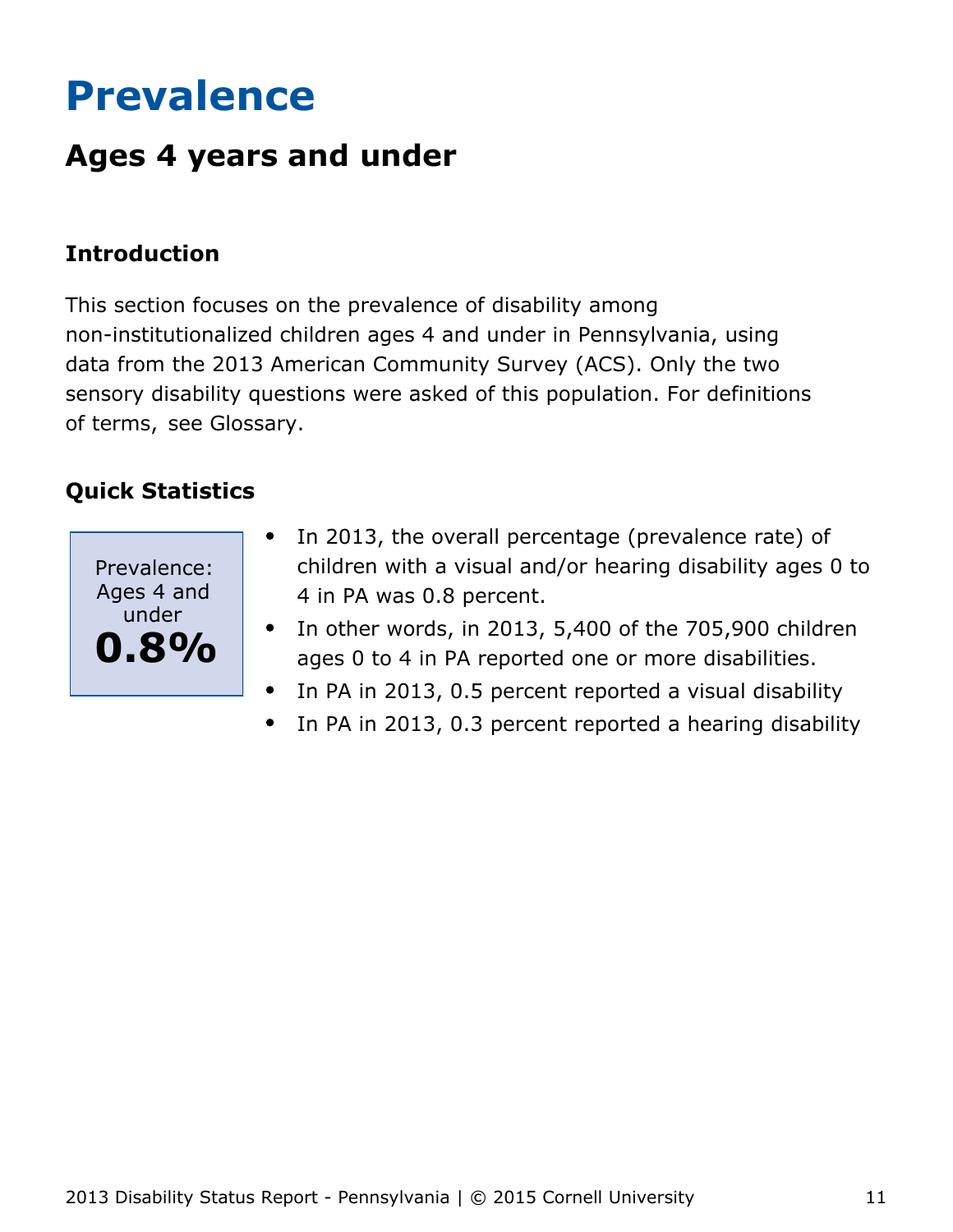#### **Prevalence of disability among non-institutionalized people ages 4 and under in Pennsylvania in 2013**



| <b>Disability Type</b> | $\frac{9}{6}$ | <b>MOE</b> | <b>Number</b> | <b>MOE</b> | <b>Base Pop.</b> | <b>Sample</b><br><b>Size</b> |
|------------------------|---------------|------------|---------------|------------|------------------|------------------------------|
| Any Disability         | 0.8           | 3.29       | 5,400         | 1,690      | 705,900          | 6,201                        |
| <b>Visual</b>          | 0.5           | 3.29       | 3,500         | 1,350      | 705,900          | 6,201                        |
| Hearing                | 0.3           | 3.29       | 2,300         | 1,110      | 705,900          | 6,201                        |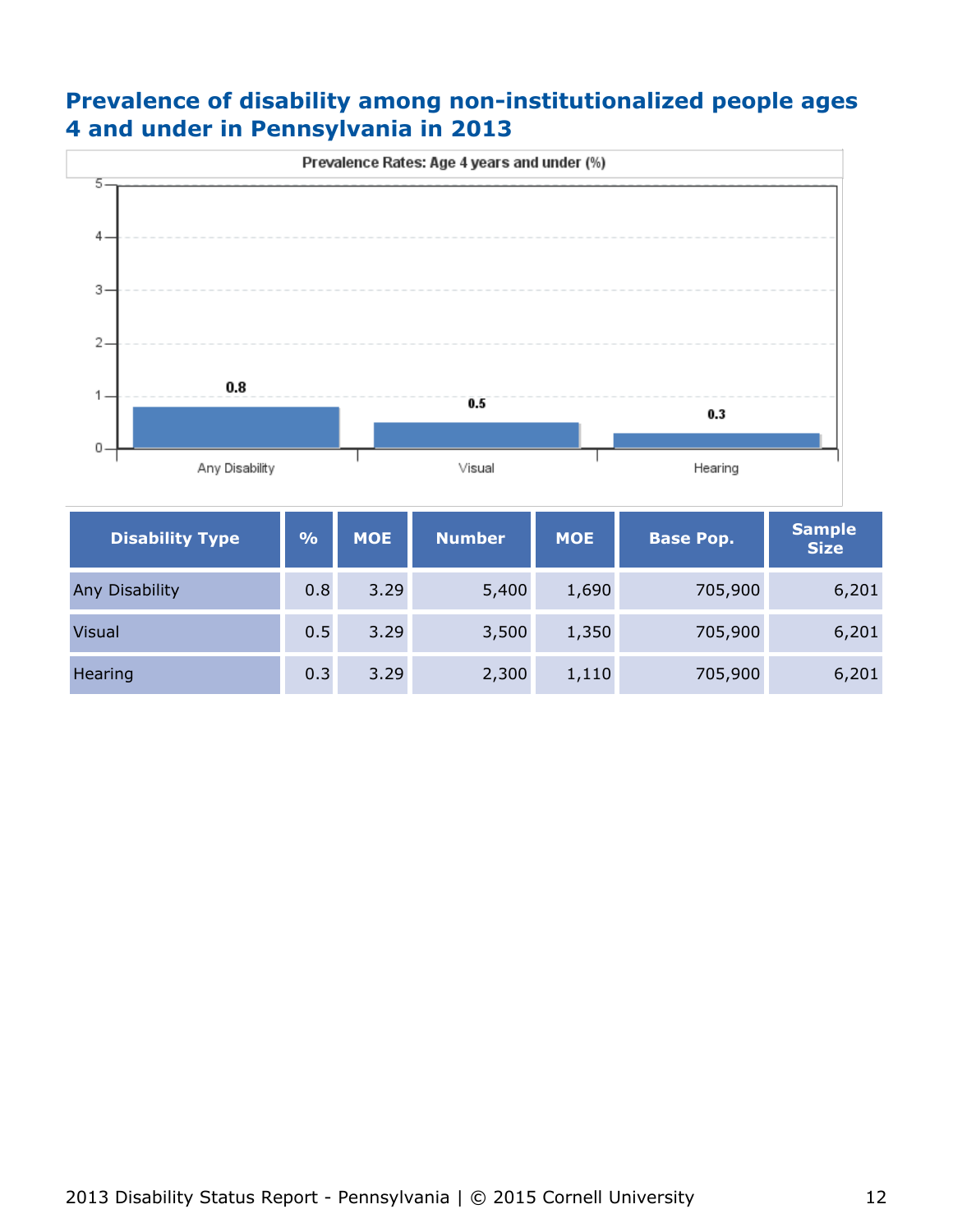# <span id="page-13-0"></span>**Prevalence**

### **Ages 5 to 15 years**

#### **Introduction**

This section focuses on the prevalence of disability among non-institutionalized children ages 5 to 15 in Pennsylvania, using data from the 2013 American Community Survey (ACS)\*. For definitions of terms, see Glossary.

#### **Quick Statistics**



- In 2013, the overall percentage (prevalence rate) of  $\bullet$ children with a disability ages 5 to 15 in PA was 6.7 percent.
- In other words, in 2013, 112,800 of the 1,678,400 individuals ages 5 to 15 in PA reported one or more disabilities.
- $\bullet$ In PA in 2013, among the five types of disabilities\* identified in the ACS, the highest prevalence rate was for "Cognitive Disability," 5.5 percent. The lowest prevalence rate was for "Ambulatory Disability," 0.7 percent.

**\* Note:** The "Independent Living Disability" question was not asked of children ages 15 years and younger.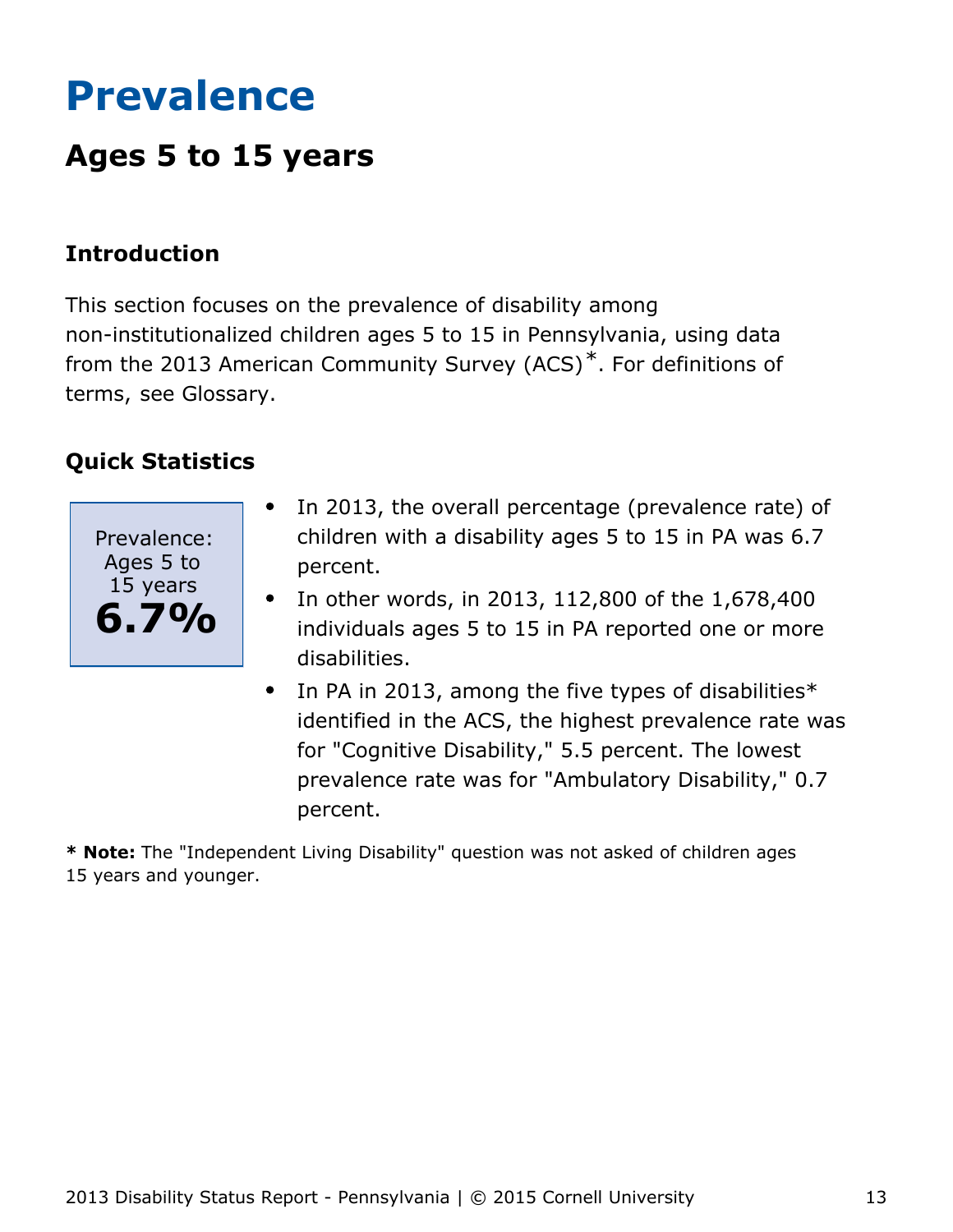#### **Prevalence of disability\* among non-institutionalized people ages 5 to 15 in Pennsylvania in 2013**



| <b>Disability Type</b> | $\frac{9}{6}$ | <b>MOE</b> | <b>Number</b> | <b>MOE</b> | <b>Base Pop.</b> | <b>Sample</b><br><b>Size</b> |
|------------------------|---------------|------------|---------------|------------|------------------|------------------------------|
| Any Disability         | 6.7           | 0.44       | 112,800       | 7,660      | 1,678,400        | 15,625                       |
| <b>Visual</b>          | 0.8           | 3.29       | 12,900        | 2,600      | 1,678,400        | 15,625                       |
| Hearing                | 0.7           | 3.29       | 11,900        | 2,500      | 1,678,400        | 15,625                       |
| Ambulatory             | 0.7           | 3.29       | 12,200        | 2,530      | 1,678,400        | 15,625                       |
| Cognitive              | 5.5           | 0.40       | 92,700        | 6,950      | 1,678,400        | 15,625                       |
| Self-Care              | 1.1           | 3.29       | 18,600        | 3,120      | 1,678,400        | 15,625                       |

**\* Note:** The "Independent Living Disability" question was not asked of children ages 15 years and younger.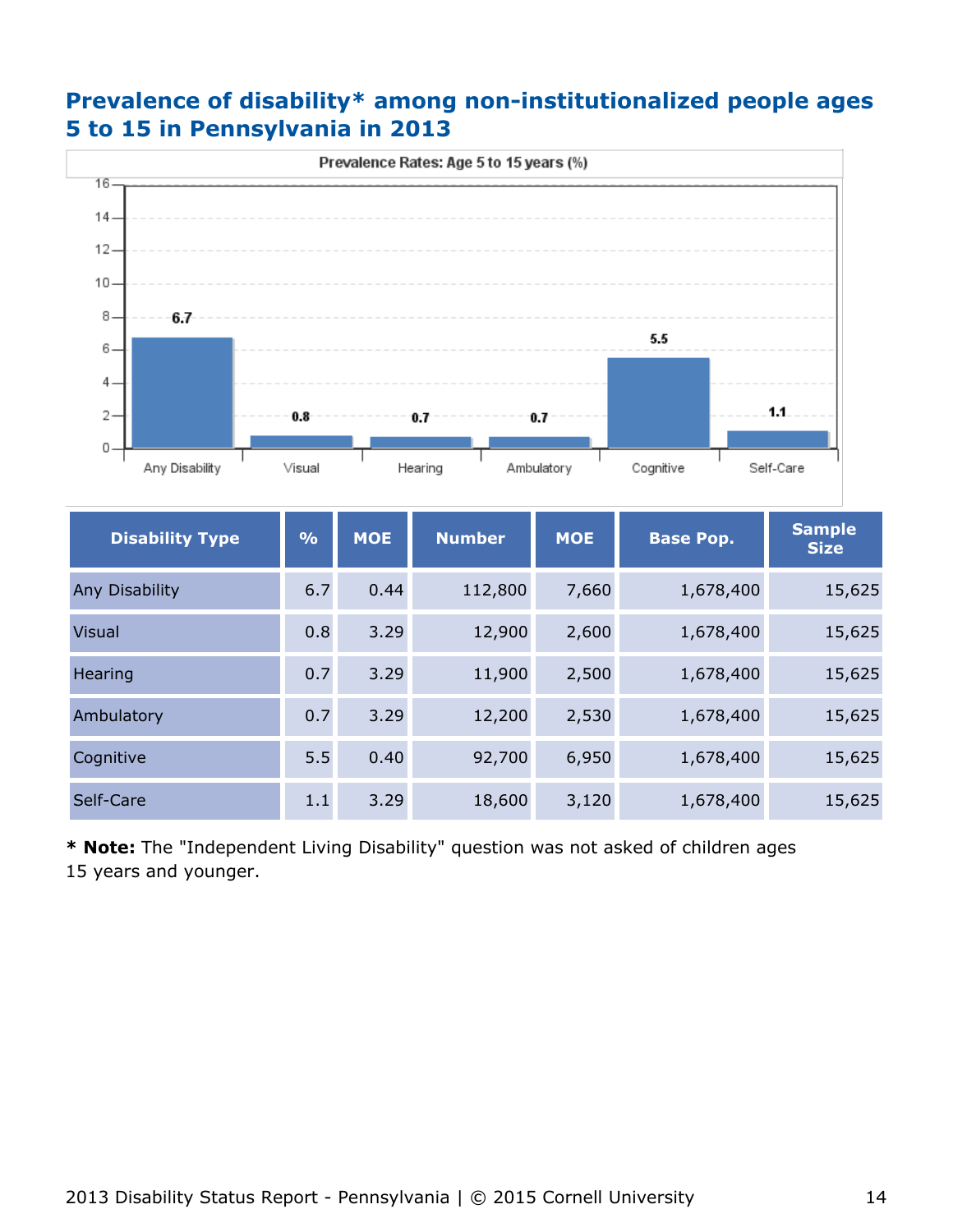# <span id="page-15-0"></span>**Prevalence**

### **Ages 16 to 20 years**

#### **Introduction**

This section focuses on the prevalence of disability among non-institutionalized people ages 16 to 20 in Pennsylvania, using data from the 2013 American Community Survey (ACS). For definitions of terms, see Glossary.



- In 2013, the overall percentage (prevalence rate) of  $\bullet$ people with a disability ages 16 to 20 in PA was 6.2 percent.
- In other words, in 2013, 53,700 of the 873,100  $\bullet$ individuals ages 16 to 20 in PA reported one or more disabilities.
- In PA in 2013, among the six types of disabilities  $\bullet$ identified in the ACS, the highest prevalence rate was for "Cognitive Disability," 4.6 percent. The lowest prevalence rate was for "Self-Care Disability," 0.5 percent.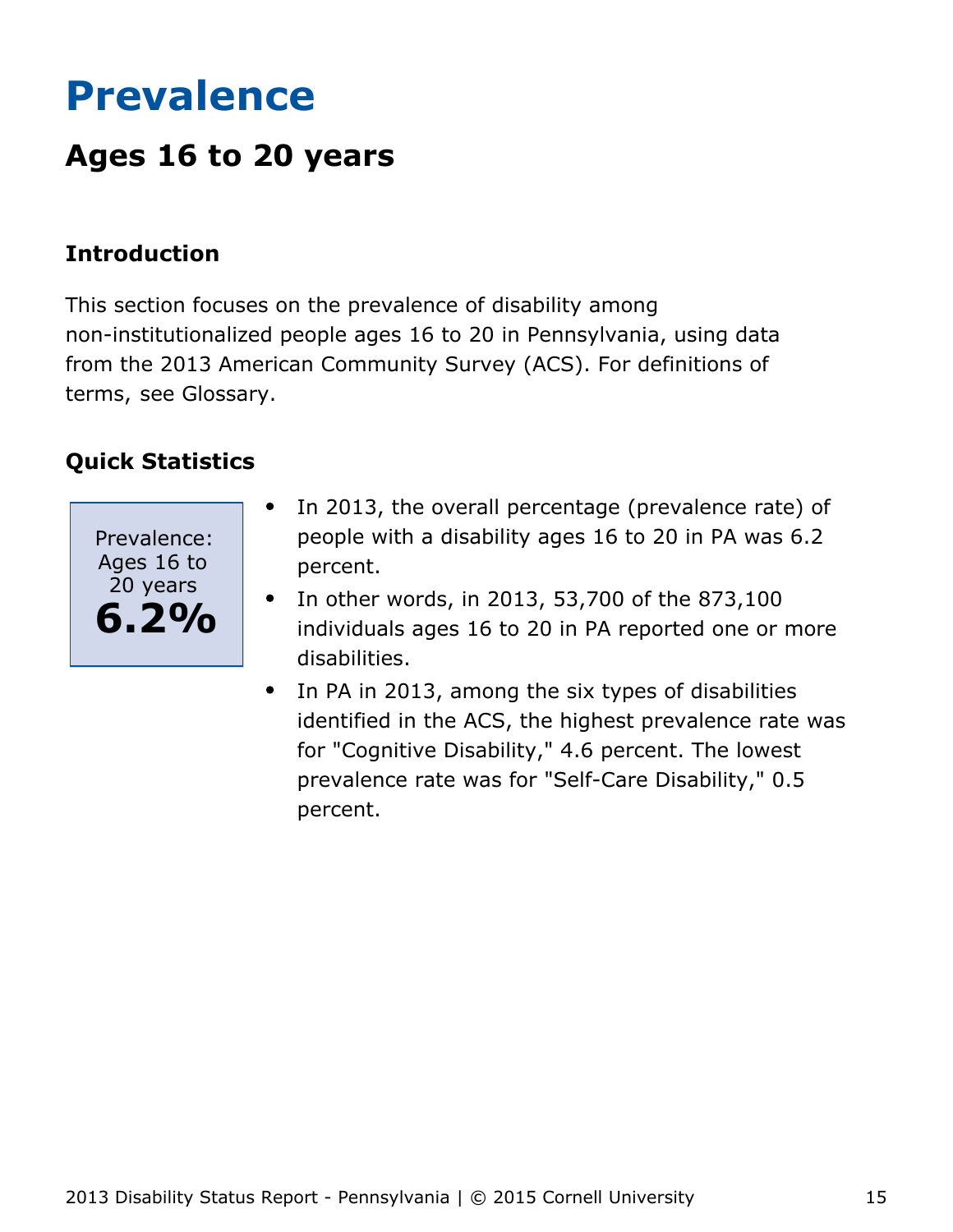#### **Prevalence of disability among non-institutionalized people ages 16 to 20 in Pennsylvania in 2013**



| <b>Disability Type</b> | $\frac{9}{6}$ | <b>MOE</b> | <b>Number</b> | <b>MOE</b> | <b>Base Pop.</b> | <b>Sample</b><br><b>Size</b> |
|------------------------|---------------|------------|---------------|------------|------------------|------------------------------|
| Any Disability         | 6.2           | 0.59       | 53,700        | 5,300      | 873,100          | 8,872                        |
| <b>Visual</b>          | 0.8           | 3.29       | 7,300         | 1,960      | 873,100          | 8,872                        |
| <b>Hearing</b>         | 0.7           | 3.29       | 5,900         | 1,770      | 873,100          | 8,872                        |
| Ambulatory             | 0.7           | 3.29       | 6,100         | 1,790      | 873,100          | 8,872                        |
| Cognitive              | 4.6           | 0.51       | 39,800        | 4,570      | 873,100          | 8,872                        |
| Self-Care              | 0.5           | 3.29       | 4,600         | 1,550      | 873,100          | 8,872                        |
| Independent Living     | 1.9           | 3.29       | 16,400        | 2,940      | 873,100          | 8,872                        |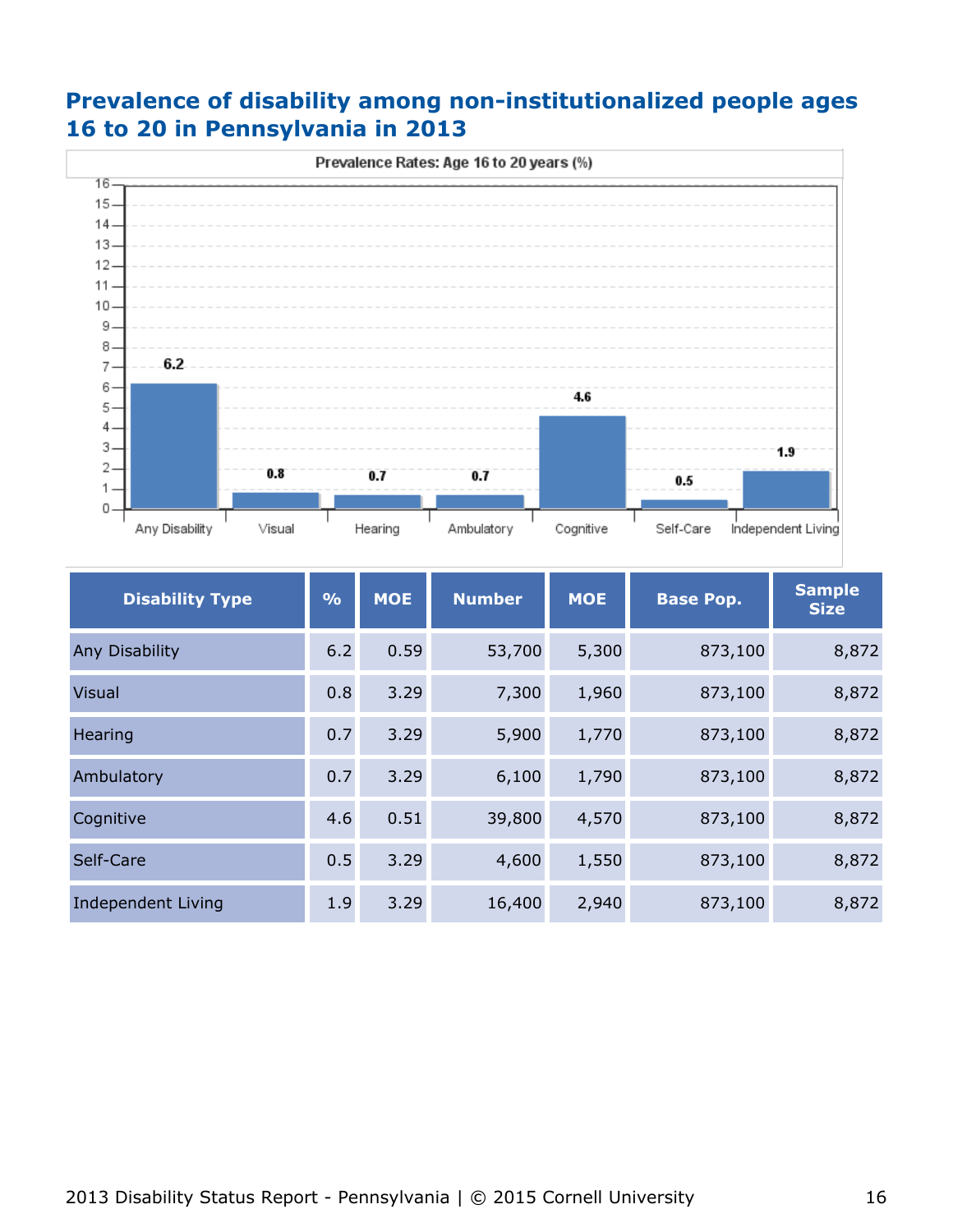# <span id="page-17-0"></span>**Prevalence**

### **Ages 21 to 64 years**

#### **Introduction**

This section focuses on the prevalence of disability among non-institutionalized working-age people (ages 21 to 64) in Pennsylvania, using data from the 2013 American Community Survey (ACS). For definitions of terms, see Glossary.



- In 2013, the overall percentage (prevalence rate) of  $\bullet$ working age people (ages 21 to 64) with a disability in PA was 11.2 percent.
- In other words, in 2013, 820,100 of the 7,304,000  $\bullet$ individuals ages 21 to 64 in PA reported one or more disabilities.
- In PA in 2013, among the six types of disabilities identified in the ACS, the highest prevalence rate was for "Ambulatory Disability," 5.7 percent. The lowest prevalence rate was "Visual Disability," 1.8 percent.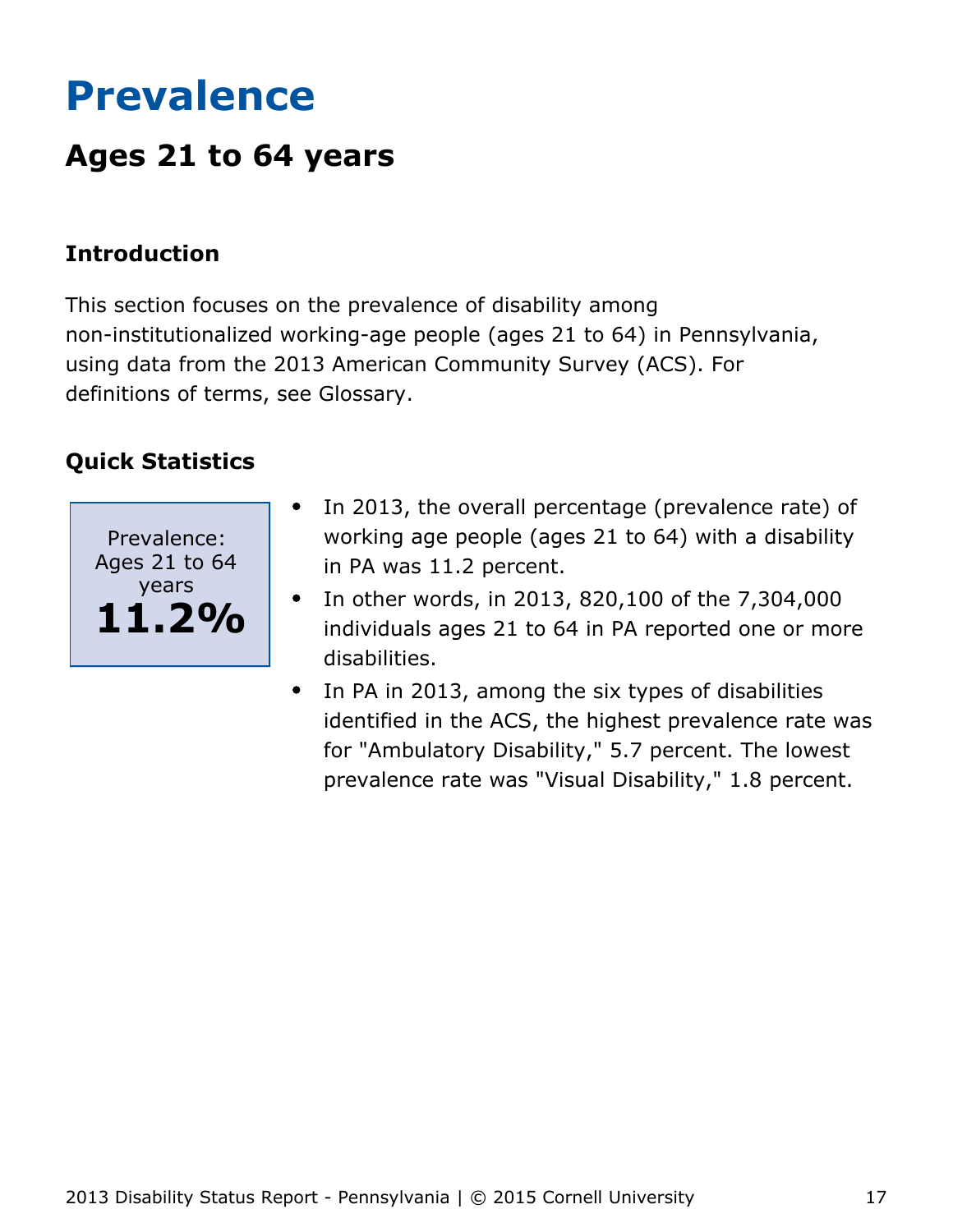#### **Prevalence of disability among non-institutionalized people ages 21 to 64 in Pennsylvania in 2013**



| <b>Disability Type</b>    | $\frac{9}{0}$ | <b>MOE</b> | <b>Number</b> | <b>MOE</b> | <b>Base Pop.</b> | <b>Sample</b><br><b>Size</b> |
|---------------------------|---------------|------------|---------------|------------|------------------|------------------------------|
| Any Disability            | 11.2          | 0.27       | 820,100       | 20,070     | 7,304,000        | 71,039                       |
| <b>Visual</b>             | 1.8           | 3.29       | 134,300       | 8,350      | 7,304,000        | 71,039                       |
| Hearing                   | 2.0           | 3.29       | 145,000       | 8,670      | 7,304,000        | 71,039                       |
| Ambulatory                | 5.7           | 0.20       | 418,900       | 14,590     | 7,304,000        | 71,039                       |
| Cognitive                 | 4.9           | 0.18       | 359,100       | 13,540     | 7,304,000        | 71,039                       |
| Self-Care                 | 2.0           | 3.29       | 143,800       | 8,640      | 7,304,000        | 71,039                       |
| <b>Independent Living</b> | 4.0           | 0.17       | 293,300       | 12,270     | 7,304,000        | 71,039                       |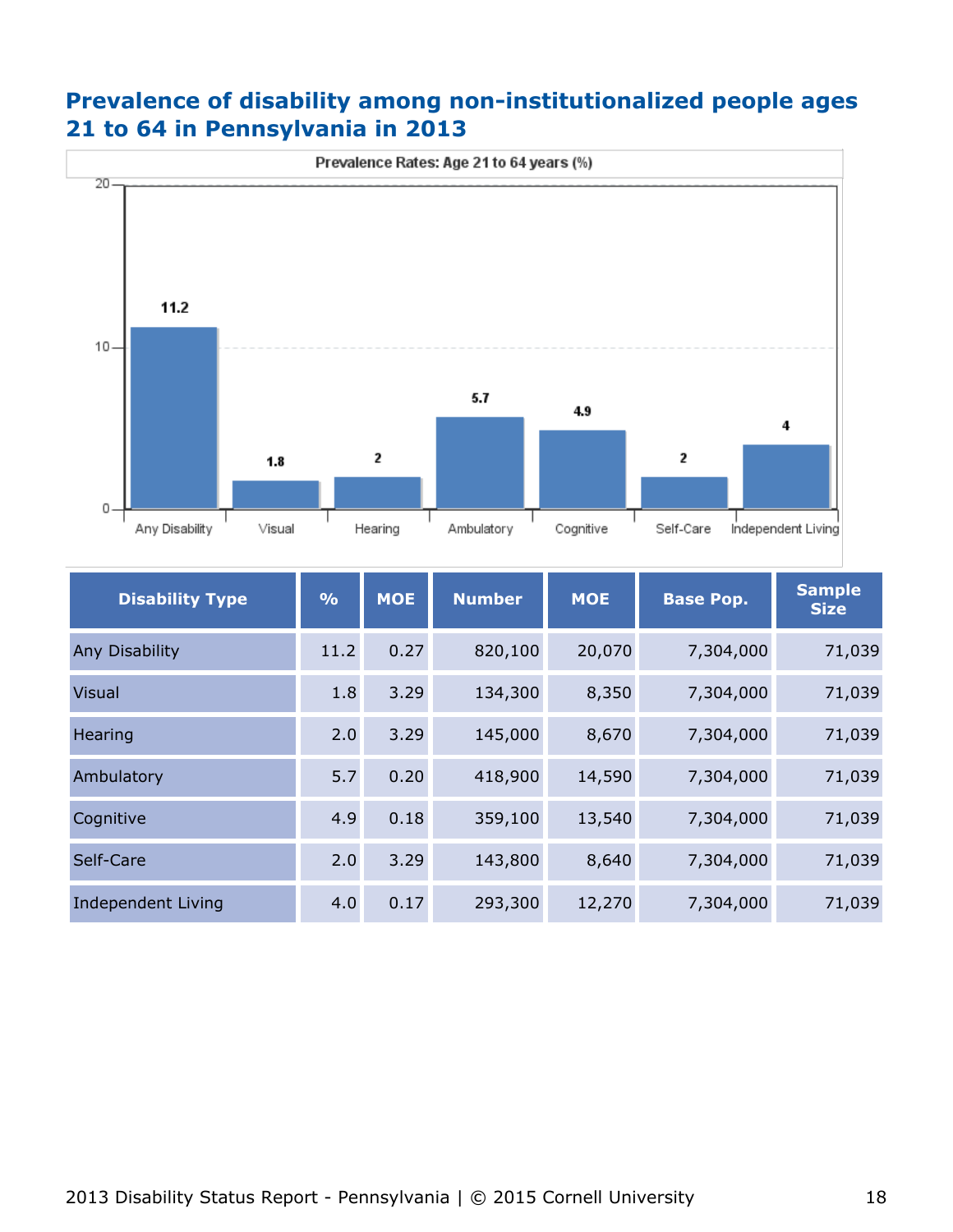## <span id="page-19-0"></span>**Prevalence**

### **Ages 65 to 74 years**

#### **Introduction**

This section explores the prevalence of disability among non-institutionalized people ages 65 to 74 in Pennsylvania, using data from the 2013 American Community Survey (ACS). For definitions of terms, see Glossary.



- In 2013, the overall percentage (prevalence rate) of  $\bullet$ people with a disability ages 65 to 74 in PA was 23.0 percent.
- In other words, in 2013, 251,800 of the 1,095,700  $\bullet$ individuals ages 65 to 74 in PA reported one or more disabilities.
- In PA in 2013, among the six types of disabilities identified in the ACS, the highest prevalence rate was for "Ambulatory Disability," 14.3 percent. The lowest prevalence rate was for "Self-Care Disability," 3.6 percent.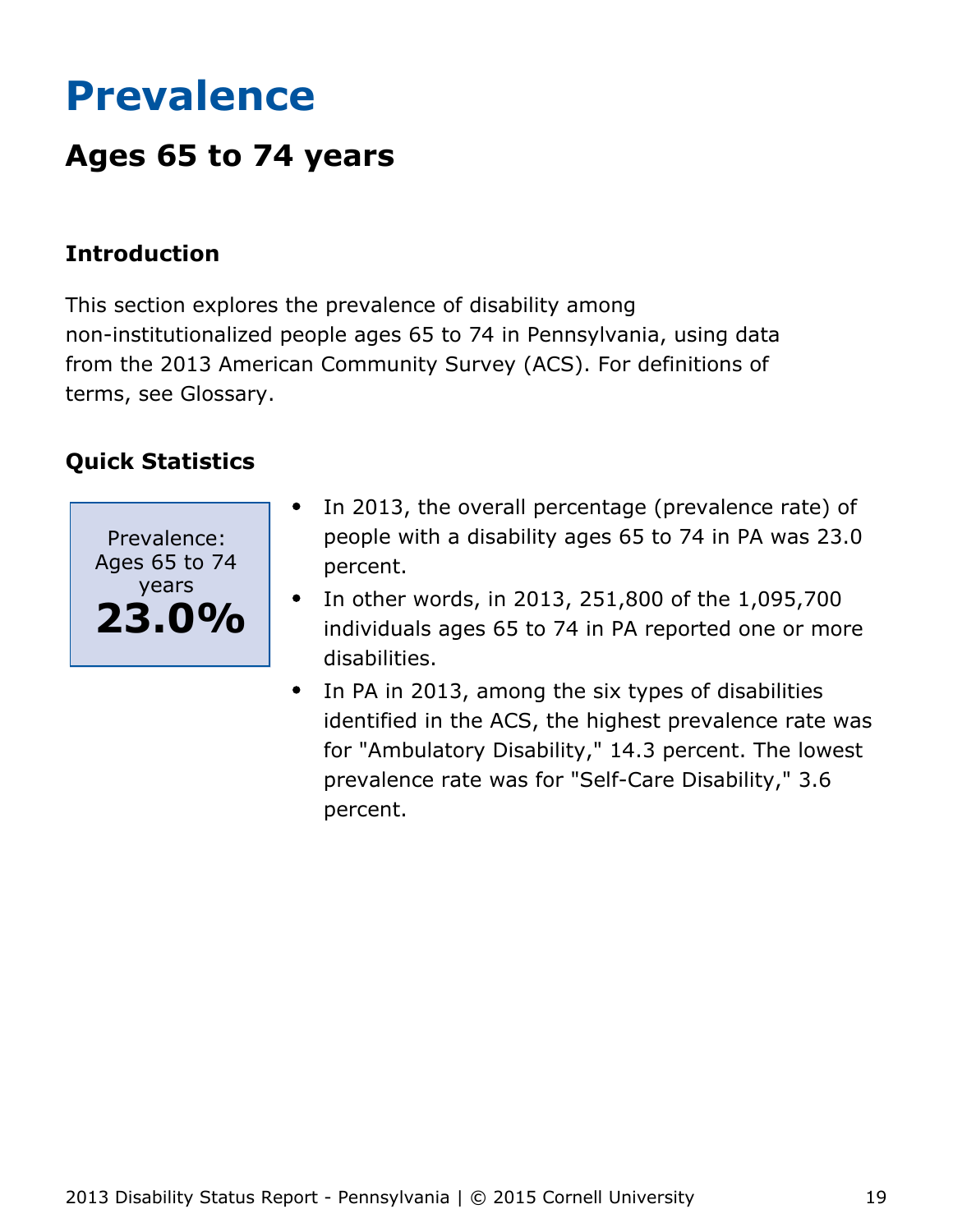#### **Prevalence of disability among non-institutionalized people ages 65 to 74 in Pennsylvania in 2013**



| <b>Disability Type</b>    | $\frac{9}{0}$ | <b>MOE</b> | <b>Number</b> | <b>MOE</b> | <b>Base Pop.</b> | <b>Sample</b><br><b>Size</b> |
|---------------------------|---------------|------------|---------------|------------|------------------|------------------------------|
| Any Disability            | 23.0          | 0.92       | 251,800       | 11,380     | 1,095,700        | 12,949                       |
| Visual                    | 3.8           | 0.42       | 41,400        | 4,650      | 1,095,700        | 12,949                       |
| Hearing                   | 8.2           | 0.60       | 90,200        | 6,860      | 1,095,700        | 12,949                       |
| Ambulatory                | 14.3          | 0.77       | 156,500       | 9,010      | 1,095,700        | 12,949                       |
| Cognitive                 | 4.3           | 0.44       | 46,800        | 4,950      | 1,095,700        | 12,949                       |
| Self-Care                 | 3.6           | 0.41       | 39,200        | 4,530      | 1,095,700        | 12,949                       |
| <b>Independent Living</b> | 6.7           | 0.55       | 73,700        | 6,200      | 1,095,700        | 12,949                       |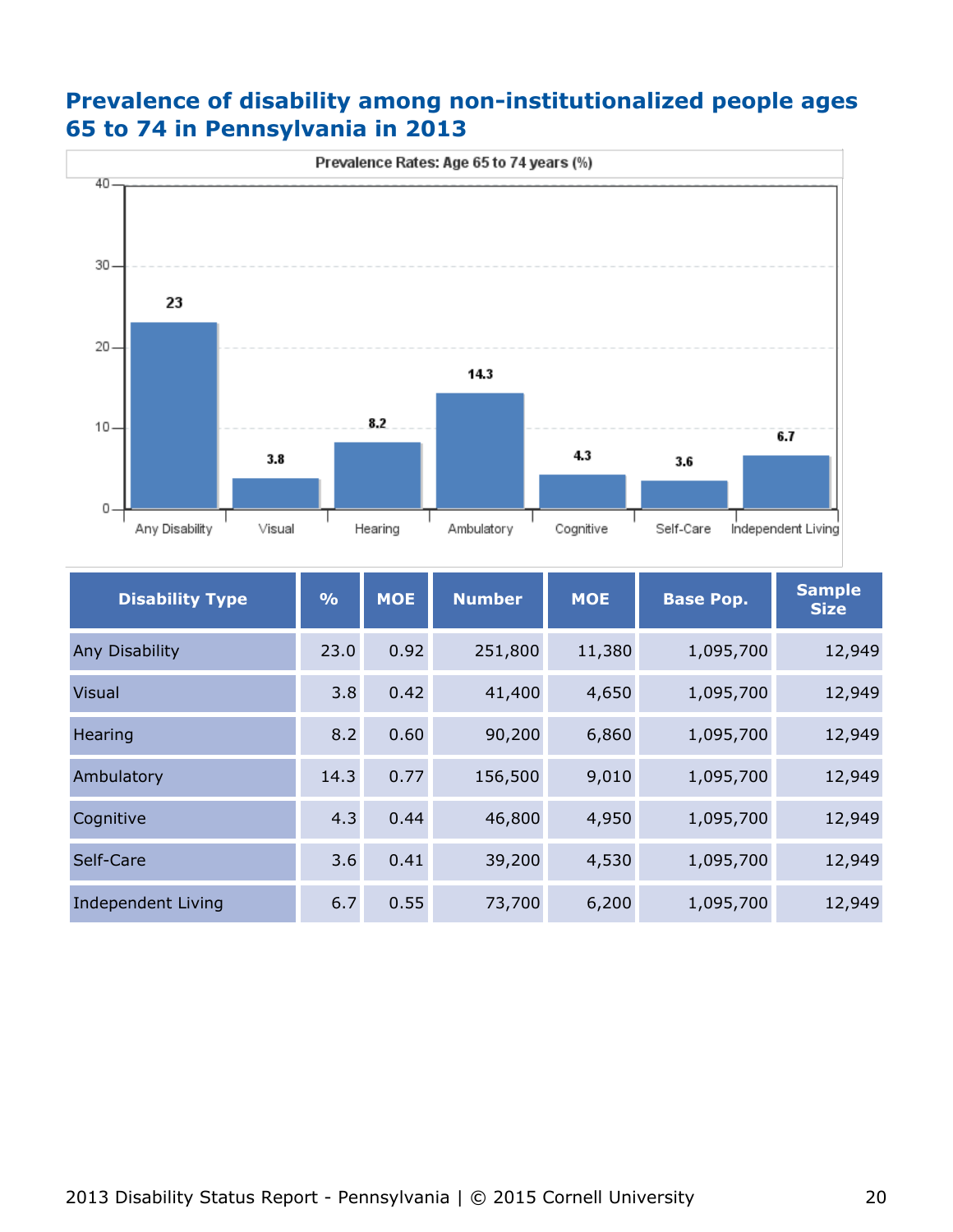# <span id="page-21-0"></span>**Prevalence**

### **Ages 75 and Older**

### **Introduction**

This section focuses on the prevalence of disability among non-institutionalized people ages 75 and older in Pennsylvania, using data from the 2013 American Community Survey (ACS). For definitions of terms, see Glossary.



- In 2013, the overall percentage (prevalence rate) of  $\bullet$ people with a disability ages 75 and older in PA was 48.1 percent.
- In other words, in 2013, 441,000 of the 917,000  $\bullet$ individuals ages 75 and older in PA reported one or more disabilities.
- In PA in 2013, among the six types of disabilities  $\bullet$ identified in the ACS, the highest prevalence rate was for "Ambulatory Disability," 29.7 percent. The lowest prevalence rate was for "Visual Disability," 9.4 percent.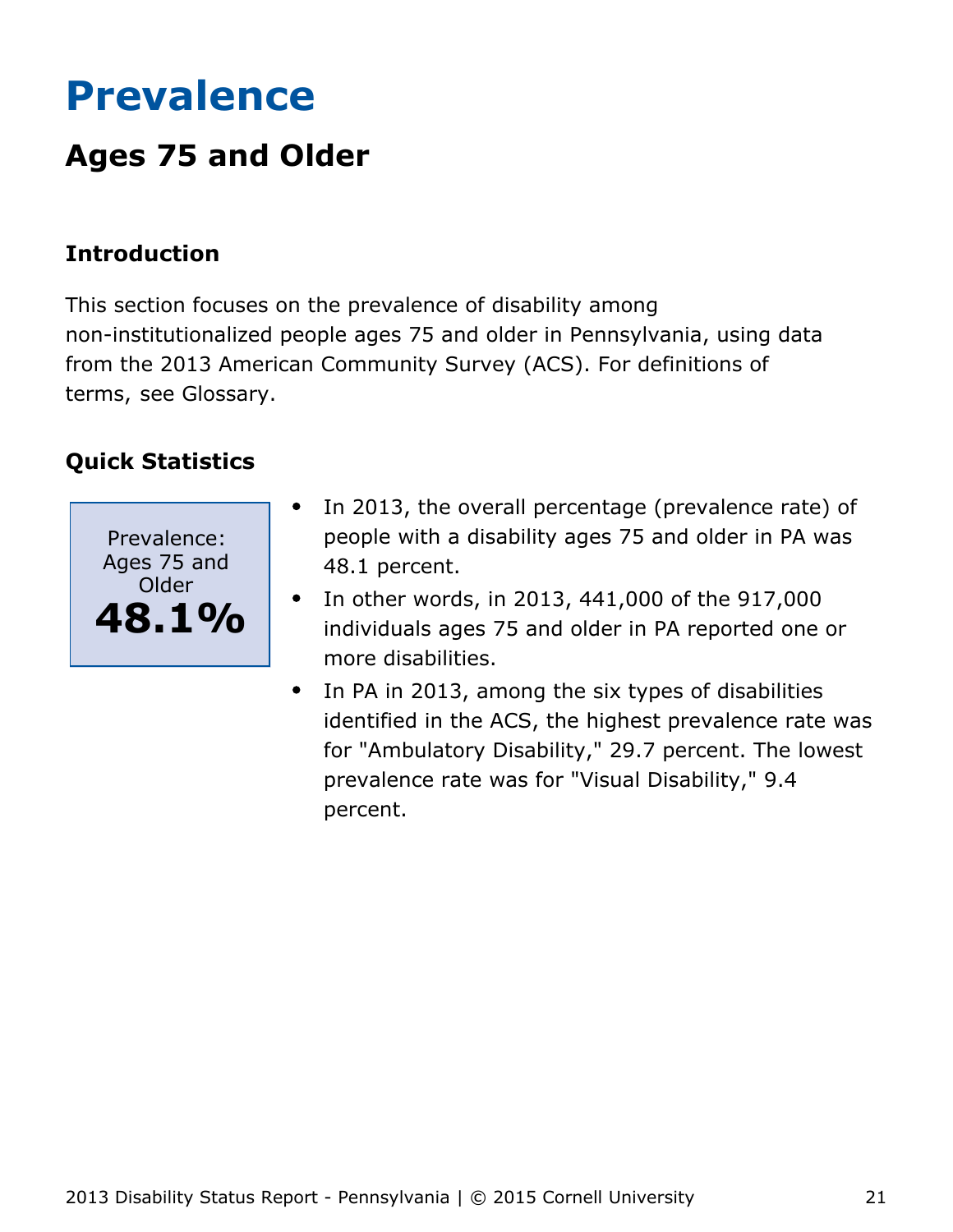#### **Prevalence of disability among non-institutionalized people ages 75 and older in Pennsylvania in 2013**



| <b>Disability Type</b>    | $\frac{1}{2}$ | <b>MOE</b> | <b>Number</b> | <b>MOE</b> | <b>Base Pop.</b> | <b>Sample</b><br><b>Size</b> |
|---------------------------|---------------|------------|---------------|------------|------------------|------------------------------|
| Any Disability            | 48.1          | 1.20       | 441,000       | 14,950     | 917,000          | 10,425                       |
| <b>Visual</b>             | 9.4           | 0.70       | 86,000        | 6,700      | 917,000          | 10,425                       |
| Hearing                   | 21.3          | 0.98       | 195,600       | 10,060     | 917,000          | 10,425                       |
| Ambulatory                | 29.7          | 1.09       | 272,300       | 11,830     | 917,000          | 10,425                       |
| Cognitive                 | 13.2          | 0.81       | 121,000       | 7,930      | 917,000          | 10,425                       |
| Self-Care                 | 11.4          | 0.76       | 104,100       | 7,360      | 917,000          | 10,425                       |
| <b>Independent Living</b> | 24.9          | 1.04       | 228,800       | 10,860     | 917,000          | 10,425                       |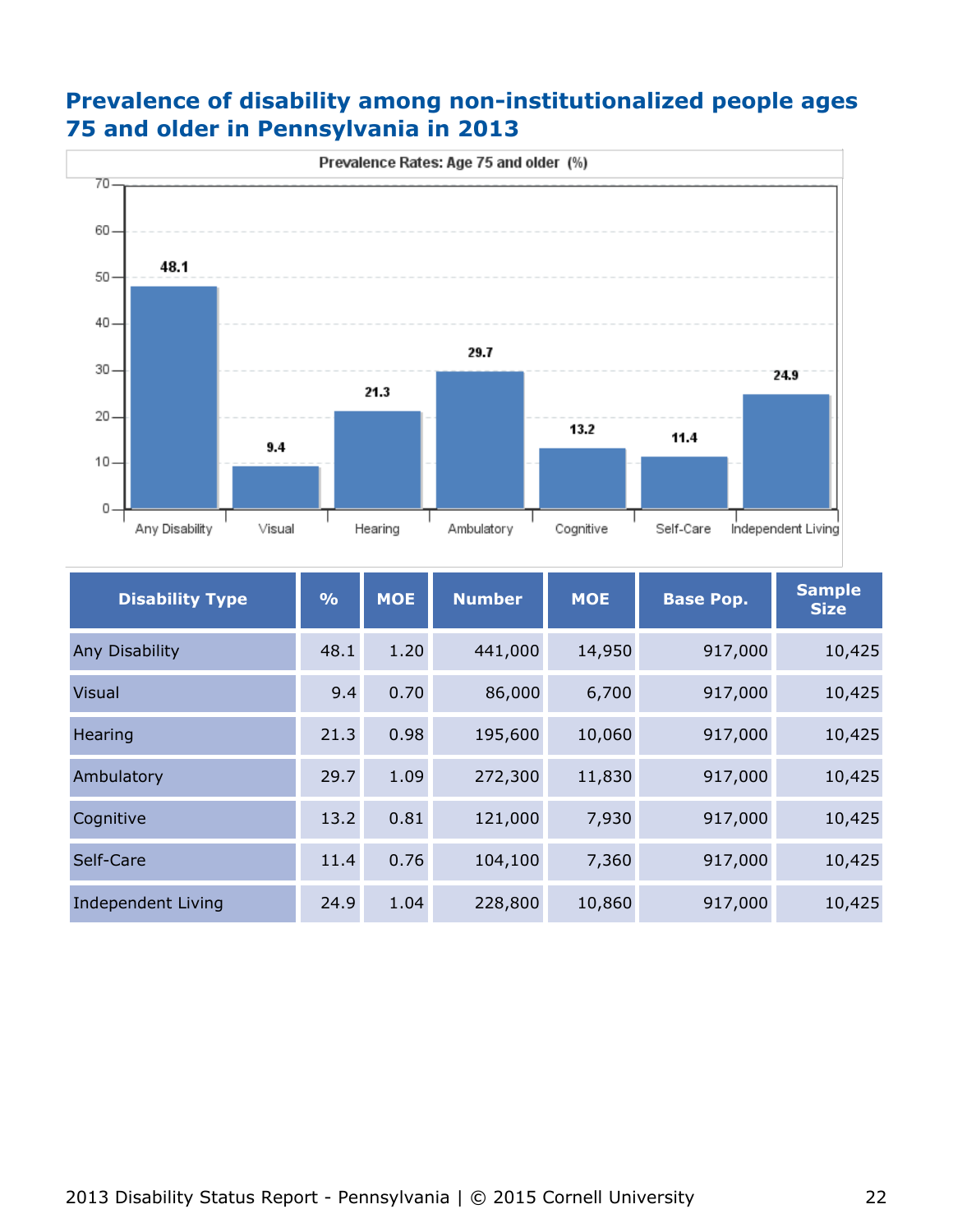## <span id="page-23-0"></span>**Prevalence**

### **Gender and Age**

### **Introduction**

This section examines the prevalence of disability among people by gender and age group in Pennsylvania, using data from the 2013 American Community Survey (ACS)\*. For definitions of terms, see Glossary.

#### **Quick Statistics**



- In PA in 2013, the overall percentage (prevalence rate) of males with a disability of all ages was 13.2 percent.
- In other words, in 2013, 805,900 of the 6,109,100 males of all ages in PA reported one or more disabilities.
- In PA in 2013, the overall percentage (prevalence rate) of females with a disability of all ages was 13.6 percent.
- In other words, in 2013, 879,000 of the 6,464,900  $\bullet$ females of all ages in PA reported one or more disabilities.

**\* Note:** Children ages 0-4 were only asked about visual and hearing disabilities, children ages 5-15 were not asked the "Independent Living Disability" question.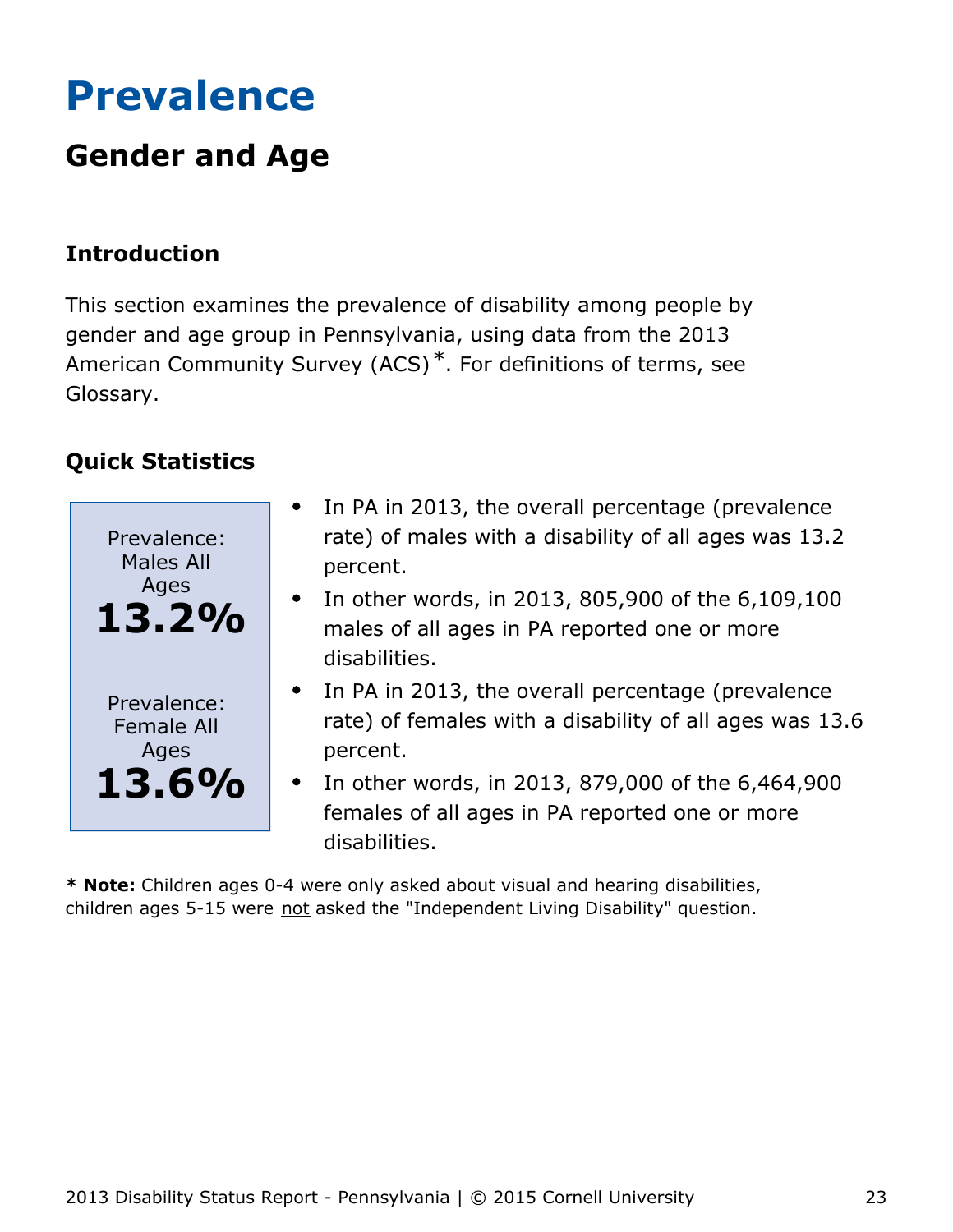#### **Prevalence of disability among non-institutionalized people by gender and age group in Pennsylvania in 2013**

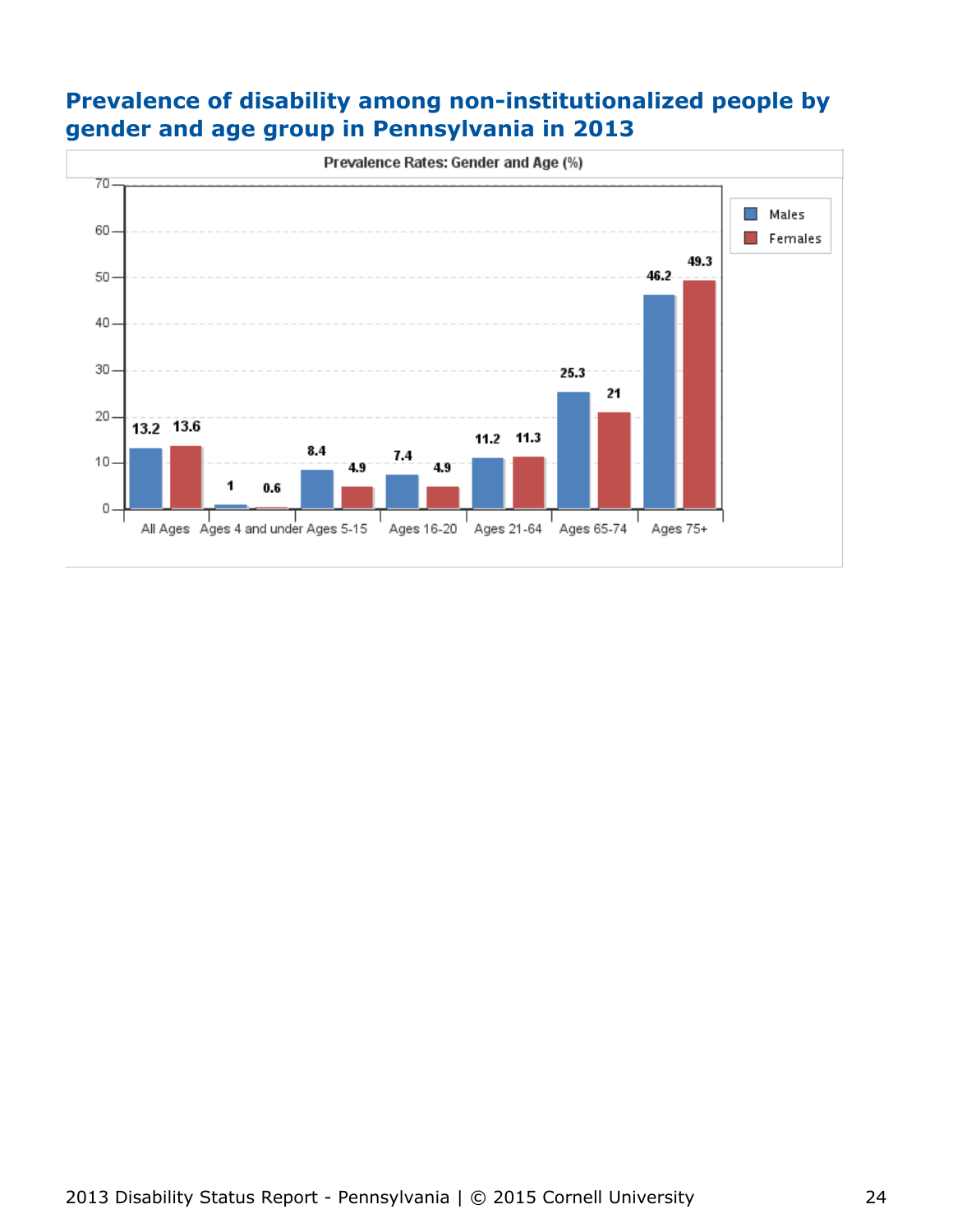| <b>Gender &amp; Age</b>   | $\frac{6}{6}$ | <b>MOE</b> | <b>Number</b> | <b>MOE</b> | <b>Base Pop.</b> | <b>Sample</b><br><b>Size</b> |  |  |  |
|---------------------------|---------------|------------|---------------|------------|------------------|------------------------------|--|--|--|
| <b>Males</b>              |               |            |               |            |                  |                              |  |  |  |
| Males: All Ages           | 13.2          | 0.31       | 805,900       | 19,910     | 6,109,100        | 60,575                       |  |  |  |
| Males: Ages 4 and under   | 1.0           | 3.29       | 3,400         | 1,340      | 358,100          | 3,231                        |  |  |  |
| Males: Ages 5-15          | 8.4           | 0.69       | 72,200        | 6,140      | 857,100          | 8,017                        |  |  |  |
| Males: Ages 16-20         | 7.4           | 0.91       | 32,100        | 4,100      | 435,200          | 4,437                        |  |  |  |
| Males: Ages 21-64         | 11.2          | 0.38       | 401,400       | 14,290     | 3,585,200        | 34,669                       |  |  |  |
| Males: Ages 65-74         | 25.3          | 1.39       | 129,100       | 8,190      | 510,400          | 6,042                        |  |  |  |
| Males: Ages 75+           | 46.2          | 1.90       | 167,600       | 9,320      | 363,000          | 4,179                        |  |  |  |
| <b>Females</b>            |               |            |               |            |                  |                              |  |  |  |
| Females: All Ages         | 13.6          | 0.31       | 879,000       | 20,730     | 6,464,900        | 64,536                       |  |  |  |
| Females: Ages 4 and under | 0.6           | 3.29       | 2,000         | 1,030      | 347,700          | 2,970                        |  |  |  |
| Females: Ages 5-15        | 4.9           | 0.55       | 40,600        | 4,610      | 821,300          | 7,608                        |  |  |  |
| Females: Ages 16-20       | 4.9           | 0.75       | 21,600        | 3,370      | 437,900          | 4,435                        |  |  |  |
| Females: Ages 21-64       | 11.3          | 0.38       | 418,700       | 14,580     | 3,718,800        | 36,370                       |  |  |  |
| Females: Ages 65-74       | 21.0          | 1.22       | 122,700       | 7,990      | 585,300          | 6,907                        |  |  |  |
| Females: Ages 75+         | 49.3          | 1.54       | 273,400       | 11,850     | 553,900          | 6,246                        |  |  |  |

**\* Note:** Children ages 0-4 were only asked about visual and hearing disabilities, children ages 5-15 were not asked the "Independent Living Disability" question.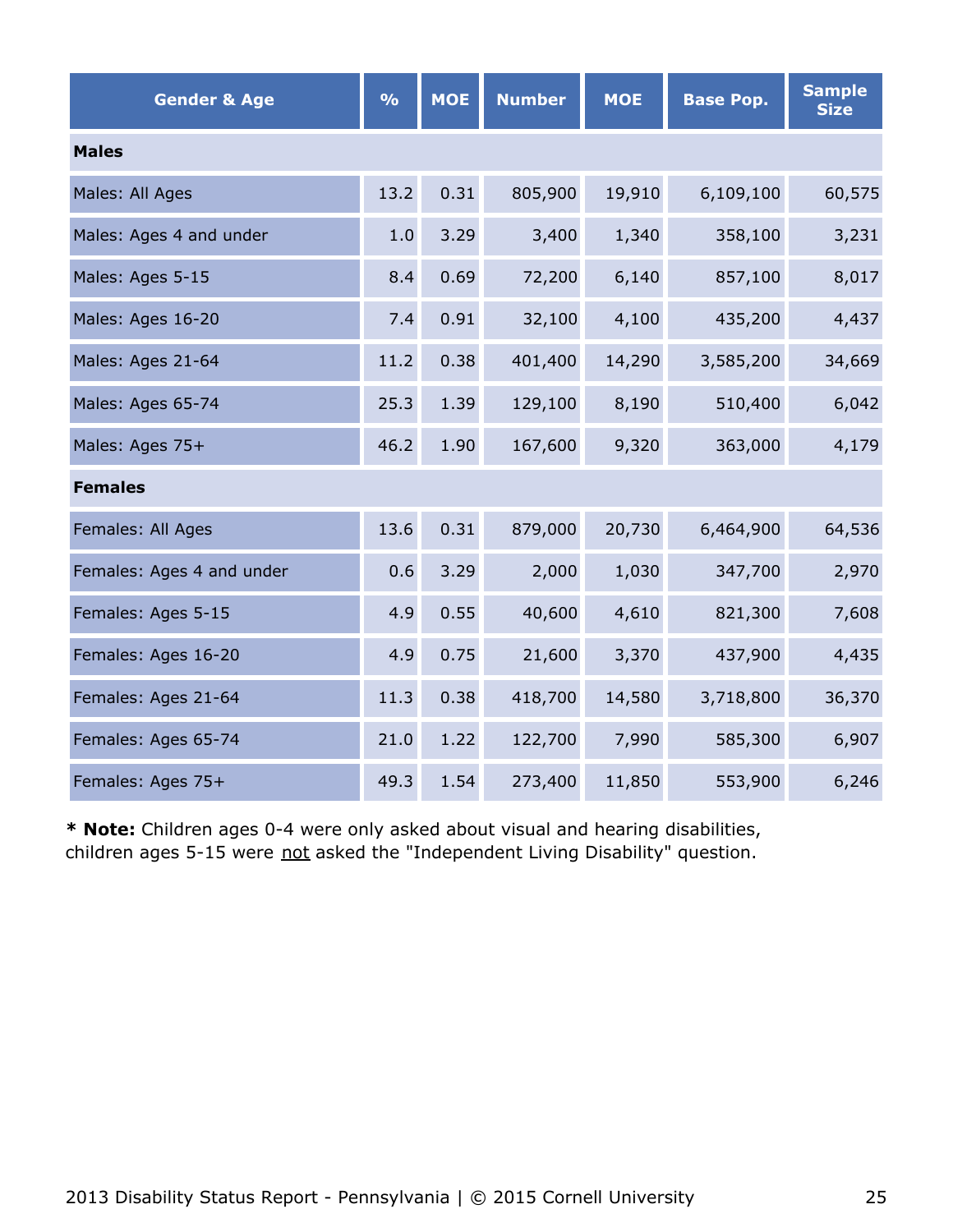## <span id="page-26-0"></span>**Prevalence**

### **Hispanic/Latino Origin and Age**

### **Introduction**

This section examines the prevalence of disability among people by Hispanic/Latino origin and age group in Pennsylvania, using data from the 2013 American Community Survey (ACS)<sup>\*</sup>. For definitions of terms, see Glossary.

### **Quick Statistics**



- In PA in 2013, the overall percentage (prevalence rate) of disability among people of Hispanic/Latino origin of all ages was 14.5 percent.
- In other words, in 2013, 113,800 of the 785,600 people of Hispanic/Latino origin of all ages in PA reported one or more disabilities.
- In PA in 2013, the overall percentage (prevalence rate) of disability among people of non-Hispanic/Latino origin of all ages was 13.3 percent.
- In other words, in 2013, 1,571,200 of the 11,788,300 people of non-Hispanic/Latino origin of all ages in PA reported one or more disabilities.

**\* Note:** Children ages 0-4 were only asked about visual and hearing disabilities, children age 5-15 were not asked the "Independent Living Disability" question.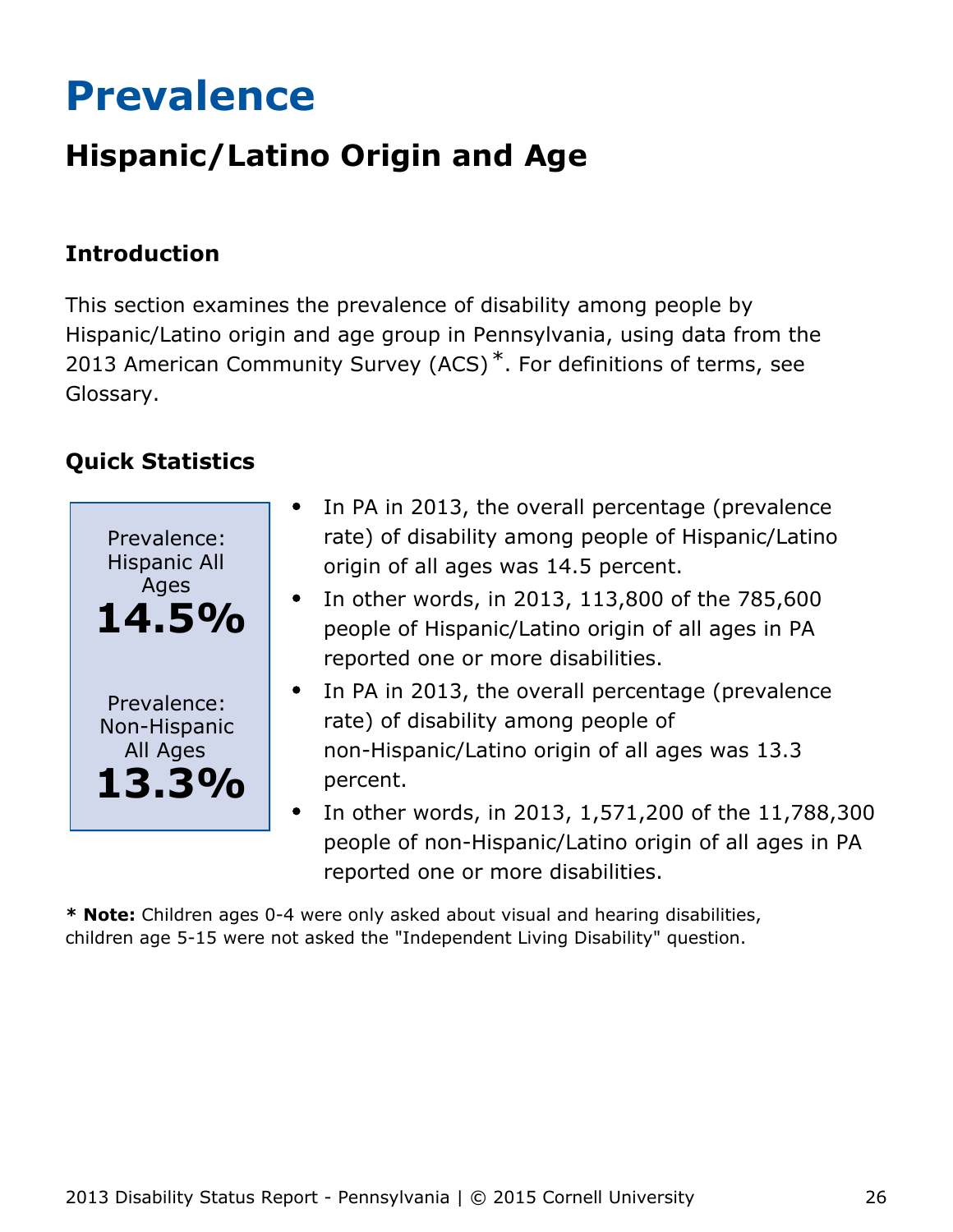#### **Prevalence of disability among non-institutionalized people by Hispanic / Latino origin and age group in Pennsylvania in 2013**

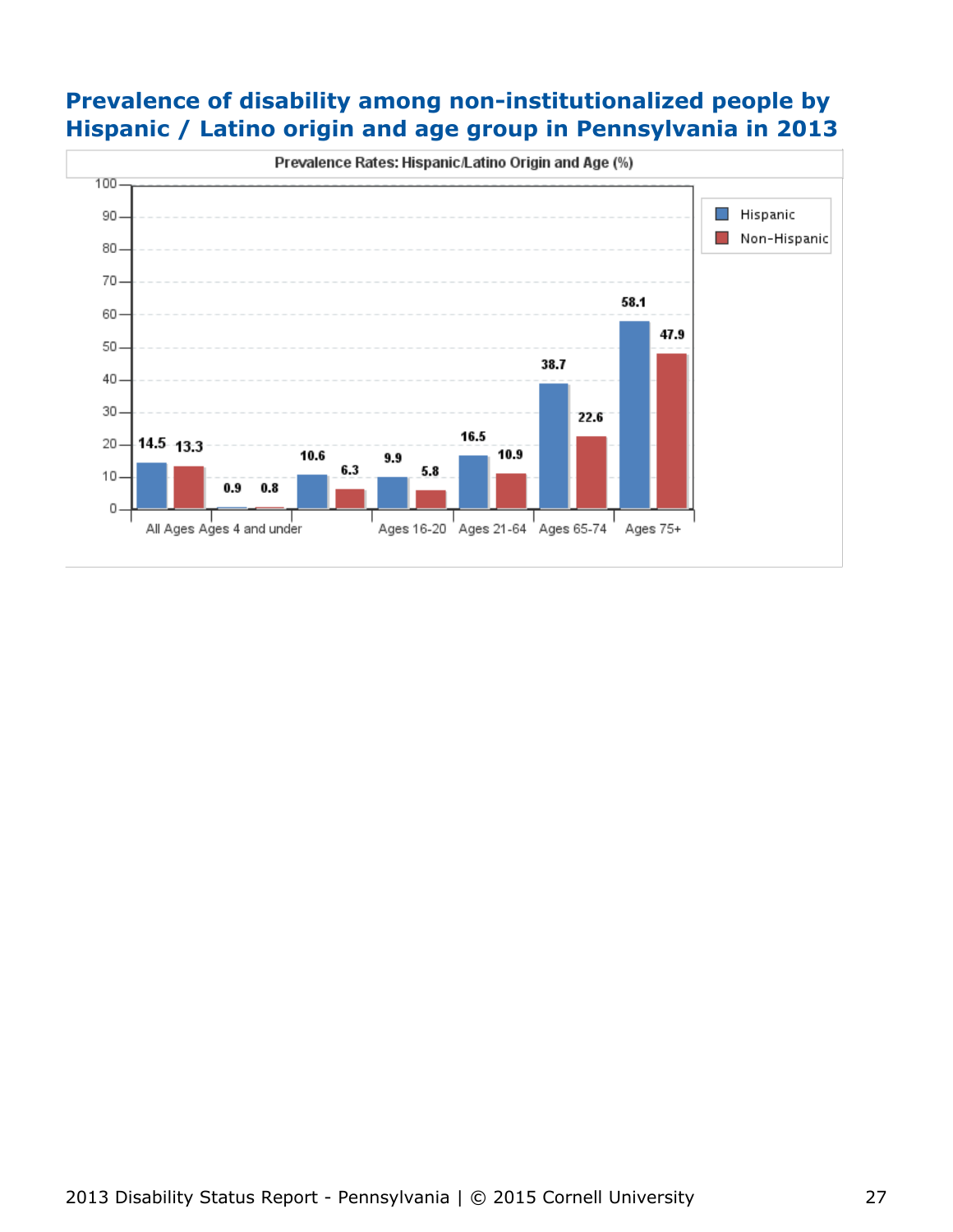| <b>Hispanic/Latino</b><br><b>Origin &amp; Age</b> | $\frac{9}{6}$ | <b>MOE</b> | <b>Number</b> | <b>MOE</b> | <b>Base Pop.</b> | <b>Sample</b><br><b>Size</b> |  |  |  |
|---------------------------------------------------|---------------|------------|---------------|------------|------------------|------------------------------|--|--|--|
| <b>Hispanic</b>                                   |               |            |               |            |                  |                              |  |  |  |
| Hispanic - All Ages                               | 14.5          | 0.91       | 113,800       | 7,690      | 785,600          | 4,902                        |  |  |  |
| Hispanic - Ages 4 and under                       | 0.9           | 3.29       | 700           | 610        | 82,400           | 481                          |  |  |  |
| Hispanic - Ages 5-15                              | 10.6          | 1.73       | 17,700        | 3,050      | 166,600          | 1,047                        |  |  |  |
| Hispanic - Ages 16-20                             | 9.9           | 2.57       | 7,100         | 1,930      | 71,300           | 495                          |  |  |  |
| Hispanic - Ages 21-64                             | 16.5          | 1.30       | 70,200        | 6,050      | 426,400          | 2,578                        |  |  |  |
| Hispanic - Ages 65-74                             | 38.7          | 7.30       | 9,100         | 2,180      | 23,400           | 187                          |  |  |  |
| Hispanic - Ages 75+                               | 58.1          | 9.06       | 9,100         | 2,180      | 15,600           | 114                          |  |  |  |
| <b>Non-Hispanic</b>                               |               |            |               |            |                  |                              |  |  |  |
| Non-Hispanic - All Ages                           | 13.3          | 0.23       | 1,571,200     | 26,900     | 11,788,300       | 120,209                      |  |  |  |
| Non-Hispanic - Ages 4 and under                   | 0.8           | 3.29       | 4,700         | 1,570      | 623,500          | 5,720                        |  |  |  |
| Non-Hispanic - Ages 5-15                          | 6.3           | 0.45       | 95,100        | 7,040      | 1,511,800        | 14,578                       |  |  |  |
| Non-Hispanic - Ages 16-20                         | 5.8           | 0.60       | 46,700        | 4,940      | 801,900          | 8,377                        |  |  |  |
| Non-Hispanic - Ages 21-64                         | 10.9          | 0.27       | 750,000       | 19,250     | 6,877,600        | 68,461                       |  |  |  |
| Non-Hispanic - Ages 65-74                         | 22.6          | 0.93       | 242,700       | 11,180     | 1,072,300        | 12,762                       |  |  |  |
| Non-Hispanic - Ages 75+                           | 47.9          | 1.21       | 431,900       | 14,800     | 901,400          | 10,311                       |  |  |  |

**\* Note:** Children ages 0-4 were only asked about visual and hearing disabilities, children ages 5-15 were not asked the "Independent Living Disability" question.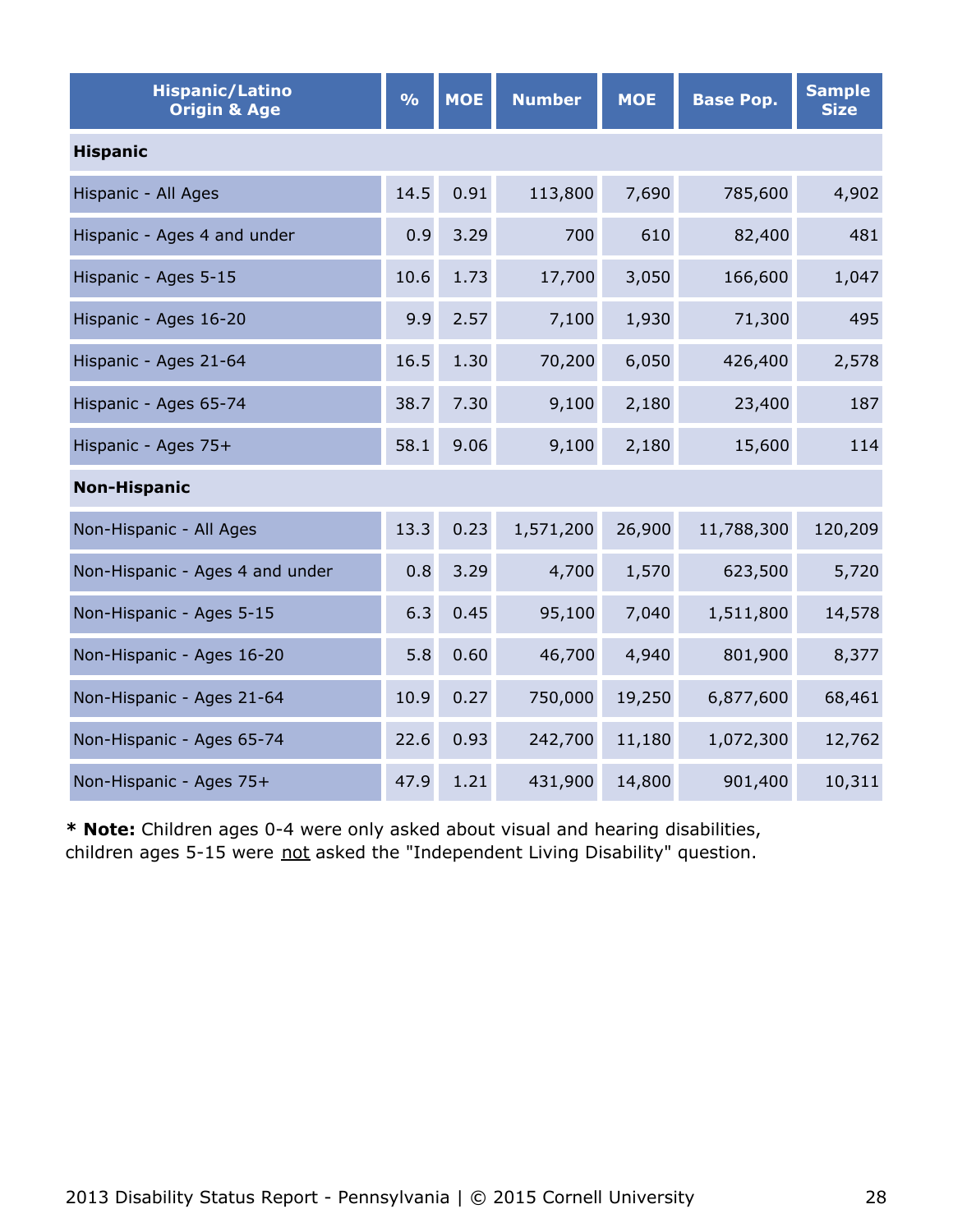# <span id="page-29-0"></span>**Prevalence**

### **Race**

### **Introduction**

This section presents the disability prevalence rate among non-institutionalized working-age people (ages 21 to 64) by race category in PA, using data from the 2013 American Community Survey (ACS). For definitions of terms, see Glossary.

### **Quick Statistics**

In 2013, among working-age people in PA:

- 10.7 percent of persons who were White reported a disability.  $\bullet$
- 15.5 percent of persons who were Black/African American reported a  $\bullet$ disability.
- 15.3 percent of persons who were Native American reported a disability.  $\bullet$
- 5.3 percent of persons who were Asian reported a disability.
- 16.4 percent of persons who were some other race(s) reported a disability.  $\bullet$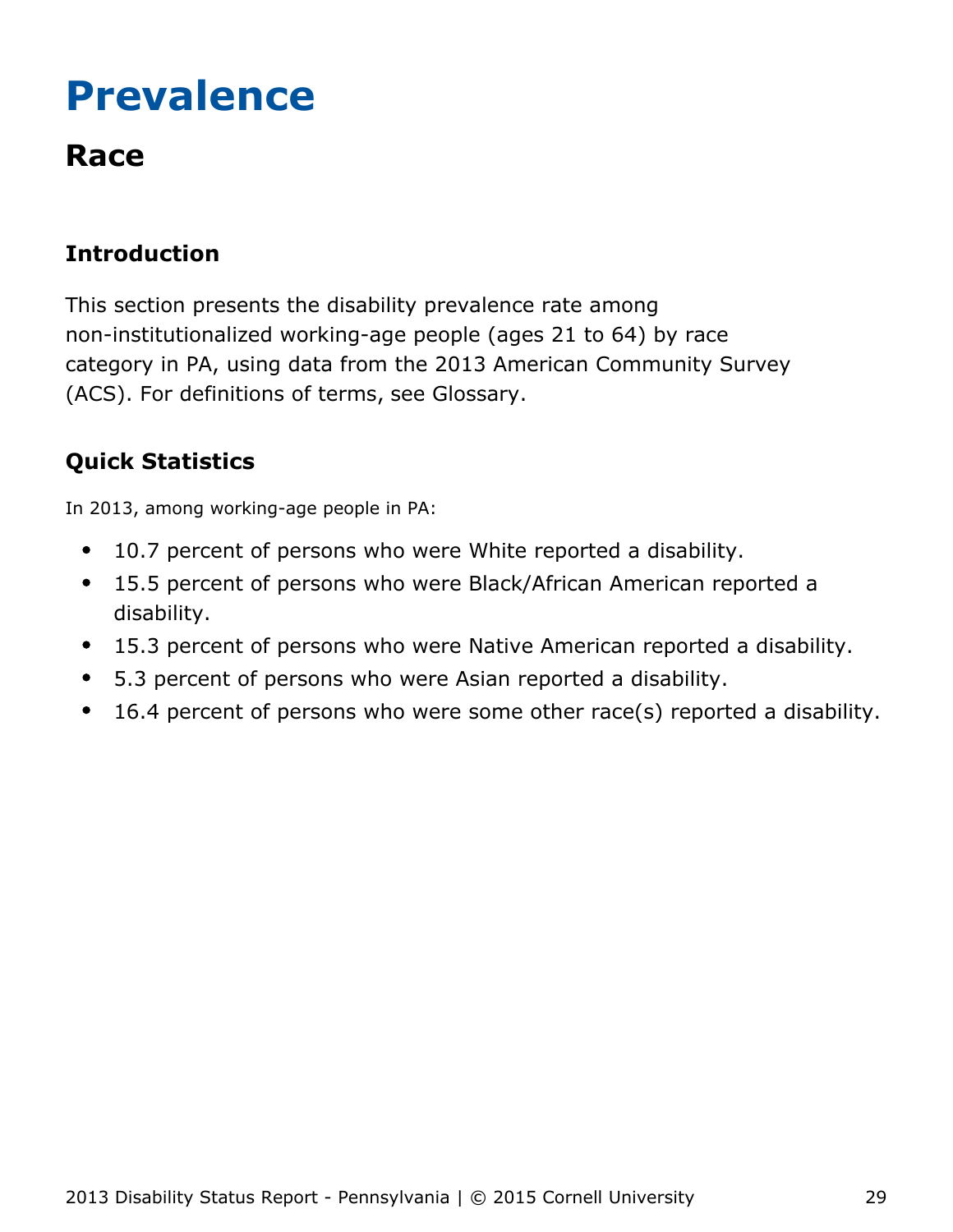



| <b>Race</b>                         | $\frac{9}{0}$ | <b>MOE</b> | <b>Number</b> | <b>MOE</b> | <b>Base Pop.</b> | <b>Sample</b><br><b>Size</b> |
|-------------------------------------|---------------|------------|---------------|------------|------------------|------------------------------|
| White                               | 10.7          | 0.29       | 645,200       | 17,940     | 6,029,200        | 62,902                       |
| <b>Black/African American</b>       | 15.5          | 0.95       | 119,500       | 7,890      | 770,400          | 4,601                        |
| Native American or<br>Alaska Native | 15.3          | 7.37       | 1,900         | 1,000      | 12,500           | 108                          |
| Asian                               | 5.3           | 1.04       | 12,900        | 2,600      | 244,400          | 1,824                        |
| Some other race(s)                  | 16.4          | 1.71       | 40,600        | 4,610      | 247,500          | 1,604                        |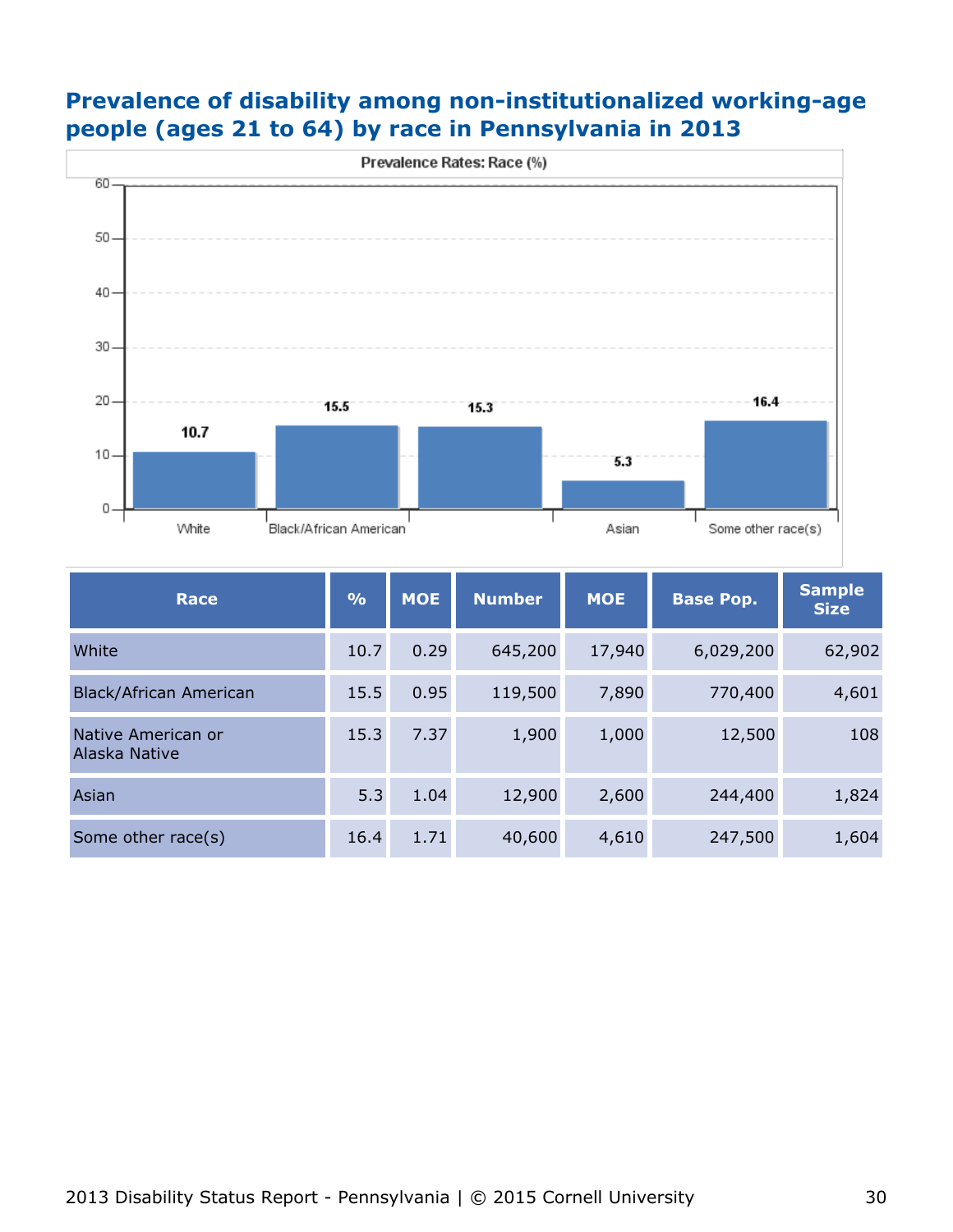# <span id="page-31-0"></span>**Employment**

### **Introduction**

This section examines the employment rates of non-institutionalized working-age people (ages 21 to 64) with disabilities in Pennsylvania, using data from the 2013 American Community Survey (ACS). For definitions of terms, see Glossary.



- $\bullet$ In 2013, the employment rate of working-age people with disabilities in PA was 33.6 percent.
- In 2013, the employment rate of working-age people  $\bullet$ without disabilities in PA was 78.0 percent.
- $\bullet$ The gap between the employment rates of working-age people with and without disabilities was 44.4 percentage points.
- Among the six types of disabilities identified in the ACS, the highest employment rate was for people with a "Hearing Disability," 52.7 percent. The lowest employment rate was for people with a "Self-Care Disability," 13.9 percent.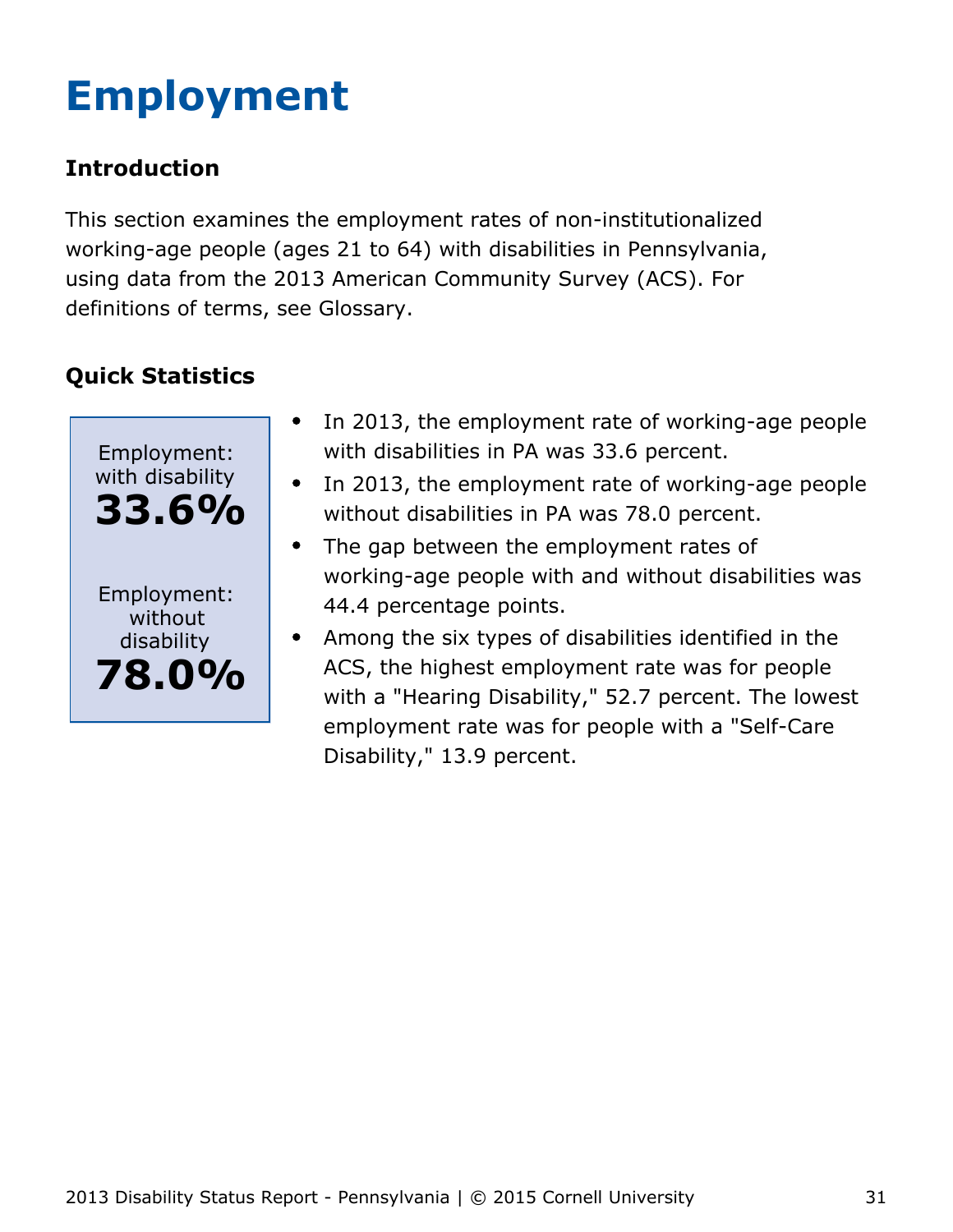

#### **Employment of non-institutionalized working-age people (ages 21 to 64) by disability status in Pennsylvania in 2013**

| <b>Disability Type</b> | $\frac{9}{6}$ | <b>MOE</b> | <b>Number</b><br><b>MOE</b> |        | <b>Base Pop.</b> | <b>Sample</b><br><b>Size</b> |
|------------------------|---------------|------------|-----------------------------|--------|------------------|------------------------------|
| No Disability          | 78.0          | 0.37       | 5,058,600                   | 39,840 | 6,483,800        | 62,874                       |
| Any Disability         | 33.6          | 1.20       | 275,600                     | 11,900 | 820,100          | 8,165                        |
| <b>Visual</b>          | 39.1          | 3.05       | 52,600                      | 5,240  | 134,300          | 1,236                        |
| Hearing                | 52.7          | 3.00       | 76,500                      | 6,320  | 145,000          | 1,560                        |
| Ambulatory             | 22.3          | 1.47       | 93,300                      | 6,970  | 418,900          | 4,044                        |
| Cognitive              | 24.9          | 1.65       | 89,300                      | 6,820  | 359,100          | 3,471                        |
| Self-Care              | 13.9          | 2.09       | 19,900                      | 3,230  | 143,800          | 1,458                        |
| Independent Living     | 15.1          | 1.52       | 44,400                      | 4,820  | 293,300          | 2,985                        |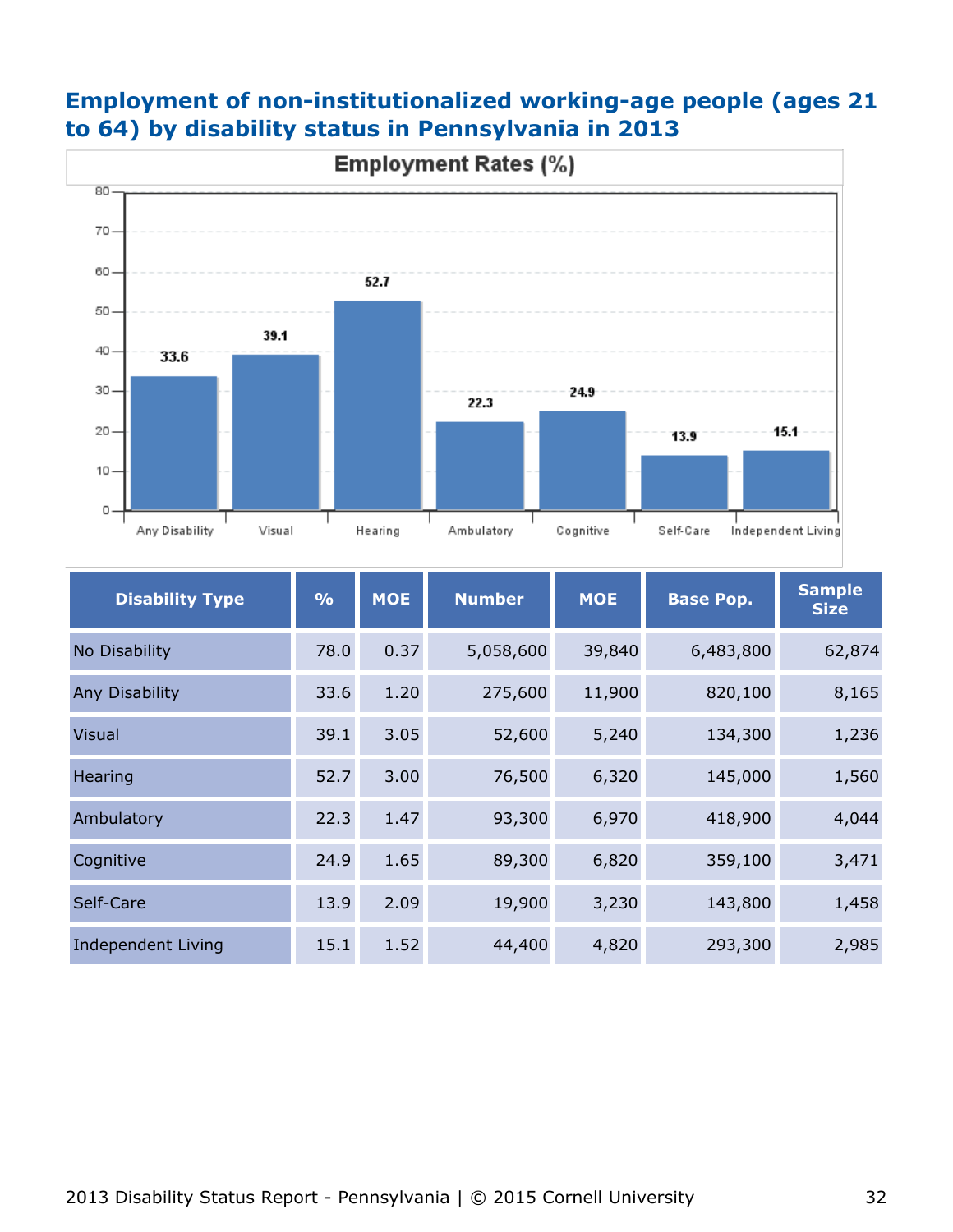# <span id="page-33-0"></span>**Not Working but Actively Looking for Work**

### **Introduction**

This section focuses on the percentage of non-institutionalized working-age people (ages 21 to 64) with disabilities in Pennsylvania who are not working but actively looking for work, using data from the 2013 American Community Survey (ACS). For definitions of terms, see Glossary.



- In 2013 in PA, the percentage of working-age people with disabilities who were not working but actively looking for work was 10.8 percent.
- In 2013 in PA, the percentage of working-age people without disabilities who were not working but actively looking for work was 26.3 percent.
- $\bullet$ The difference in the percentage of not working but actively looking for work between working-age people with and without disabilities was 15.5 percentage points.
- Among the six types of disabilities identified in the ACS, the highest percentage of not working but actively looking for work was for people with a "Hearing Disability," 13.0 percent. The lowest percentage was for people with a "Self-Care Disability," 5.7 percent.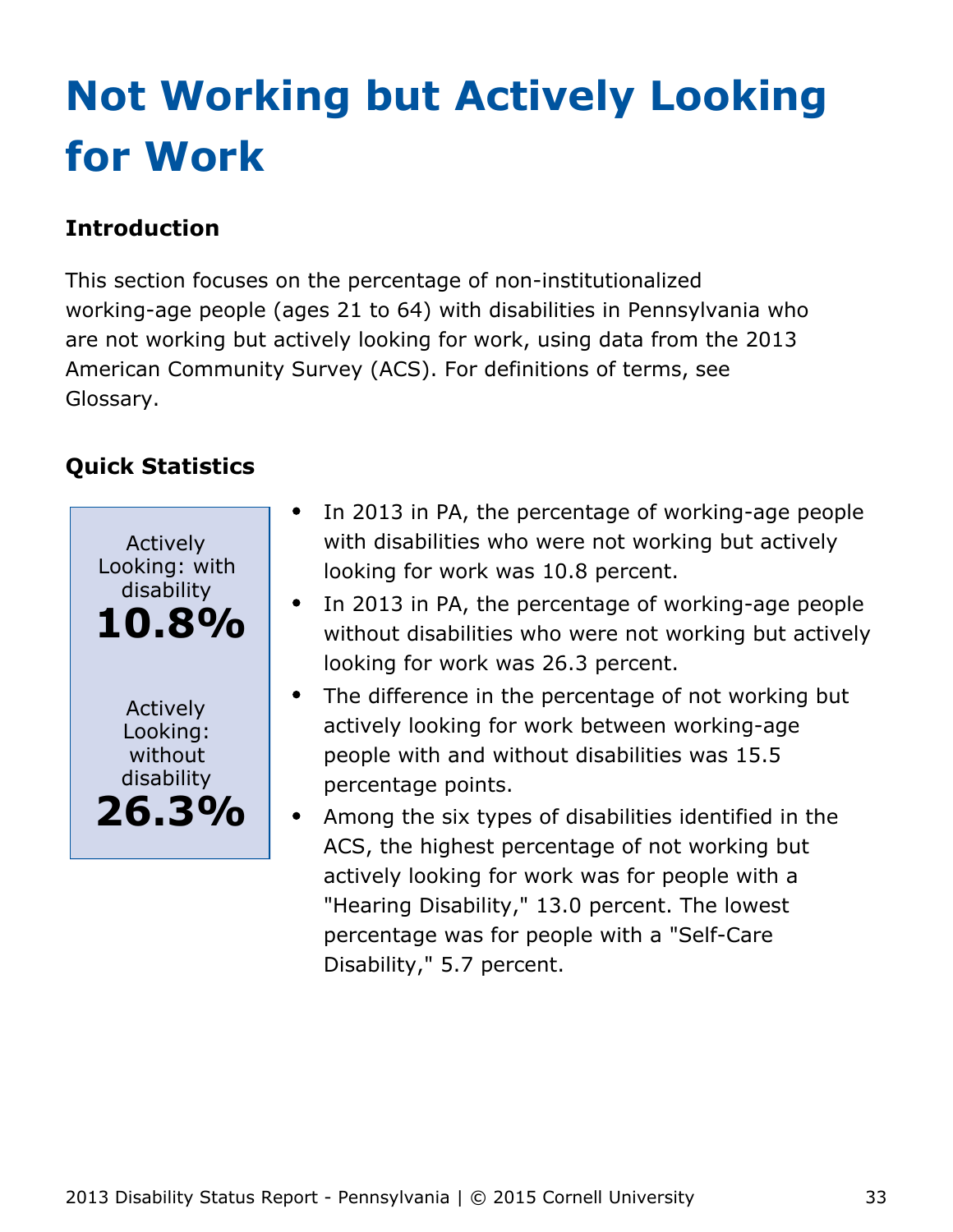#### **Percentage who are not working but actively looking for work among non-institutionalized working-age people (ages 21 to 64) in Pennsylvania in 2013**



| <b>Disability Type</b>    | $\frac{9}{6}$ | <b>MOE</b> | <b>Number</b><br><b>MOE</b> |        | <b>Base Pop.</b> | <b>Sample</b><br><b>Size</b> |
|---------------------------|---------------|------------|-----------------------------|--------|------------------|------------------------------|
| No Disability             | 26.3          | 0.85       | 374,800                     | 13,820 | 1,425,200        | 13,442                       |
| Any Disability            | 10.8          | 0.96       | 58,900                      | 5,550  | 544,600          | 5,363                        |
| <b>Visual</b>             | 12.6          | 2.66       | 10,300                      | 2,320  | 81,800           | 732                          |
| Hearing                   | 13.0          | 2.94       | 8,900                       | 2,160  | 68,500           | 715                          |
| Ambulatory                | 6.9           | 1.02       | 22,600                      | 3,440  | 325,600          | 3,117                        |
| Cognitive                 | 12.0          | 1.43       | 32,300                      | 4,120  | 269,800          | 2,619                        |
| Self-Care                 | 5.7           | 1.51       | 7,000                       | 1,920  | 123,900          | 1,243                        |
| <b>Independent Living</b> | 6.1           | 1.10       | 15,300                      | 2,830  | 249,000          | 2,519                        |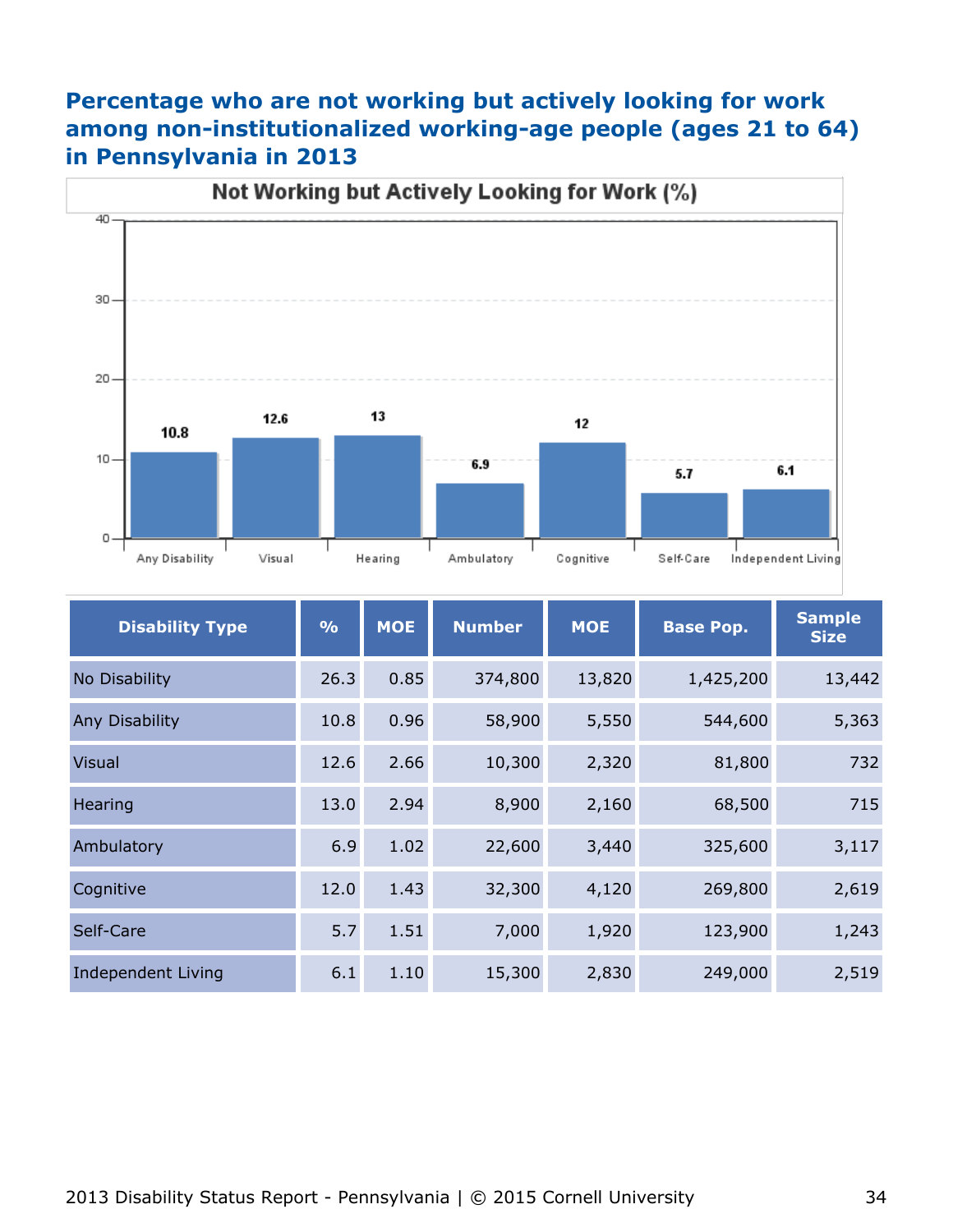# <span id="page-35-0"></span>**Full-Time / Full-Year Employment**

#### **Introduction**

This section presents the percentage of non-institutionalized working-age people (ages 21 to 64) with disabilities working full-time/full-year in Pennsylvania, using data from the 2013 American Community Survey (ACS). For definitions of terms, see Glossary.



- In 2013, the percentage of working-age people with disabilities working full-time/full-year in PA was 20.3 percent.
- In 2013, the percentage of working-age people without disabilities working full-time/full-year in PA was 58.2 percent.
- The difference in the percentage working full-time/full-year between working-age people with and without disabilities was 37.9 percentage points.
- Among the six types of disabilities identified in the  $\bullet$ ACS, the highest full-time/full-year employment rate was for people with "Hearing Disability," 35.9 percent. The lowest full-time/full-year employment rate was for people with "Independent Living Disability," 6.8 percent.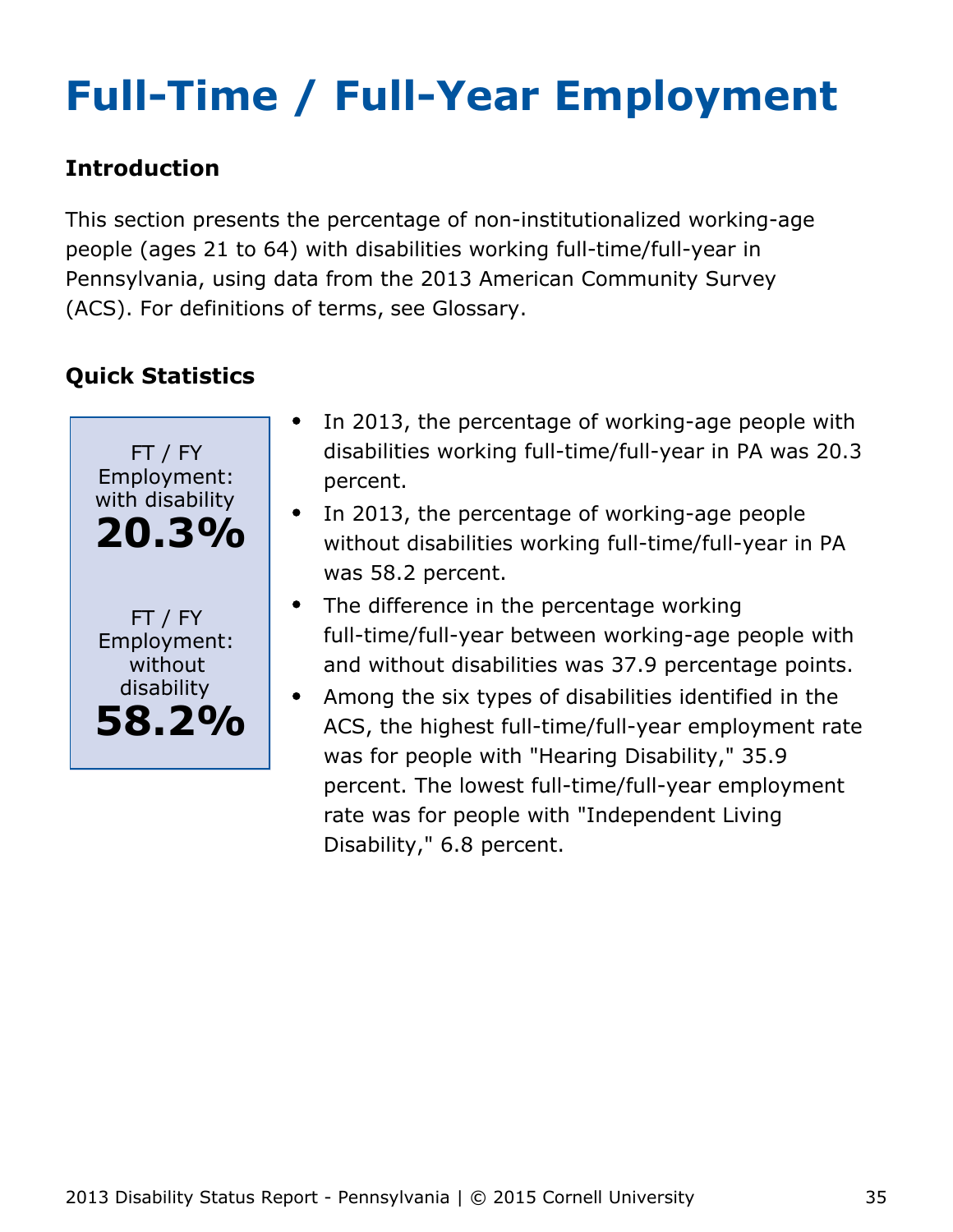#### **Full-Time/Full-Year employment of non-institutionalized working-age people (ages 21 to 64) by disability status in Pennsylvania in 2013**



| <b>Disability Type</b> | $\frac{0}{0}$ | <b>MOE</b> | <b>Number</b><br><b>MOE</b> |        | <b>Base Pop.</b> | <b>Sample</b><br><b>Size</b> |
|------------------------|---------------|------------|-----------------------------|--------|------------------|------------------------------|
| No Disability          | 58.2          | 0.44       | 3,775,300                   | 37,370 | 6,483,800        | 62,874                       |
| Any Disability         | 20.3          | 1.02       | 166,400                     | 9,290  | 820,100          | 8,165                        |
| <b>Visual</b>          | 24.9          | 2.70       | 33,400                      | 4,180  | 134,300          | 1,236                        |
| Hearing                | 35.9          | 2.89       | 52,100                      | 5,220  | 145,000          | 1,560                        |
| Ambulatory             | 13.4          | 1.21       | 56,200                      | 5,420  | 418,900          | 4,044                        |
| Cognitive              | 10.6          | 1.18       | 38,200                      | 4,470  | 359,100          | 3,471                        |
| Self-Care              | 7.4           | 1.58       | 10,700                      | 2,360  | 143,800          | 1,458                        |
| Independent Living     | 6.8           | 1.07       | 20,000                      | 3,240  | 293,300          | 2,985                        |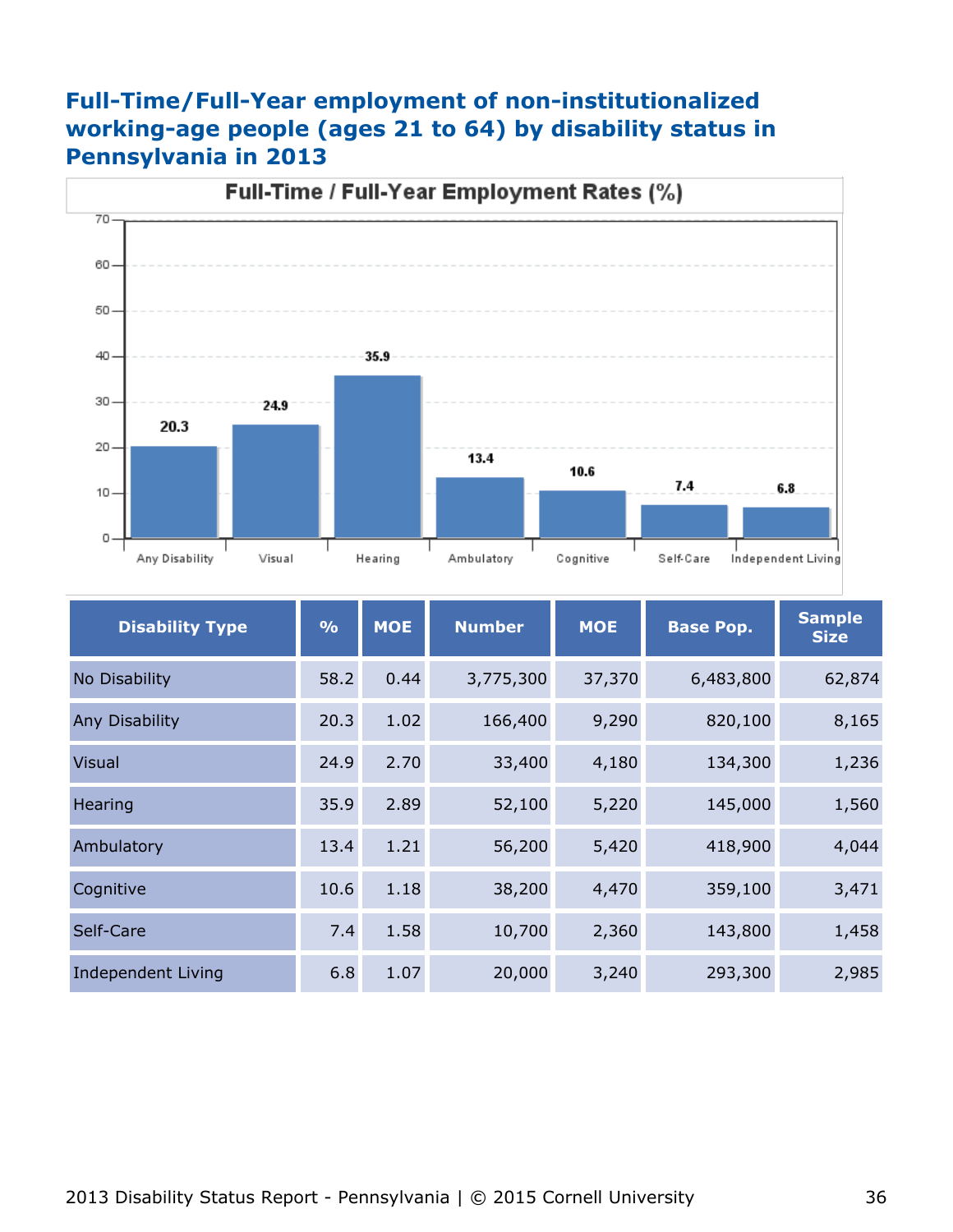# <span id="page-37-0"></span>**Annual Earnings (Full-Time / Full-Year workers)**

#### **Introduction**

This section examines the median annual earnings of non-institutionalized working-age people (ages 21 to 64) with disabilities who work full-time/full-year in Pennsylvania, using data from the 2013 American Community Survey (ACS). For definitions of terms, see Glossary.



- In 2013, the median earnings of working-age people with disabilities who worked full-time/full-year in PA was \$40,300.
- In 2013, the median earnings of working-age people without disabilities who worked full-time/full-year in PA was \$45,300.
- The difference in the median earnings between working-age people with and without disabilities who worked full-time/full-year was \$5,000.
- Among the six types of disabilities identified in the ACS, the highest annual earnings was for people with "Hearing Disability," \$45,300. The lowest annual earnings was for people with "Cognitive Disability," \$33,300.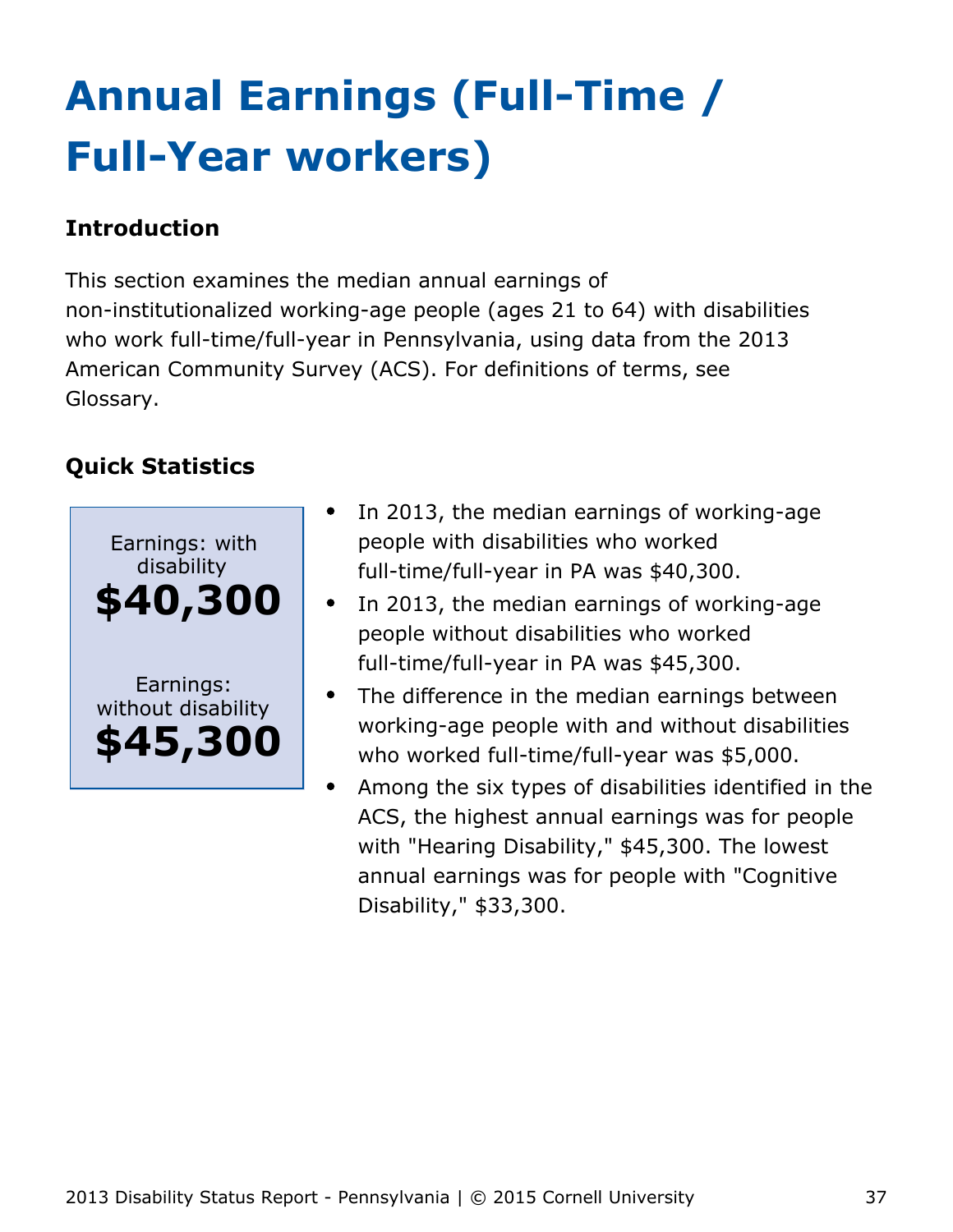### **Median annual earnings of non-institutionalized working-age people (ages 21 to 64) who work full-time/full-year by disability status in Pennsylvania in 2013**



| <b>Disability Type</b> | <b>Median</b><br><b>Earnings</b> | <b>MOE</b> | <b>Base Pop.</b> | <b>Sample</b><br><b>Size</b> |
|------------------------|----------------------------------|------------|------------------|------------------------------|
| No Disability          | \$45,300                         | \$450      | 3,775,000        | 37,024                       |
| Any Disability         | \$40,300                         | \$1,920    | 166,000          | 1,704                        |
| <b>Visual</b>          | \$38,300                         | \$4,020    | 33,000           | 315                          |
| Hearing                | \$45,300                         | \$3,840    | 52,000           | 596                          |
| Ambulatory             | \$37,300                         | \$2,920    | 56,000           | 555                          |
| Cognitive              | \$33,300                         | \$3,310    | 38,000           | 369                          |
| Self-Care              | \$37,300                         | \$6,730    | 11,000           | 115                          |
| Independent Living     | \$34,300                         | \$4,570    | 20,000           | 209                          |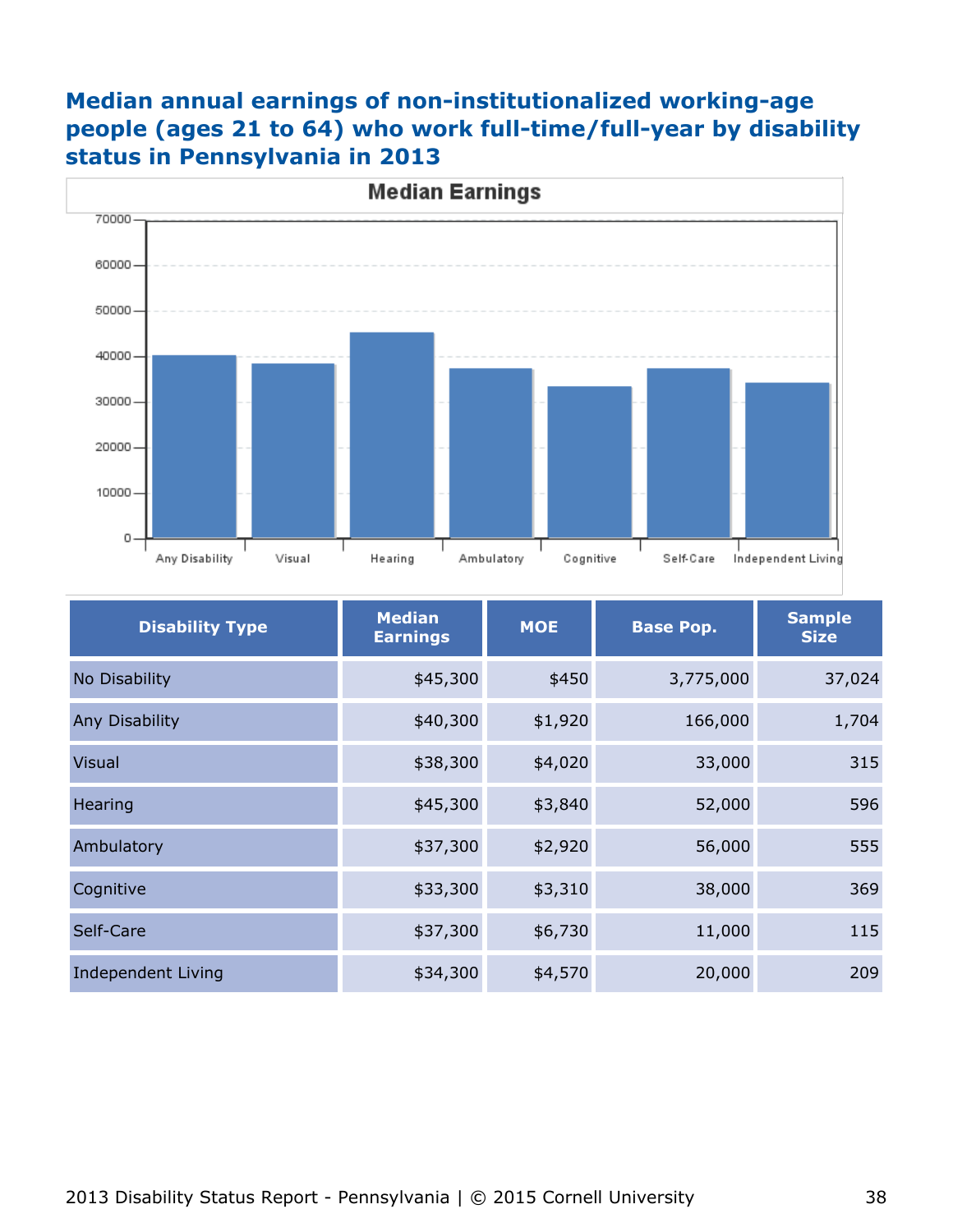# <span id="page-39-0"></span>**Annual Household Income**

### **Introduction**

This section illustrates the median annual income\* of households that include any working-age people (ages 21 to 64) with disabilities in Pennsylvania, using data from the 2013 American Community Survey (ACS). For definitions of terms, see Glossary.

### **Quick Statistics**



- In 2013, the median income of households that include any working-age people with disabilities in PA was \$39,900.
- In 2013, the median income of households that do not include any working-age people with disabilities in PA was \$64,500.
- The difference in the median income between households including and not including working-age people with disabilities was \$24,600.
- Among the six types of disabilities identified in the ACS, the highest median income was for households including persons with a "Hearing Disability," \$52,600. The lowest median income was for households containing persons with a "Cognitive Disability" \$32,200 .

**\* Note:** Household income is not available for persons living in group quarters.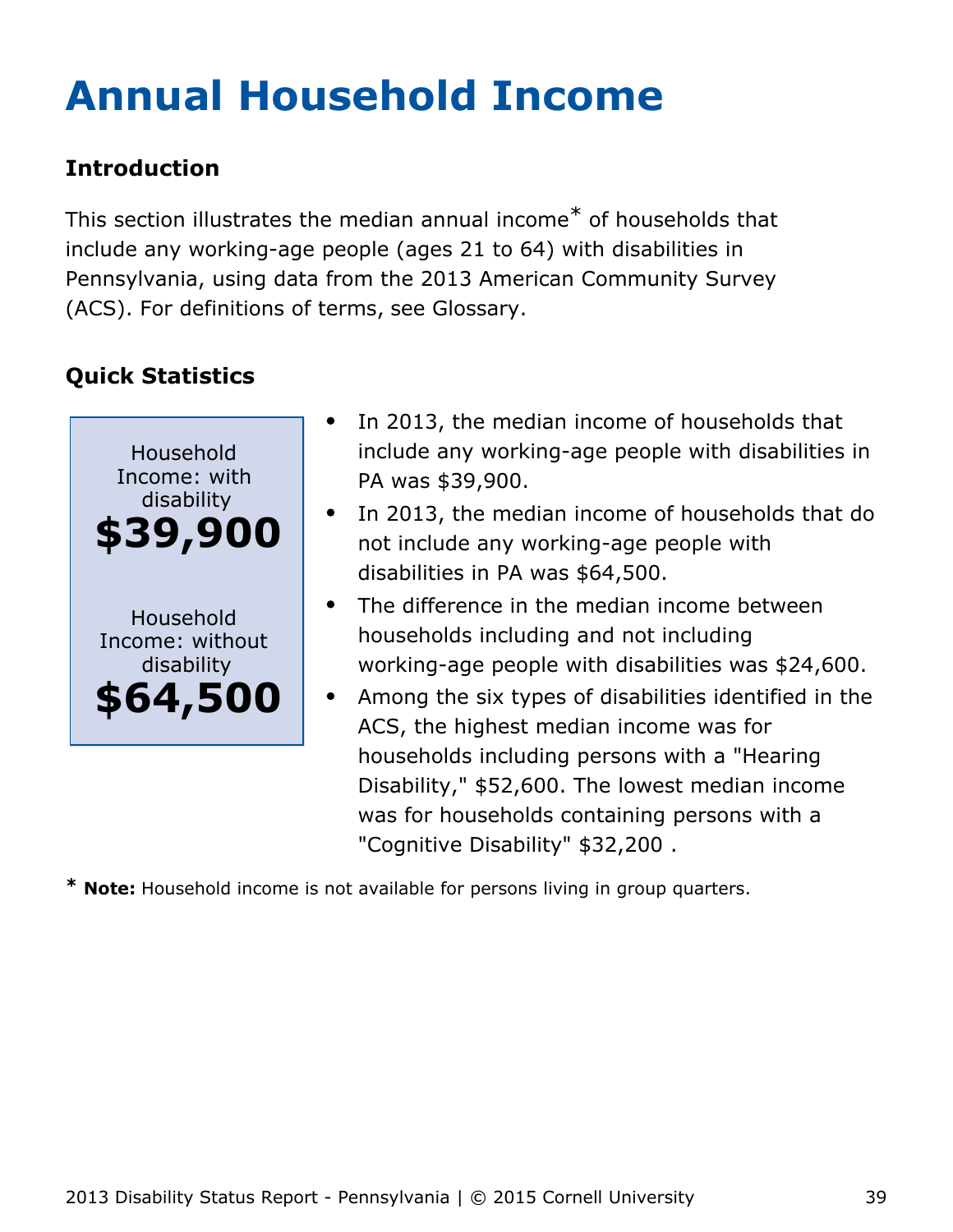

### **Median annual income\* of households including any working-age people (ages 21 to 64) by disability status in Pennsylvania in 2013**

| <b>Disability Type</b> | <b>Median</b><br><b>H.H. Income</b> | <b>MOE</b> | <b>Base Pop.</b> | <b>Sample</b><br><b>Size</b> |
|------------------------|-------------------------------------|------------|------------------|------------------------------|
| No Disability          | \$64,500                            | \$880      | 3,251,000        | 32,300                       |
| Any Disability         | \$39,900                            | 1,560      | 660,000          | 6,730                        |
| <b>Visual</b>          | \$35,100                            | 3,290      | 117,000          | 1,116                        |
| Hearing                | \$52,600                            | 4,180      | 131,000          | 1,461                        |
| Ambulatory             | \$34,700                            | 1,880      | 359,000          | 3,543                        |
| Cognitive              | \$32,200                            | 2,070      | 283,000          | 2,782                        |
| Self-Care              | \$34,100                            | 2,990      | 121,000          | 1,202                        |
| Independent Living     | \$33,200                            | 2,330      | 239,000          | 2,453                        |

**\* Note:** Household income is not available for persons living in group quarters.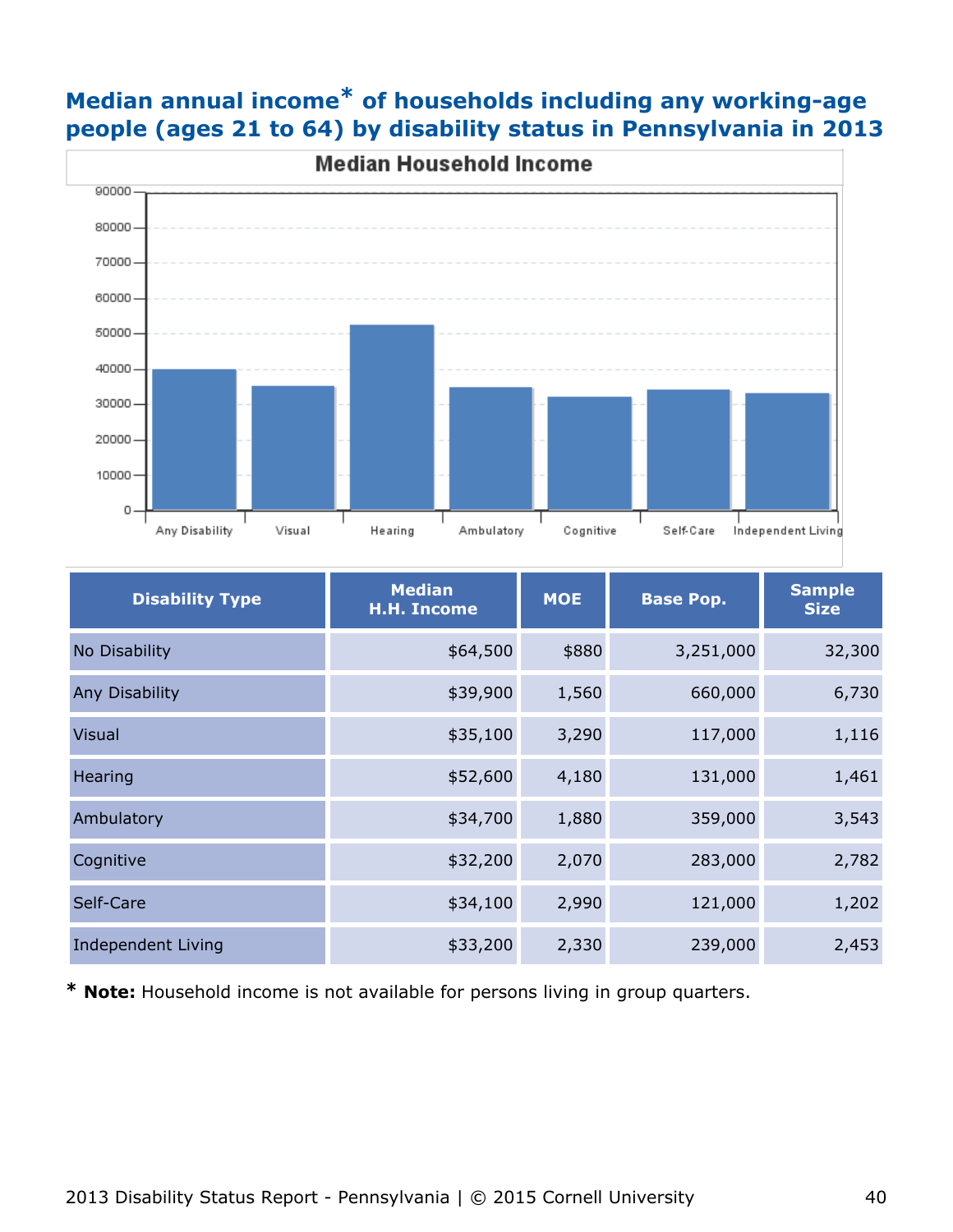## <span id="page-41-0"></span>**Poverty**

### **Introduction**

This section examines the poverty rates\* of non-institutionalized working-age people (ages 21 to 64) with disabilities in Pennsylvania, using data from the 2013 American Community Survey (ACS). For definitions of terms, see Glossary.

### **Quick Statistics**



- In 2013, the poverty rate of working-age people with disabilities in PA was 29.8 percent.
- In 2013, the poverty rate of working-age people without disabilities in PA was 10.3 percent.
- The difference in the poverty rate between working-age people with and without disabilities was 19.5 percentage points.
- Among the six types of disabilities identified in the ACS, the highest poverty rate was for people with "Cognitive Disability," 37.3 percent. The lowest poverty rate was for people with "Hearing Disability," 20.3 percent.

**\* Note:** The Census Bureau does not calculate poverty status for those people living in military group quarters or college dormitories.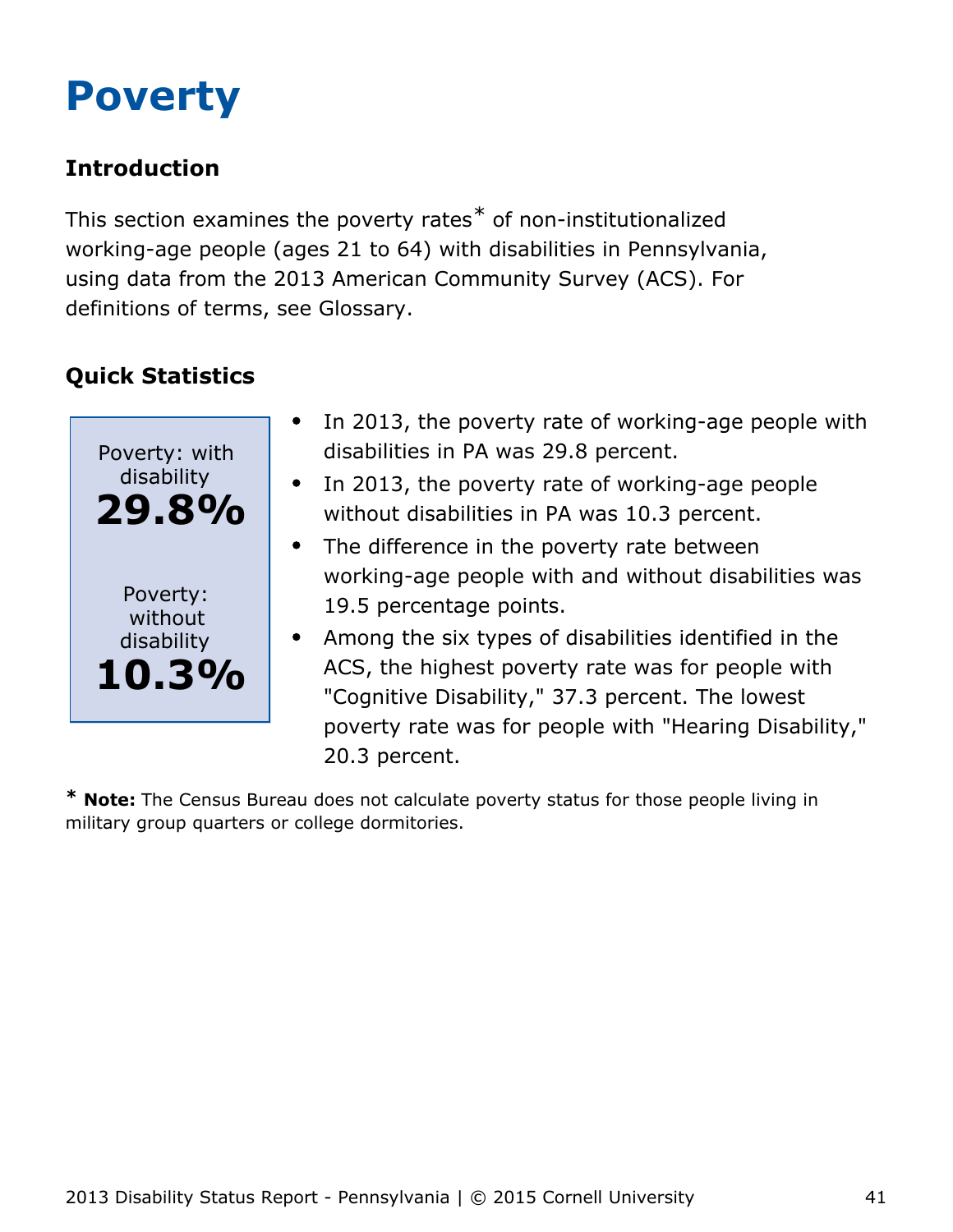

O.

Any Disability

Visual

Hearing

#### **Poverty rates\* of non-institutionalized working-age people (ages 21 to 64) by disability status in Pennsylvania in 2013**

| <b>Disability Type</b>    | $\frac{0}{0}$ | <b>MOE</b> | <b>Number</b> | <b>MOE</b> | <b>Base Pop.</b> | <b>Sample</b><br><b>Size</b> |
|---------------------------|---------------|------------|---------------|------------|------------------|------------------------------|
| No Disability             | 10.3          | 0.37       | 665,100       | 24,690     | 6,448,900        | 62,246                       |
| <b>Any Disability</b>     | 29.8          | 1.57       | 243,700       | 15,210     | 818,700          | 8,142                        |
| <b>Visual</b>             | 32.6          | 3.98       | 43,700        | 6,490      | 134,100          | 1,235                        |
| Hearing                   | 20.3          | 3.29       | 29,400        | 5,330      | 144,600          | 1,554                        |
| Ambulatory                | 30.8          | 2.22       | 128,800       | 11,110     | 418,500          | 4,039                        |
| Cognitive                 | 37.3          | 2.51       | 133,800       | 11,320     | 358,500          | 3,460                        |
| Self-Care                 | 33.8          | 3.88       | 48,500        | 6,840      | 143,500          | 1,453                        |
| <b>Independent Living</b> | 35.2          | 2.74       | 103,100       | 9,940      | 293,000          | 2,982                        |

Ambulatory

Cognitive

Self-Care

Independent Living

**\* Note:** The Census Bureau does not calculate poverty status for those people living in military group quarters or college dormitories.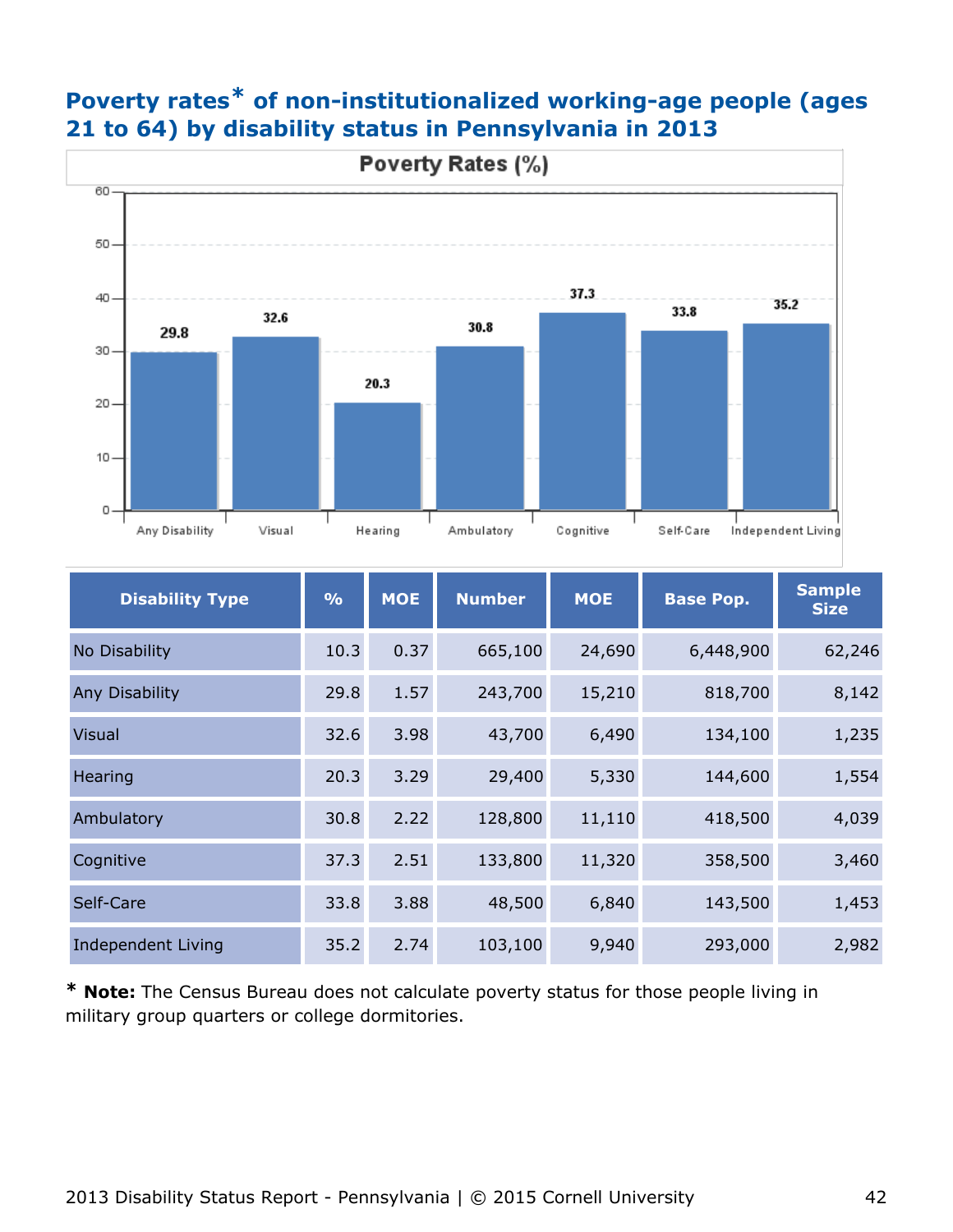# <span id="page-43-0"></span>**Supplemental Security Income (SSI)**

### **Introduction**

This section focuses on the percentage of non-institutionalized working-age people (ages 21 to 64) with disabilities who receive Supplemental Security Income (SSI) payments in Pennsylvania, using data from the 2013 American Community Survey (ACS). For definitions of terms, see Glossary. Please note that these results will differ from official Social Security Administration reports for several reasons. For additional information, please email [DisabilityStatistics@cornell.edu](mailto:DisabilityStatistics@cornell.edu).



- In 2013, the percentage of working-age people with disabilities receiving Supplemental Security Income payments in PA was 22.8 percent.
- In 2013, the number of working-age people with  $\bullet$ disabilities receiving Supplemental Security Income payments in PA was 187,200.
- Among the six types of disabilities identified in the  $\bullet$ ACS, the highest percentage that received SSI was people with "Independent Living Disability," 33.7 percent. The lowest percentage that received SSI was people with "Hearing Disability," 14.1 percent.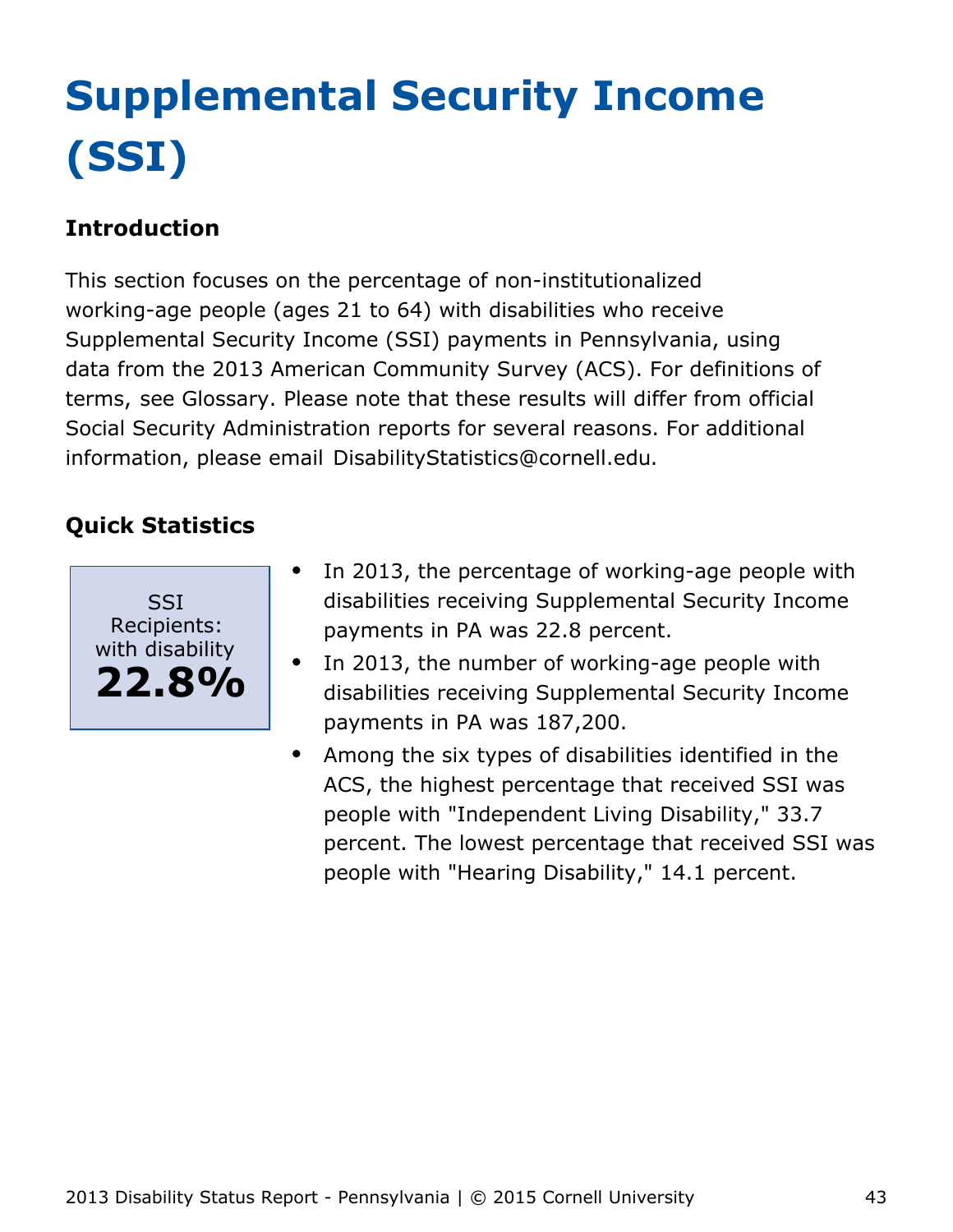#### **Percentage of non-institutionalized working-age people (ages 21 to 64) with disabilities who receive Supplemental Security Income (SSI) payments in Pennsylvania in 2013**



| <b>Disability Type</b>    | $\frac{9}{6}$ | <b>MOE</b> | <b>Number</b> | <b>MOE</b> |         | <b>Sample</b><br><b>Size</b> |
|---------------------------|---------------|------------|---------------|------------|---------|------------------------------|
| Any Disability            | 22.8          | 1.06       | 187,200       | 9,840      | 820,100 | 8,165                        |
| Visual                    | 21.3          | 2.56       | 28,600        | 3,870      | 134,300 | 1,236                        |
| Hearing                   | 14.1          | 2.09       | 20,500        | 3,280      | 145,000 | 1,560                        |
| Ambulatory                | 26.2          | 1.56       | 109,900       | 7,560      | 418,900 | 4,044                        |
| Cognitive                 | 29.7          | 1.75       | 106,600       | 7,450      | 359,100 | 3,471                        |
| Self-Care                 | 32.6          | 2.83       | 46,800        | 4,950      | 143,800 | 1,458                        |
| <b>Independent Living</b> | 33.7          | 2.00       | 98,800        | 7,170      | 293,300 | 2,985                        |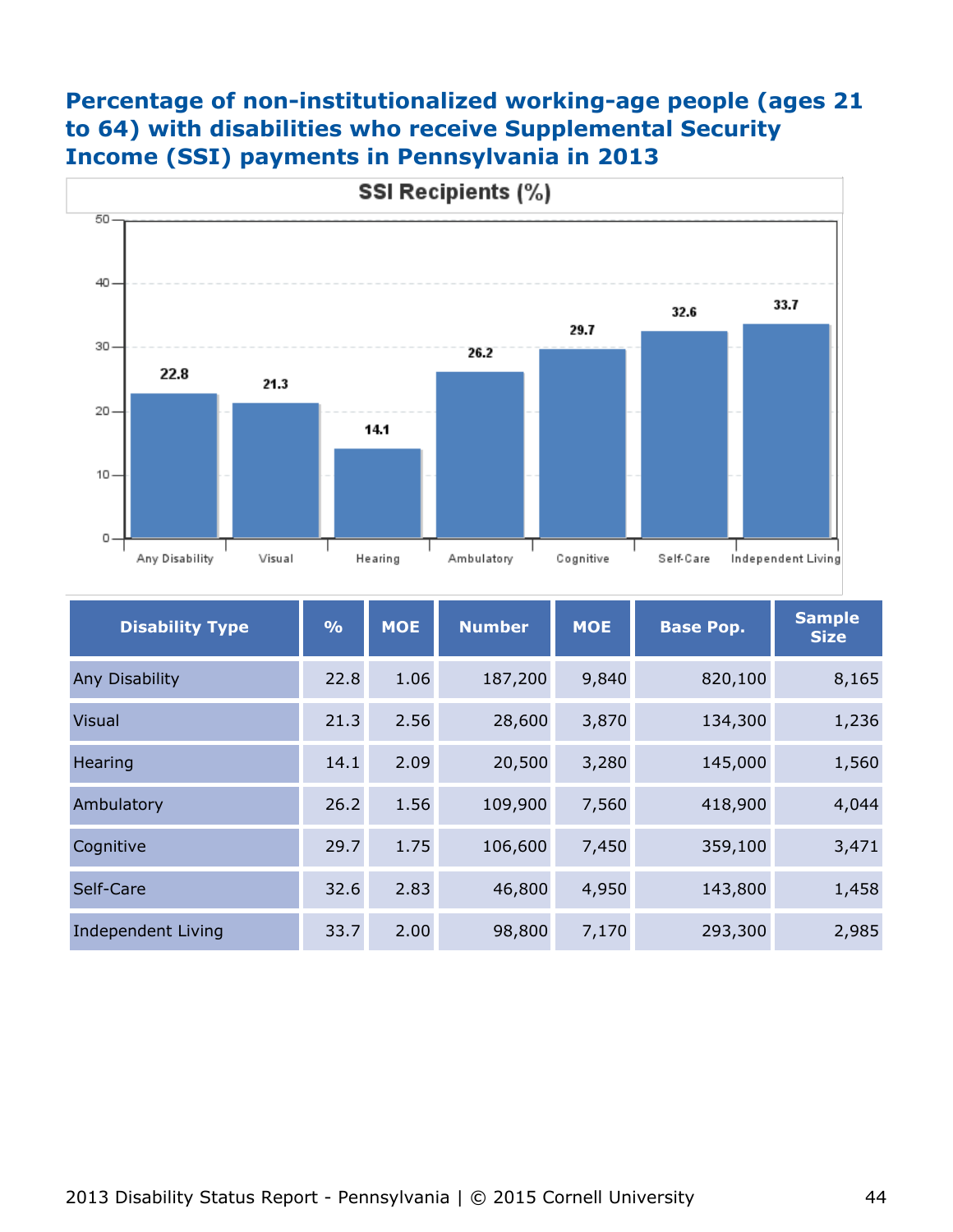# <span id="page-45-0"></span>**Education**

### **High School Diploma/Equivalent**

### **Introduction**

This section explores the percentage of non-institutionalized working-age people (ages 21 to 64) with disabilities with only a high school diploma or equivalent in Pennsylvania, using data from the 2013 American Community Survey (ACS). For definitions of terms, see Glossary.



- In 2013, the percentage of working-age people with  $\bullet$ disabilities with only a high school diploma or equivalent in PA was 43.2 percent.
- In 2013, the percentage of working-age people without disabilities with only a high school diploma or equivalent in PA was 31.9 percent.
- The difference in the percentage with only a high school diploma or equivalent between working-age people with and without disabilities was 11.3 percentage points.
- Among the six types of disabilities identified in the ACS, the highest percentage with only a high school diploma or equivalent was for people with "Cognitive Disability," 44.1 percent. The lowest percentage with only a high school diploma or equivalent was for people with "Visual Disability," 39.7 percent.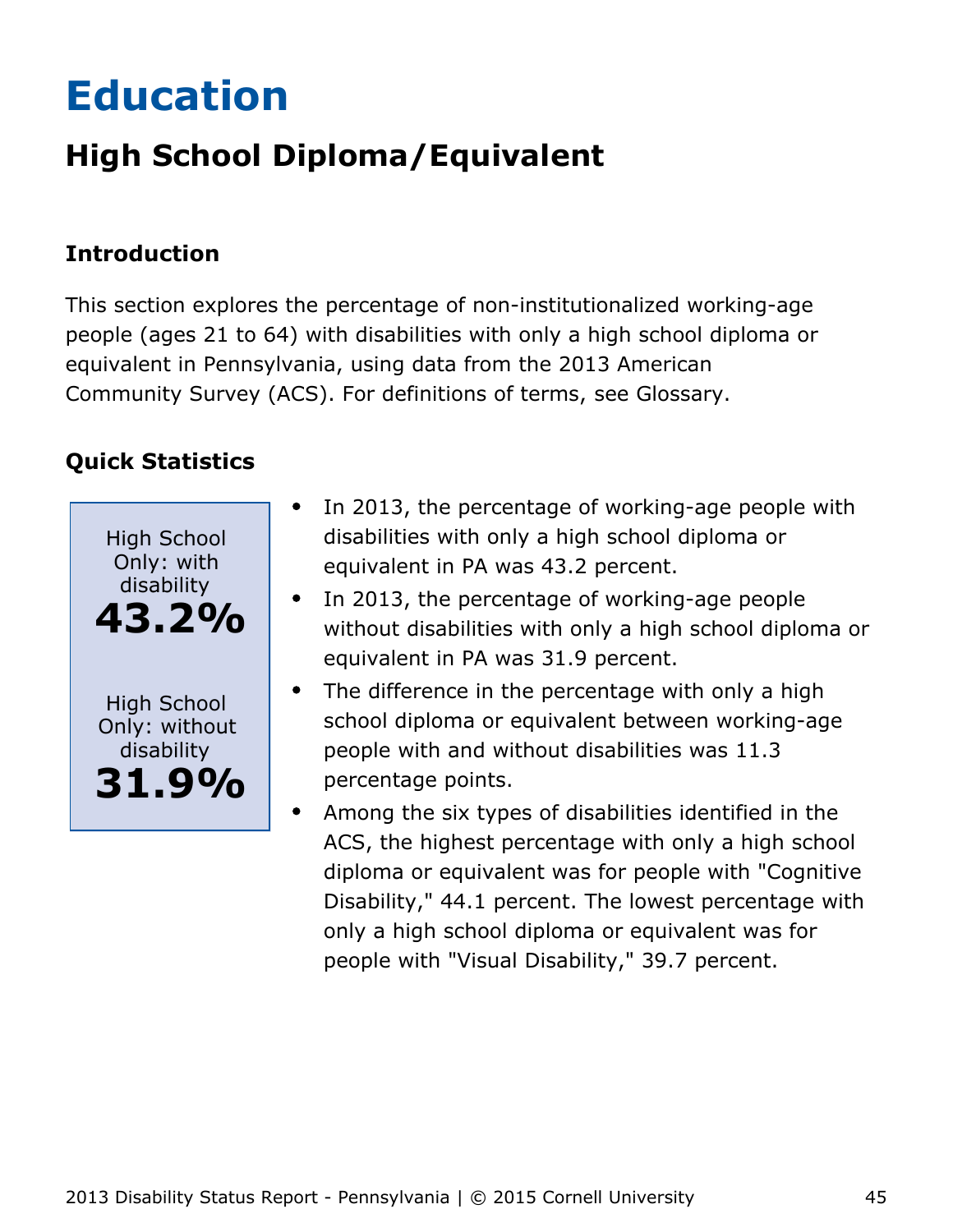#### **Percentage of non-institutionalized working-age people (ages 21 to 64) with only a high school diploma or equivalent by disability status in PA in 2013**



| <b>Disability Type</b>    | $\frac{0}{0}$ | <b>MOE</b> | <b>Number</b><br><b>MOE</b> |        | <b>Base Pop.</b> | <b>Sample</b><br><b>Size</b> |
|---------------------------|---------------|------------|-----------------------------|--------|------------------|------------------------------|
| No Disability             | 31.9          | 0.42       | 2,067,700                   | 30,170 | 6,483,800        | 62,874                       |
| Any Disability            | 43.2          | 1.25       | 354,000                     | 13,440 | 820,100          | 8,165                        |
| <b>Visual</b>             | 39.7          | 3.06       | 53,300                      | 5,280  | 134,300          | 1,236                        |
| Hearing                   | 42.1          | 2.97       | 61,100                      | 5,650  | 145,000          | 1,560                        |
| Ambulatory                | 43.4          | 1.75       | 181,700                     | 9,700  | 418,900          | 4,044                        |
| Cognitive                 | 44.1          | 1.90       | 158,400                     | 9,060  | 359,100          | 3,471                        |
| Self-Care                 | 43.3          | 2.99       | 62,300                      | 5,710  | 143,800          | 1,458                        |
| <b>Independent Living</b> | 44.1          | 2.10       | 129,500                     | 8,200  | 293,300          | 2,985                        |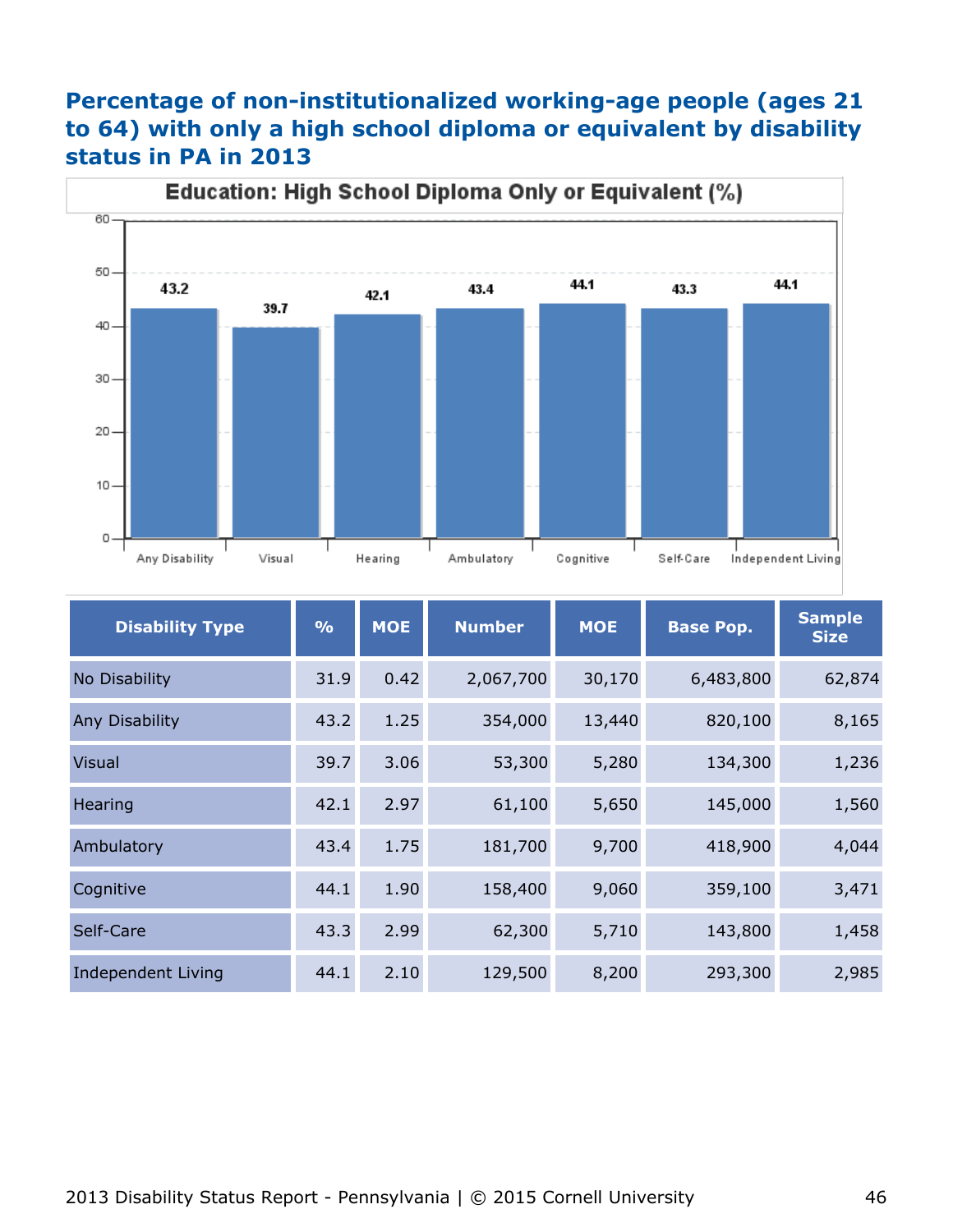# <span id="page-47-0"></span>**Education**

### **Some College/Associate's Degree**

#### **Introduction**

This section examines the percentage of non-institutionalized working-age people (ages 21 to 64) with disabilities with only some college or an Associate's degree in Pennsylvania, using data from the 2013 American Community Survey (ACS). For definitions of terms, see Glossary.



- In 2013, the percentage of working-age people with  $\bullet$ disabilities with only some college or an Associate's degree in PA was 25.1 percent.
- In 2013, the percentage of working-age people without disabilities with only some college or an Associate's degree in PA was 28.2 percent.
- The difference in the percentage with only some  $\bullet$ college or an Associate's degree between working-age people with and without disabilities was 3.1 percentage points.
- Among the six types of disabilities identified in the ACS, the highest percentage with only some college or an Associate's degree was for people with "Hearing Disability," 26.1 percent. The lowest percentage with only some college or Associate's degree was for people with "Independent Living Disability," 22.0 percent.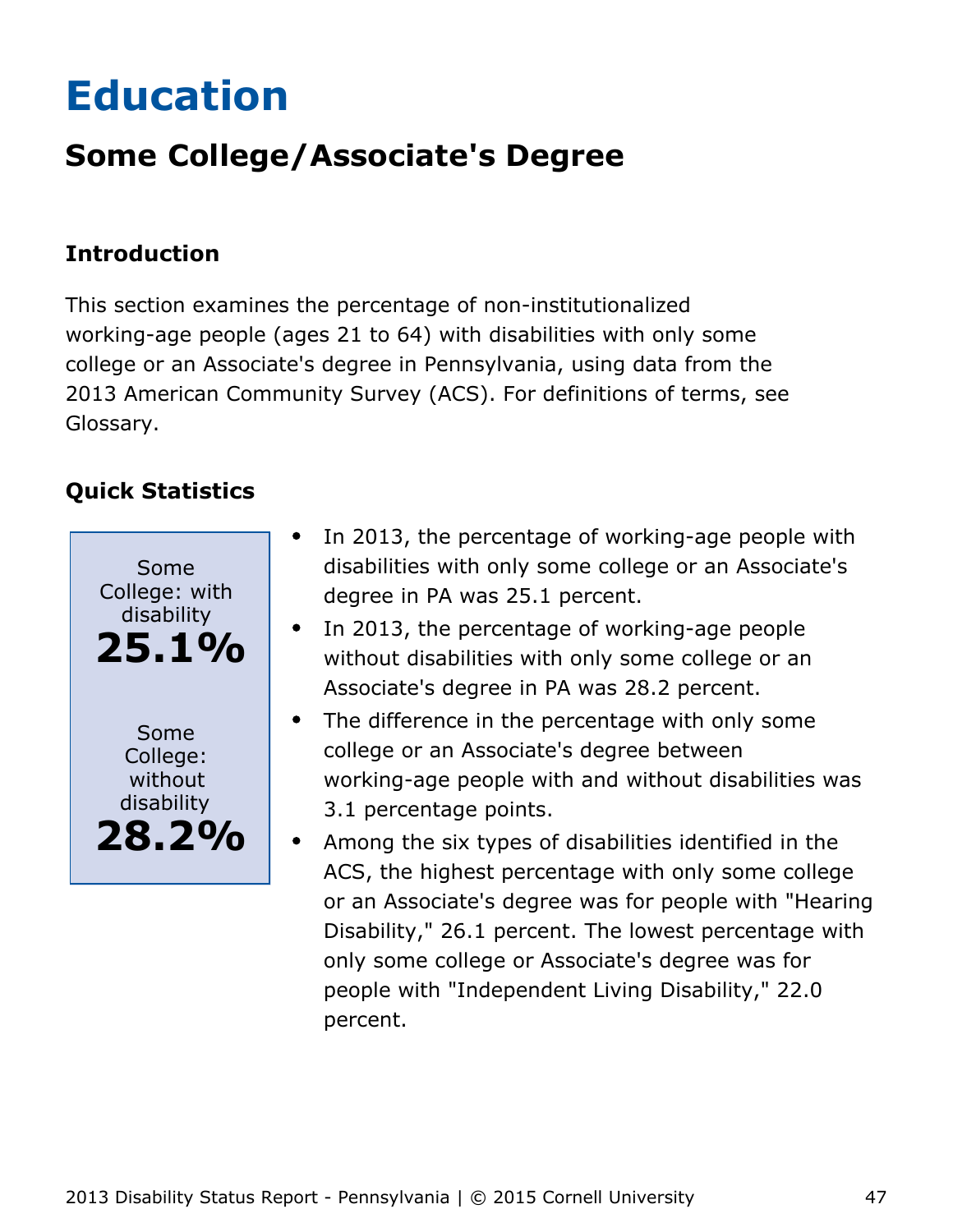### **Percentage of non-institutionalized working-age people (ages 21 to 64) with only some college or an Associate's degree by disability status in Pennsylvania in 2013**



| <b>Disability Type</b> | $\frac{9}{6}$ | <b>MOE</b> | <b>Number</b> | <b>MOE</b> | <b>Base Pop.</b> | <b>Sample</b><br><b>Size</b> |
|------------------------|---------------|------------|---------------|------------|------------------|------------------------------|
| No Disability          | 28.2          | 0.40       | 1,828,100     | 28,680     | 6,483,800        | 62,874                       |
| Any Disability         | 25.1          | 1.10       | 205,900       | 10,310     | 820,100          | 8,165                        |
| <b>Visual</b>          | 26.0          | 2.74       | 34,900        | 4,270      | 134,300          | 1,236                        |
| Hearing                | 26.1          | 2.64       | 37,800        | 4,450      | 145,000          | 1,560                        |
| Ambulatory             | 26.1          | 1.55       | 109,300       | 7,540      | 418,900          | 4,044                        |
| Cognitive              | 22.7          | 1.60       | 81,500        | 6,520      | 359,100          | 3,471                        |
| Self-Care              | 22.1          | 2.51       | 31,700        | 4,080      | 143,800          | 1,458                        |
| Independent Living     | 22.0          | 1.75       | 64,600        | 5,810      | 293,300          | 2,985                        |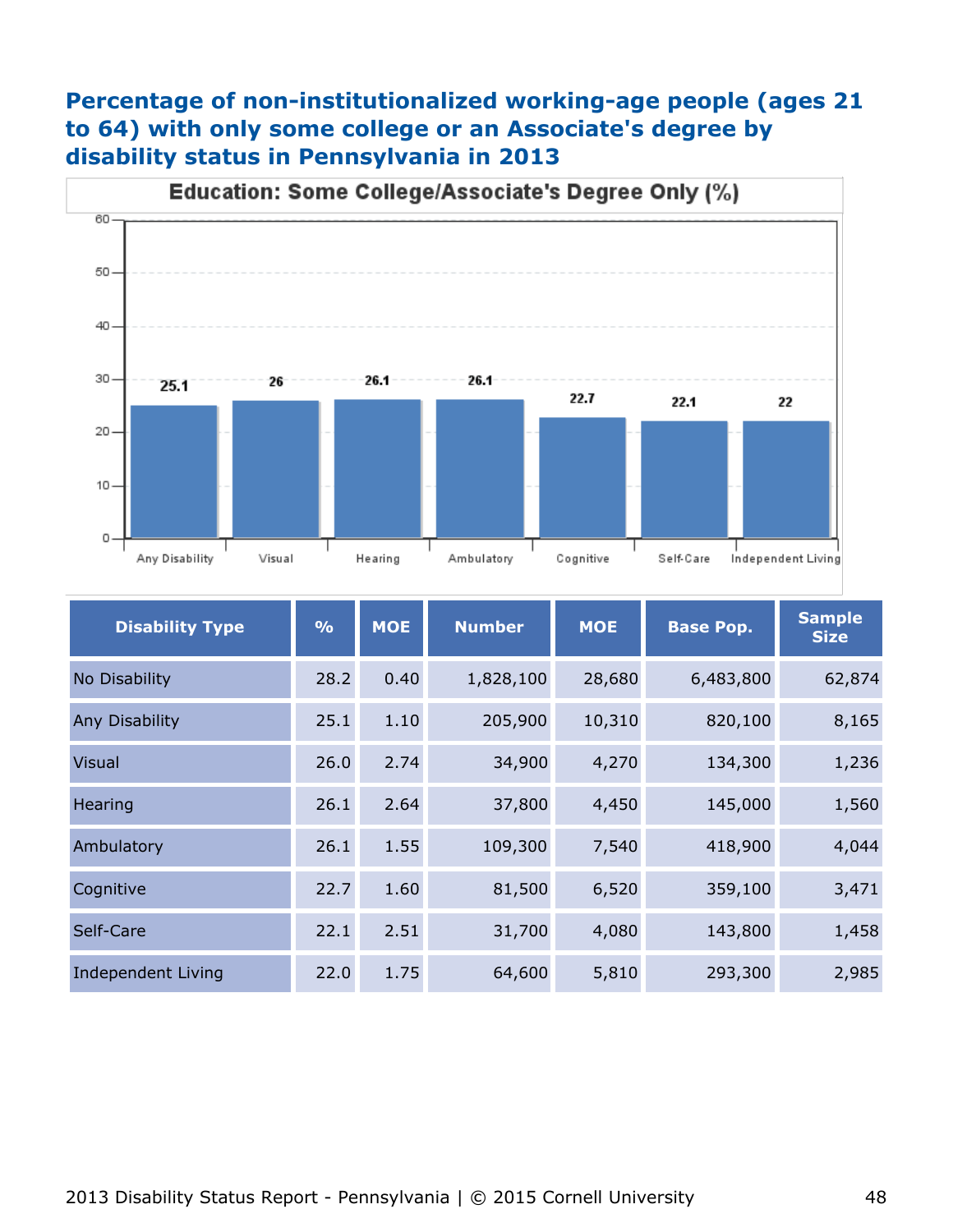# <span id="page-49-0"></span>**Education**

### **Bachelor's Degree or More**

#### **Introduction**

This section presents the percentage of non-institutionalized working-age people (ages 21 to 64) with disabilities with a Bachelor's degree or more in Pennsylvania, using data from the 2013 American Community Survey (ACS). For definitions of terms, see Glossary.



- In 2013, the percentage of working-age people with disabilities with a Bachelor's degree or more in PA was 12.4 percent.
- In 2013, the percentage of working-age people without disabilities with a Bachelor's degree or more in PA was 33.1 percent.
- The difference in the percentage with a Bachelor's degree or more between working-age people with and without disabilities was 20.7 percentage points.
- Among the six types of disabilities identified in the ACS, the highest percentage with a Bachelor's degree or more was for people with "Hearing Disability," 15.6 percent. The lowest percentage with a Bachelor's degree or more was for people with "Independent Living Disability," 9.3 percent.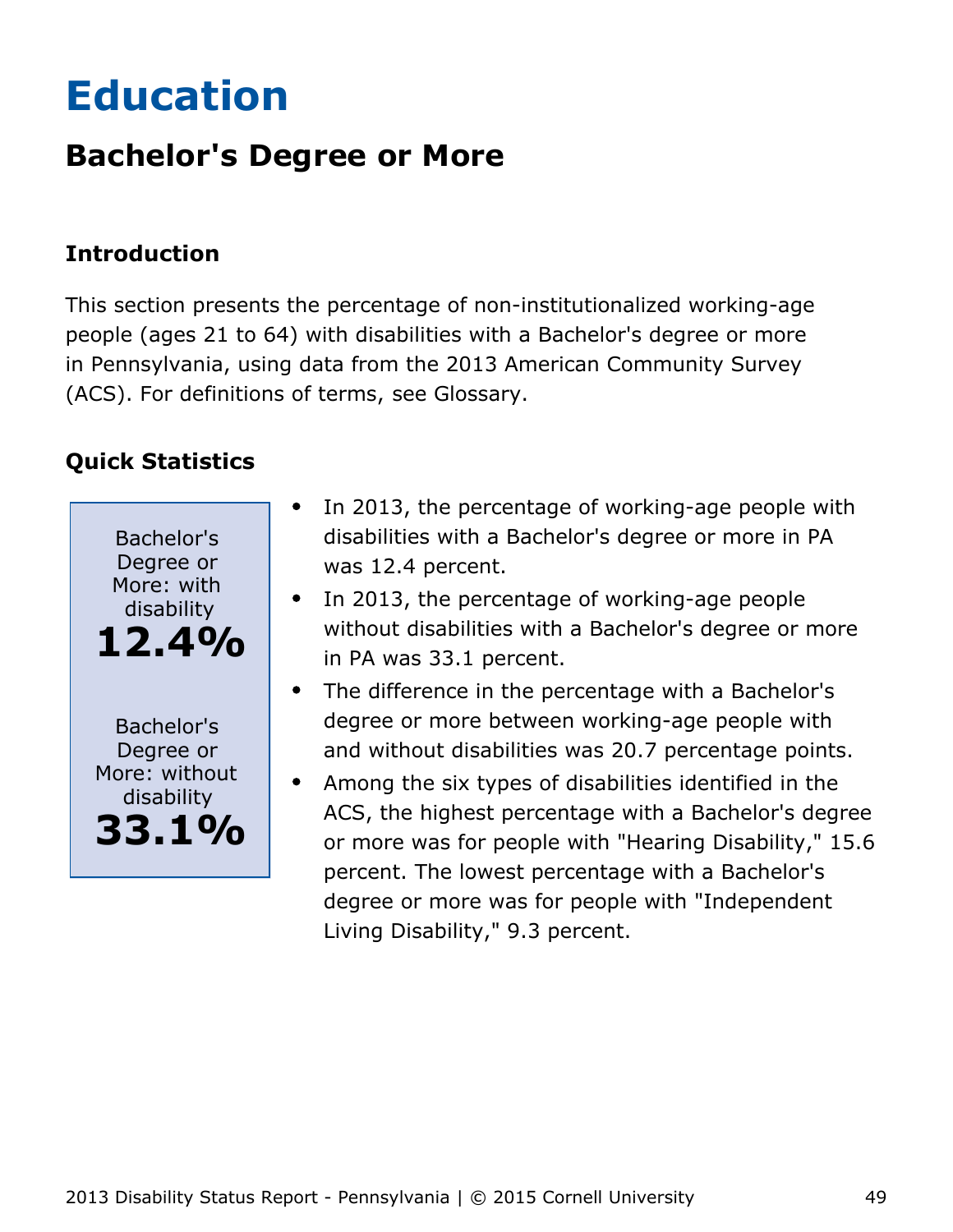#### **Percentage of non-institutionalized working-age people (ages 21 to 64) with a Bachelor's degree or more by disability status in Pennsylvania in 2013**



| <b>Disability Type</b>    | $\frac{0}{0}$ | <b>MOE</b> | <b>Number</b><br><b>MOE</b> |        | <b>Base Pop.</b> | <b>Sample</b><br><b>Size</b> |
|---------------------------|---------------|------------|-----------------------------|--------|------------------|------------------------------|
| No Disability             | 33.1          | 0.42       | 2,147,600                   | 30,630 | 6,483,800        | 62,874                       |
| Any Disability            | 12.4          | 0.83       | 101,800                     | 7,280  | 820,100          | 8,165                        |
| <b>Visual</b>             | 12.1          | 2.04       | 16,300                      | 2,920  | 134,300          | 1,236                        |
| Hearing                   | 15.6          | 2.18       | 22,700                      | 3,450  | 145,000          | 1,560                        |
| Ambulatory                | 10.1          | 1.07       | 42,400                      | 4,710  | 418,900          | 4,044                        |
| Cognitive                 | 9.4           | 1.12       | 33,700                      | 4,200  | 359,100          | 3,471                        |
| Self-Care                 | 11.2          | 1.91       | 16,200                      | 2,910  | 143,800          | 1,458                        |
| <b>Independent Living</b> | 9.3           | 1.23       | 27,200                      | 3,780  | 293,300          | 2,985                        |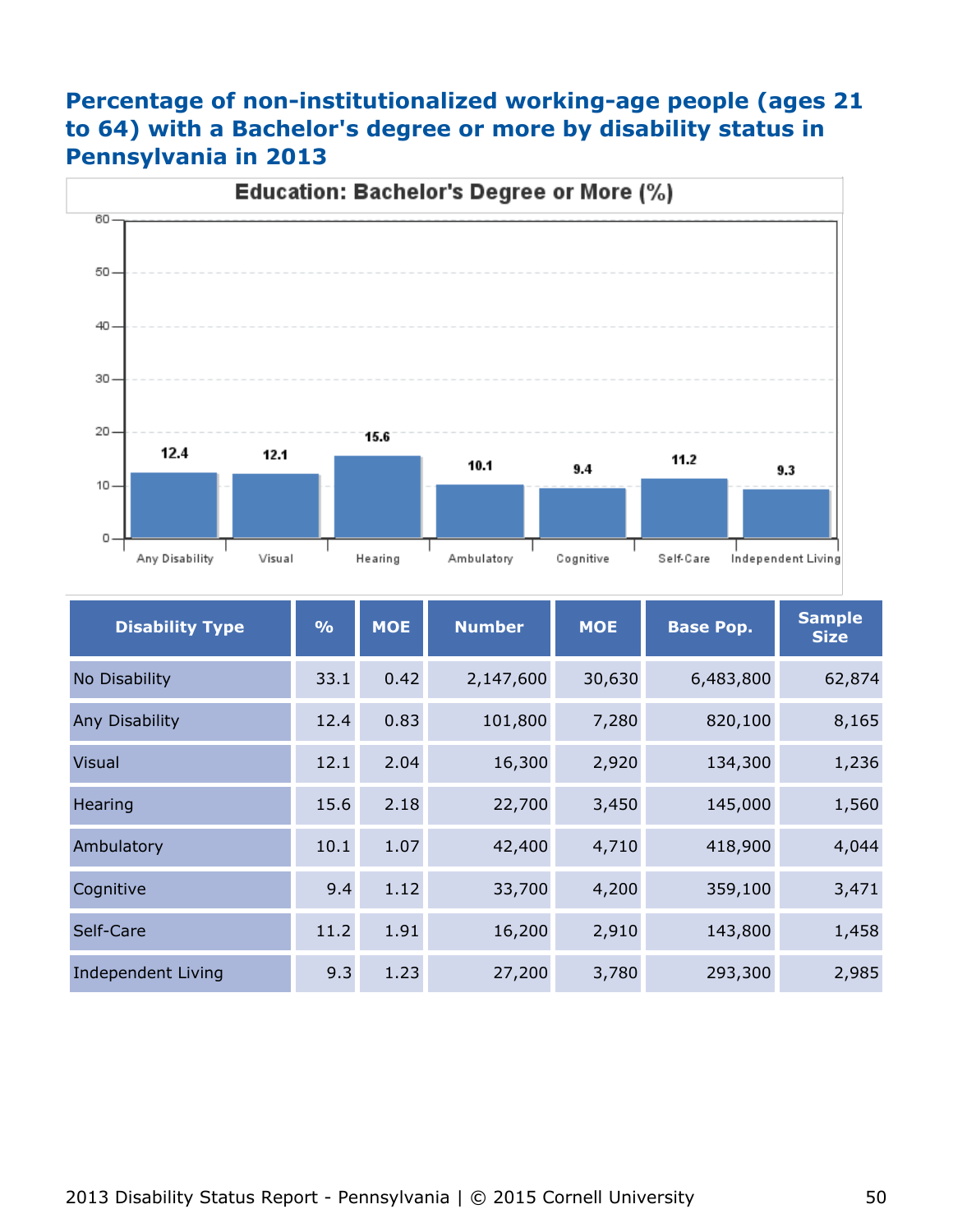# <span id="page-51-0"></span>**Veterans Service-Connected Disability Rating**

#### **Introduction**

This section presents the percentage of non-institutionalized working-age (ages 21 to 64) civilian veterans reporting a service-connected disability rating in Pennsylvania. The 2013 American Community Survey (ACS) asks if the veteran has a service-connected disability, and if so, what their rating is (0-100%). A "service-connected" disability is one that has been determined by the Department of Veterans Affairs (VA) as being a result of disease or injury incurred or aggravated during military service. Note that a veteran can receive disability compensation for a wide range of conditions, and a veteran with a service-connected disability may not report having one of the six ACS functional or activity limitation disabilities. For definitions of terms, see Glossary.

#### **Quick Statistics**

Veterans with a Service-Connected Disability **16.8%**

- In 2013, there were 400,800 working-age civilian veterans in PA, of whom 67,400 had a VA service-connected disability.
- $\bullet$ In 2013, the percentage of working-age civilian veterans in PA with a VA service-connected disability was 16.8 percent.
- In 2013, 18,400 working-age civilian veterans in  $\bullet$ PA had the most severe service-connected disability rating (70 percent or above).
- In 2013, 27.3 percent of the working-age civilian  $\bullet$ veterans in PA who had a service connected disability had a service-connected disability rating of 70 percent or above.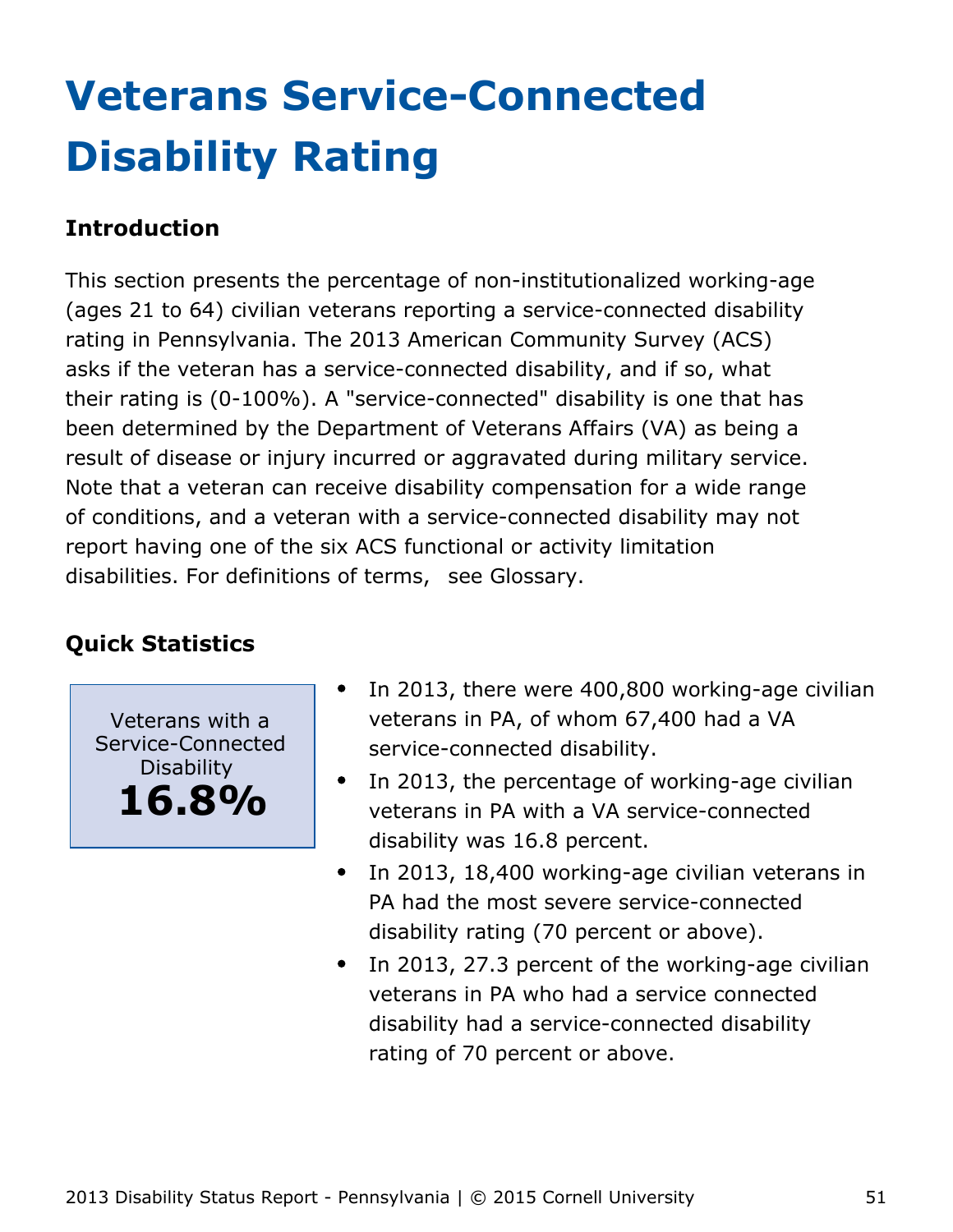#### **Disability rating of working-age civilian veterans (ages 21 to 64) with a service-connected disability in Pennsylvania in 2013**



| <b>Service-Connected</b><br><b>Disability</b>            |           |              | % MOE Number MOE Base Pop. | Sample<br>Size |
|----------------------------------------------------------|-----------|--------------|----------------------------|----------------|
| Has a service-connected disability rating<br>$(0-100\%)$ | 16.8 1.35 | 67,400 5,930 | 400,800                    | 4,112          |

#### **Disability rating of veterans with a service connected-disability**

| 0 percent            |      | $7.3$ 2.30 |              | 4,900 1,600 | 67,400 | 654 |
|----------------------|------|------------|--------------|-------------|--------|-----|
| 10 or 20 percent     | 30.1 | 4.05       | 20,300 3,260 |             | 67,400 | 654 |
| 30 or 40 percent     | 21.0 | 3.59       | 14,200 2,730 |             | 67,400 | 654 |
| 50 or 60 percent     |      | 8.0 2.39   |              | 5,400 1,690 | 67,400 | 654 |
| 70 percent or higher |      | 27.3 3.93  | 18,400 3,110 |             | 67,400 | 654 |
| Rating not reported  |      | 6.2 2.13   |              | 4,200 1,490 | 67,400 | 654 |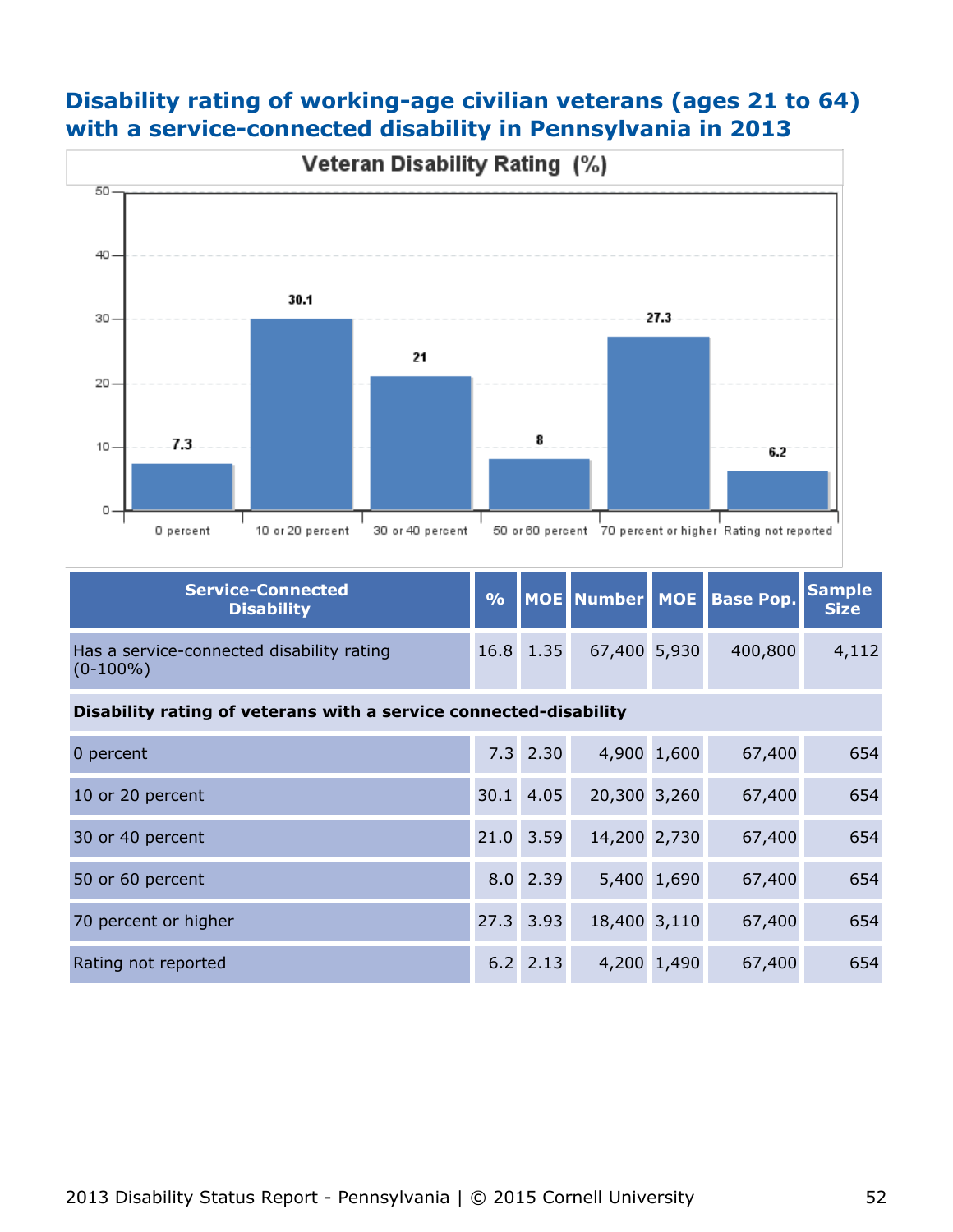# <span id="page-53-0"></span>**Health Insurance Coverage**

### **Introduction**

This section examines the health insurance coverage of non-institutionalized working-age people (ages 21 to 64) with disabilities in Pennsylvania, using data from the 2013 American Community Survey (ACS). For definitions of terms, see Glossary.



- In 2013, 89.2 percent of working-age people with disabilities in PA had some type of health insurance coverage.
- In 2013, 86.0 percent of working-age people without disabilities in PA had some type of health insurance coverage.
- The difference in the health insurance coverage rate between working-age people with and without disabilities was 3.2 percentage points.
- Among the six types of disabilities identified in the ACS, the highest health insurance coverage rate was for people with "Self-Care Disability," 93.0 percent. The lowest health insurance coverage rate was for people with "Visual Disability," 86.0 percent.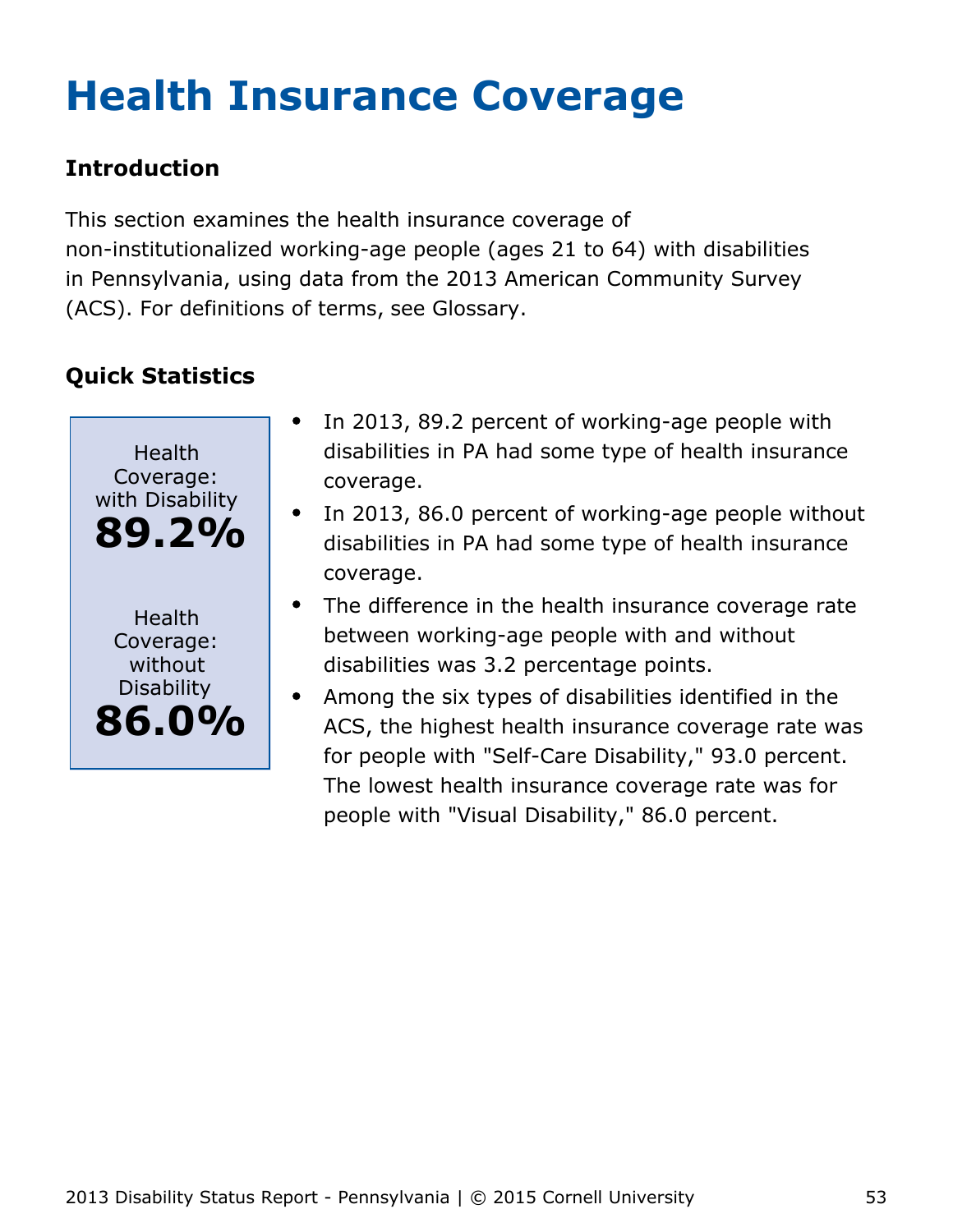#### **Health Insurance Coverage of non-institutionalized working-age people (ages 21 to 64) by disability status in Pennsylvania in 2013**



| <b>Disability Type</b> | $\frac{9}{6}$ | <b>MOE</b> | <b>Number</b> | <b>MOE</b> | <b>Base Pop.</b> | <b>Sample</b><br><b>Size</b> |
|------------------------|---------------|------------|---------------|------------|------------------|------------------------------|
| No Disability          | 86.0          | 0.38       | 5,573,500     | 49,320     | 6,483,800        | 62,874                       |
| Any Disability         | 89.2          | 0.95       | 731,300       | 23,100     | 820,100          | 8,165                        |
| <b>Visual</b>          | 86.0          | 2.63       | 115,500       | 9,420      | 134,300          | 1,236                        |
| Hearing                | 91.5          | 2.04       | 132,700       | 10,080     | 145,000          | 1,560                        |
| Ambulatory             | 91.9          | 1.17       | 385,000       | 17,000     | 418,900          | 4,044                        |
| Cognitive              | 89.2          | 1.44       | 320,300       | 15,550     | 359,100          | 3,471                        |
| Self-Care              | 93.0          | 1.87       | 133,800       | 10,120     | 143,800          | 1,458                        |
| Independent Living     | 93.0          | 1.31       | 272,700       | 14,370     | 293,300          | 2,985                        |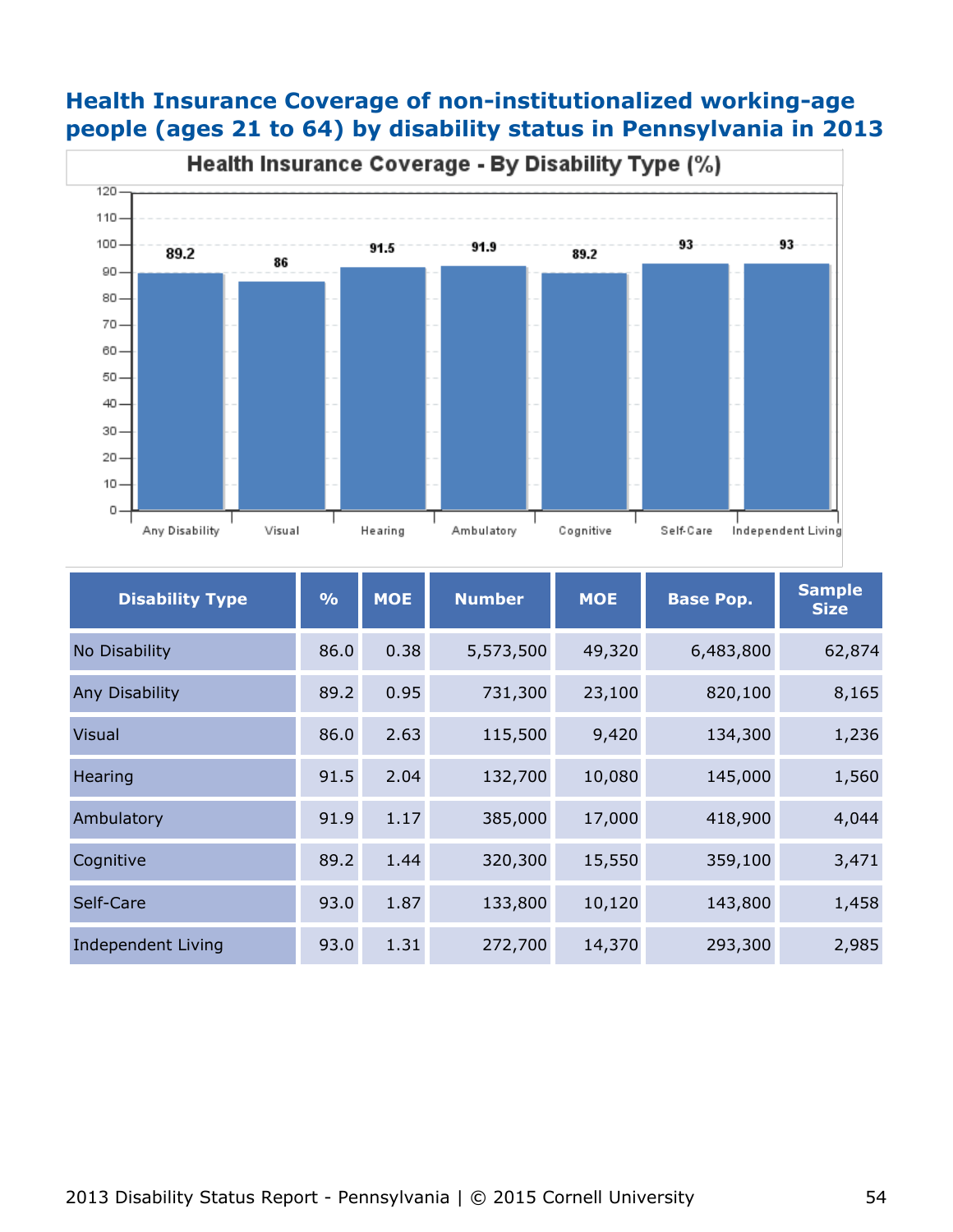# <span id="page-55-0"></span>**Type of Health Insurance Coverage**

### **Introduction**

This section examines the type of health insurance coverage for non-institutionalized working-age people (ages 21 to 64) with disabilities in Pennsylvania, using data from the 2013 American Community Survey (ACS). Note that people can report more than one type of insurance coverage. For definitions of terms, see Glossary.



- In 2013, 35.8 percent of working-age people with disabilities in PA reported health insurance coverage through a current or former employer or union (theirs or another family member).
- In 2013, 71.5 percent of working-age people  $\bullet$ without disabilities in PA reported health insurance coverage through a current or former employer or union (theirs or another family member).
- In 2013, 10.4 percent of working-age people with disabilities in PA reported purchasing health insurance coverage directly from an insurance company (by themselves or another family member).
	- In 2013, 24.7 percent of working-age people with disabilities in PA reported Medicare coverage and 43.1 percent reported Medicaid coverage (or other government-assistance plan for those with low incomes or a disability).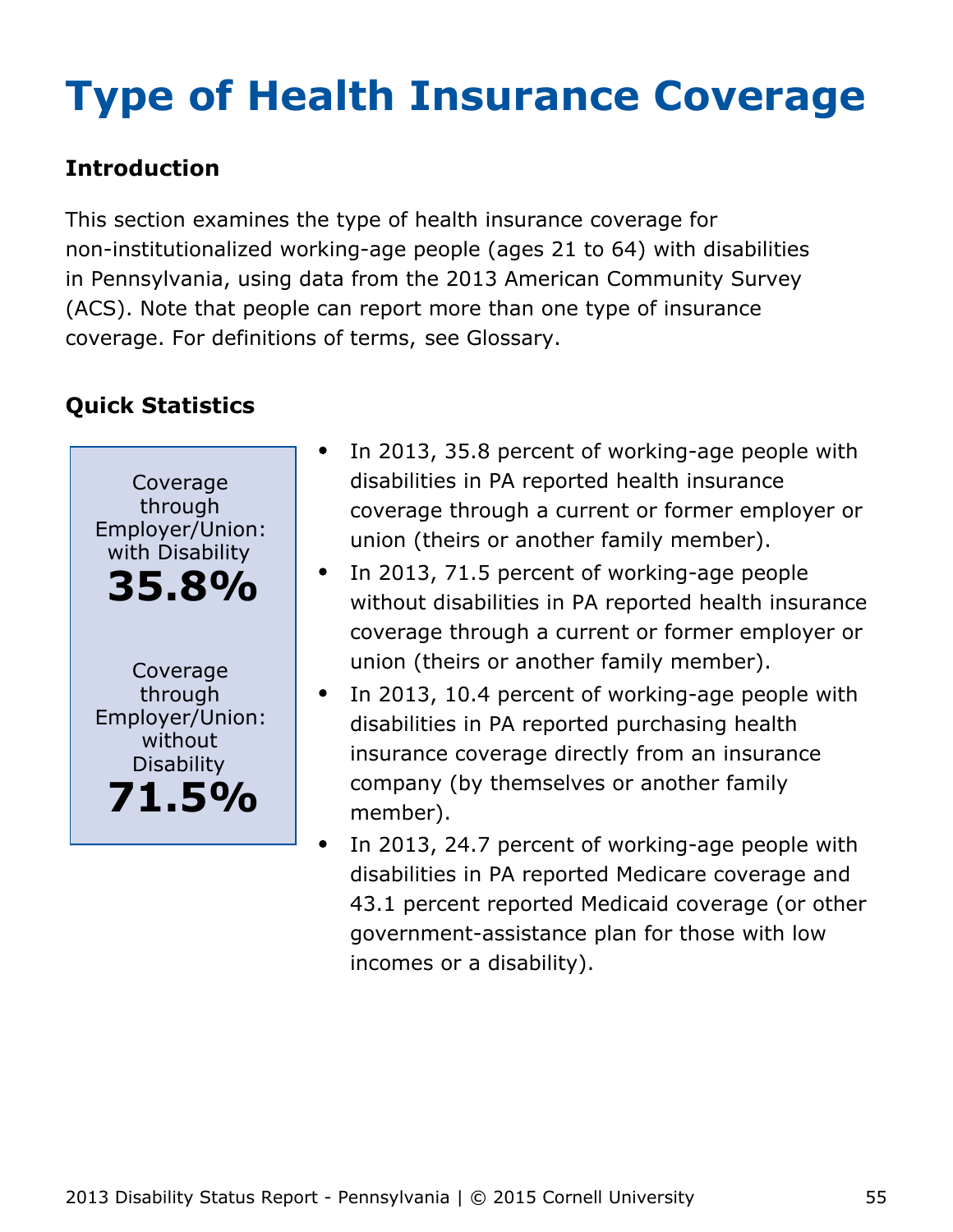#### **Type of Health Insurance Coverage of non-institutionalized working-age people (ages 21 to 64) by disability status in Pennsylvania in 2013**

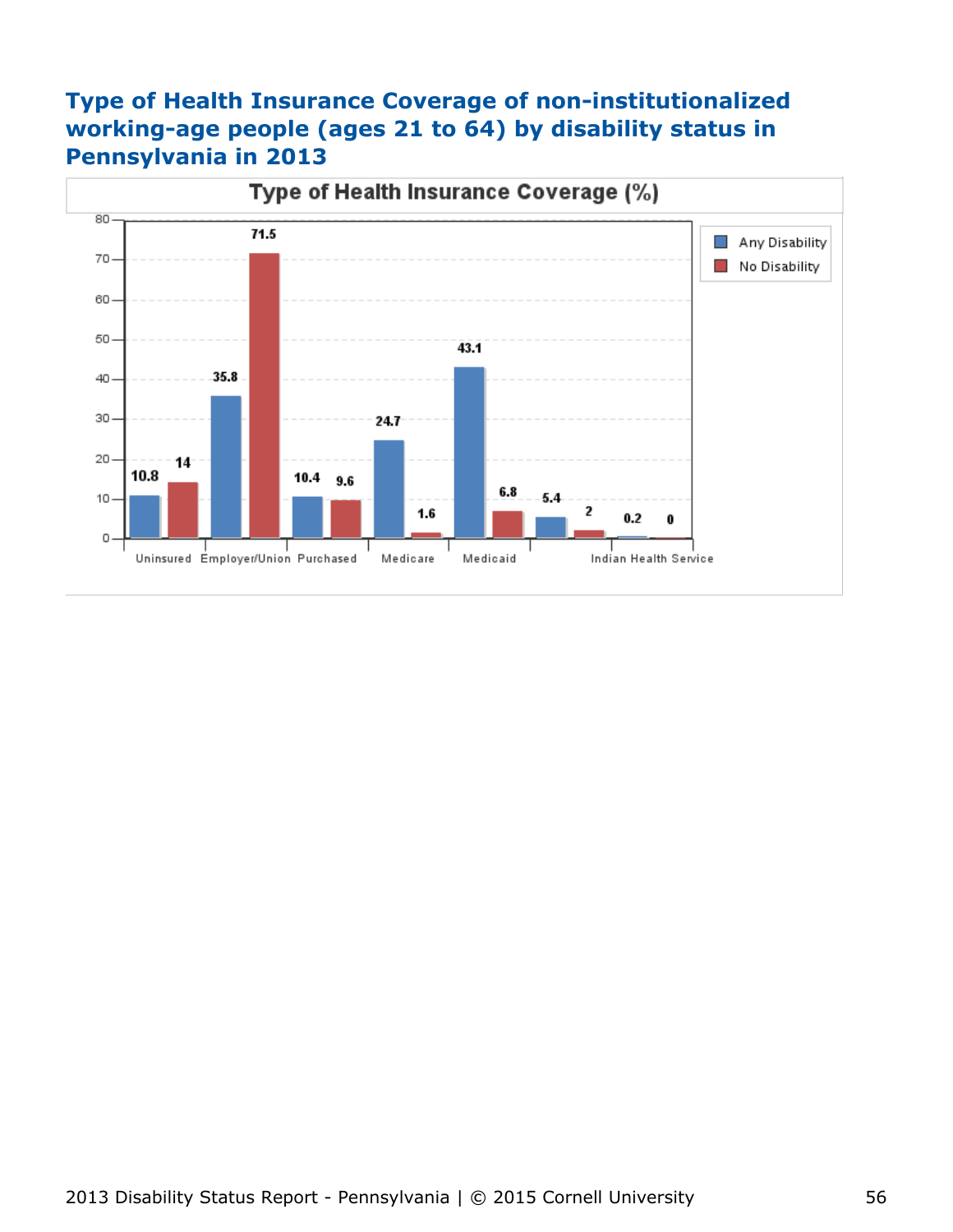| <b>Disability Status/</b><br><b>Insurance Type</b> | $\frac{0}{0}$ | <b>MOE</b> | <b>Number</b> | <b>MOE</b> | <b>Base Pop.</b> | <b>Sample</b><br><b>Size</b> |  |  |  |  |
|----------------------------------------------------|---------------|------------|---------------|------------|------------------|------------------------------|--|--|--|--|
| <b>Any Disability</b>                              |               |            |               |            |                  |                              |  |  |  |  |
| Uninsured                                          | 10.8          | 0.95       | 88,900        | 8,270      | 820,100          | 8,165                        |  |  |  |  |
| Employer/Union                                     | 35.8          | 1.47       | 294,000       | 14,910     | 820,100          | 8,165                        |  |  |  |  |
| Purchased                                          | 10.4          | 0.94       | 85,100        | 8,090      | 820,100          | 8,165                        |  |  |  |  |
| Medicare                                           | 24.7          | 1.33       | 202,700       | 12,430     | 820,100          | 8,165                        |  |  |  |  |
| Medicaid                                           | 43.1          | 1.52       | 353,400       | 16,310     | 820,100          | 8,165                        |  |  |  |  |
| Military/VA                                        | 5.4           | 0.69       | 44,200        | 5,840      | 820,100          | 8,165                        |  |  |  |  |
| <b>Indian Health Service</b>                       | 0.2           | 3.29       | 1,400         | 1,050      | 820,100          | 8,165                        |  |  |  |  |
| <b>No Disability</b>                               |               |            |               |            |                  |                              |  |  |  |  |
| Uninsured                                          | 14.0          | 0.38       | 910,300       | 25,580     | 6,483,800        | 62,874                       |  |  |  |  |
| Employer/Union                                     | 71.5          | 0.49       | 4,634,100     | 47,810     | 6,483,800        | 62,874                       |  |  |  |  |
| Purchased                                          | 9.6           | 0.32       | 621,700       | 21,400     | 6,483,800        | 62,874                       |  |  |  |  |
| Medicare                                           | 1.6           | 3.29       | 105,100       | 8,980      | 6,483,800        | 62,874                       |  |  |  |  |
| Medicaid                                           | 6.8           | 0.28       | 440,500       | 18,150     | 6,483,800        | 62,874                       |  |  |  |  |
| Military/VA                                        | 2.0           | 0.15       | 126,500       | 9,850      | 6,483,800        | 62,874                       |  |  |  |  |
| <b>Indian Health Service</b>                       | 0.0           | 3.29       | 1,700         | 1,140      | 6,483,800        | 62,874                       |  |  |  |  |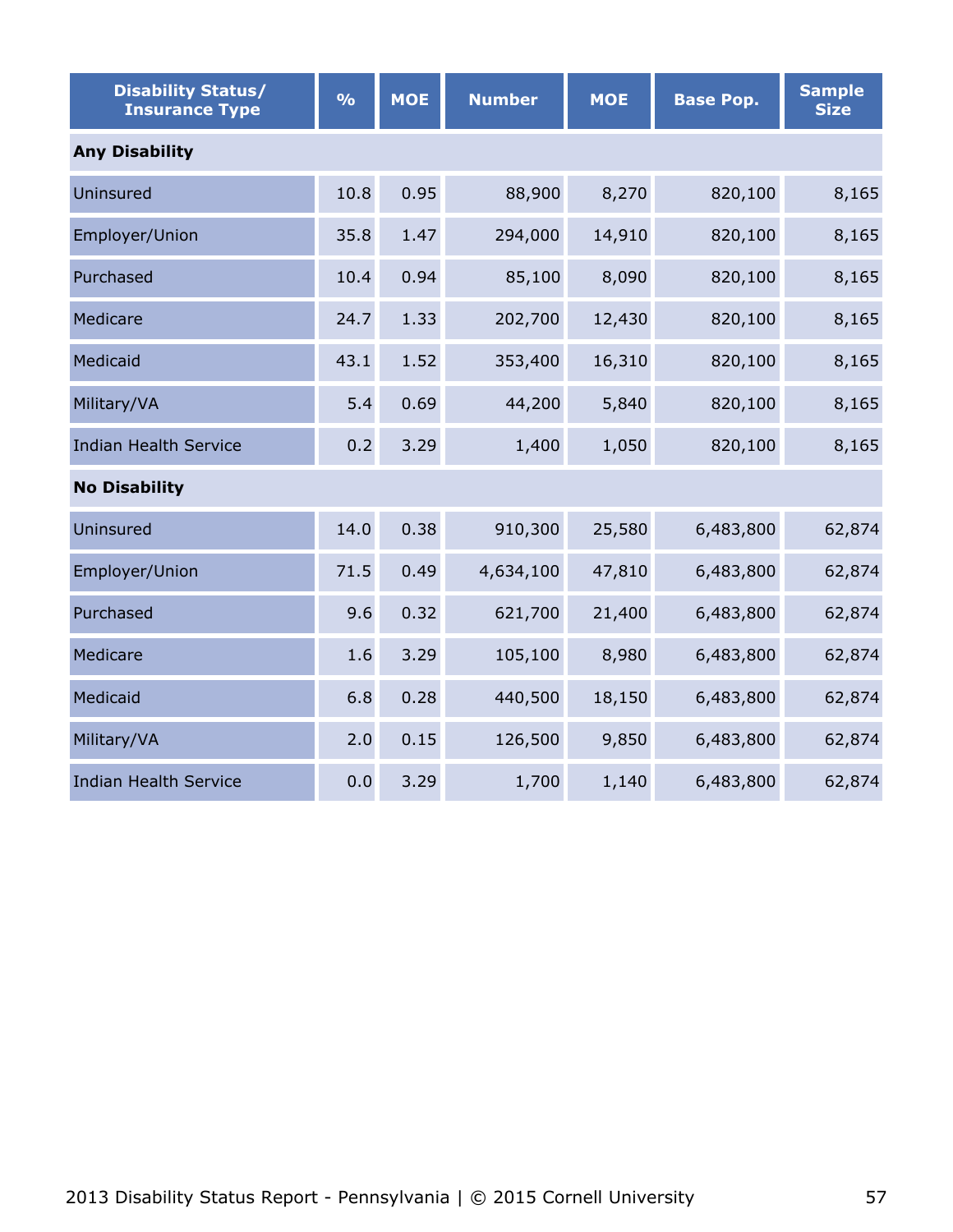## <span id="page-58-0"></span>**Glossary**

#### **Actively Looking for Work**

A person is defined as ACTIVELY looking for work if he or she reports looking for work during the last four weeks.

#### **Ambulatory Disability**

This disability type is based on the question (*asked of persons ages 5 or older*): Does this person have serious difficulty walking or climbing stairs?

#### **Base Population (Base Pop.)**

The estimated number of individuals upon which the calculation is based. (For percentages, this is the denominator).

#### **Cognitive Disability**

This disability type is based on the question (*asked of persons ages 5 or older*): Because of a physical, mental, or emotional condition, does this person have serious difficulty concentrating, remembering, or making decisions?

#### **Disability and Disability Types**

The ACS definition of disability is based on six questions. A person is coded as having a disability if he or she or a proxy respondent answers affirmatively for one or more of these six categories.

- *Hearing Disability (asked of all ages):* Is this person deaf or does he/she have serious difficulty hearing?
- *Visual Disability (asked of all ages)*: Is this person blind or does he/she have serious difficulty seeing even when wearing glasses?
- *Cognitive Disability (asked of persons ages 5 or older)*: Because of a physical, mental, or emotional condition, does this person have serious difficulty concentrating, remembering, or making decisions?
- *Ambulatory Disability* (asked of persons ages 5 or older): Does this person have serious difficulty walking or climbing stairs?
- *Self-care Disability (asked of persons ages 5 or older)*: Does this person have difficulty dressing or bathing?
- *Independent Living Disability (asked of persons ages 15 or older):* Because of a physical, mental, or emotional condition, does this person have difficulty doing errands alone such as visiting a doctor's office or shopping?

#### **Earnings**

Earnings are defined as wages, salary, commissions, bonuses, or tips from all jobs including self-employment income (NET income after business expenses) from own nonfarm businesses or farm businesses, including proprietorships and partnerships.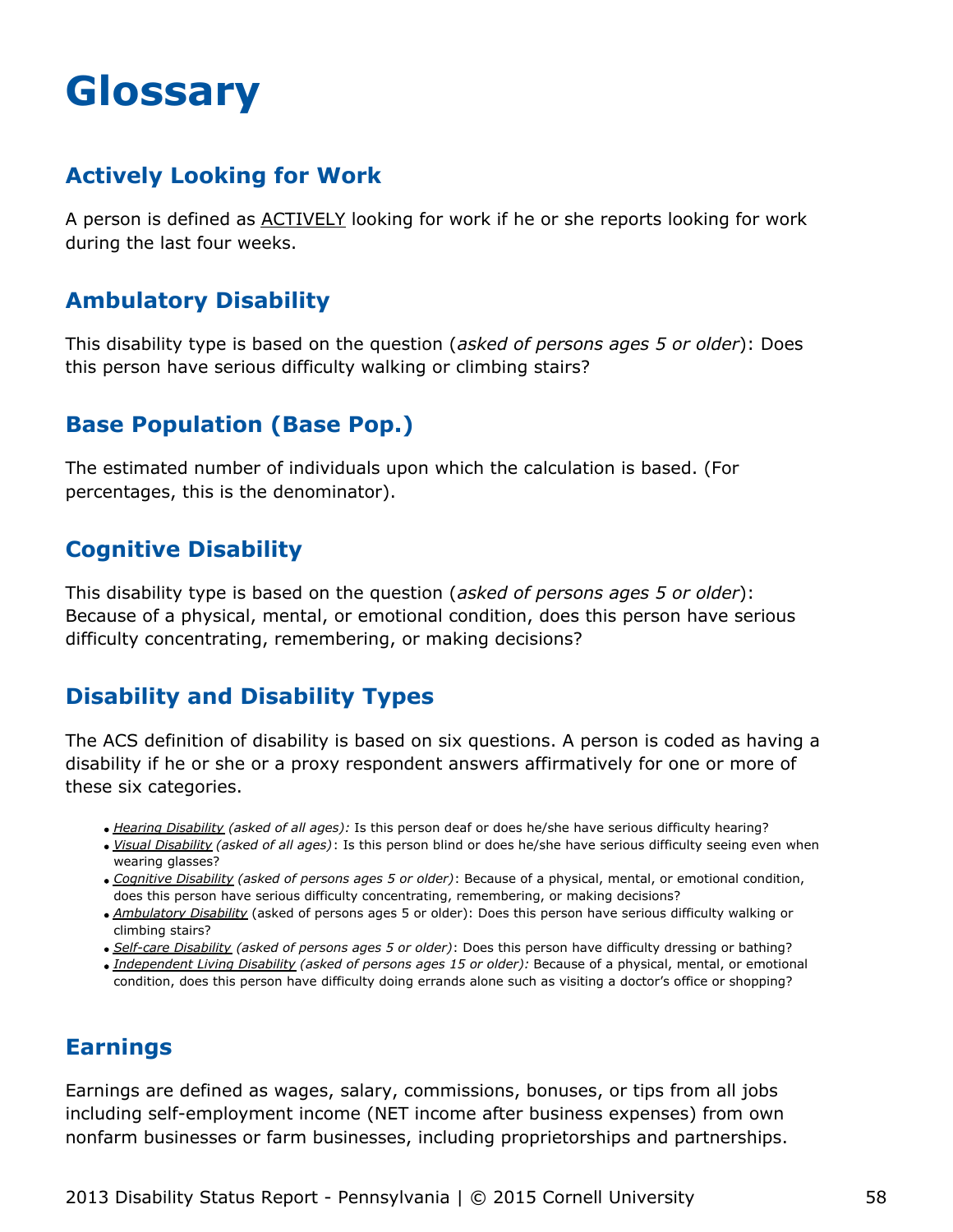#### **Education**

Our definition is based on the responses to the question: "What is the highest degree or level of school this person has completed? If currently enrolled, mark the previous grade or highest degree received." Our category "high school diploma/equivalent" includes those marking the ACS option "Regular high school diploma — GED or alternative credential." Our category "Some college/Associate's degree" includes those marking the ACS options: some college credit, but less than 1 year of college credit; one or more years of college credit but no degree, or "Associate's degree (for example: AA, AS)." Our category "a Bachelor's or more" includes those marking the ACS options: "Bachelor's degree (for example: BA, BS)"; "Master's degree (for example: MA, MS, MEng, MEd, MSW, MBA)"; "Professional degree (for example: MD, DDS, DVM, LLB, JD)"; or "Doctorate degree (for example: PhD, EdD)." Note in 2008 changes were made to some of the response categories and the layout of this question.

#### **Employment**

A person is considered employed if he or she is either

- a. "at work": those who did any work at all during the reference week as a paid employee (worked in his or her own business or profession, worked on his or her own farm, or worked 15 or more hours as an unpaid worker on a family farm or business) or
- b. were "with a job but not at work," : had a job but temporarily did not work at that job during the reference week due to illness, bad weather, industrial dispute, vacation or other personal reasons. The reference week is defined as the week preceding the date the questionnaire was completed.

#### **Full-Time/Full-Year Employment**

A person is considered employed full-time/full-year if he or she worked 35 hours or more per week (full-time) and 50 or more weeks per year (full-year). The reference period is defined as the year preceding the date the questionnaire was completed. Note: this does not signify whether a person is eligible for fringe benefits. The question and response categories regarding weeks worked per year was changed in 2008.

#### **Group Quarters (GQ)**

A GQ is a place where people live or stay that is normally owned or managed by an entity or organization providing housing and/or services for the residents. These services may include custodial or medical care as well as other types of assistance, and residency is commonly restricted to those receiving these services. People living in group quarters are usually not related to each other. Group quarters include such places as college residence halls, residential treatment centers, skilled nursing facilities, group homes, military barracks, correctional facilities, and workers' dormitories. See the definitions of institutional GQs and non-institutional GQs for more information. In addition, a description of the types of group quarters included in the 2008 ACS is located on the U.S. Census Bureau's Web site at [www.census.gov/acs/www/Downloads/](http://www.census.gov/acs/www/Downloads/2008_ACS_GQ_Definitions.pdf)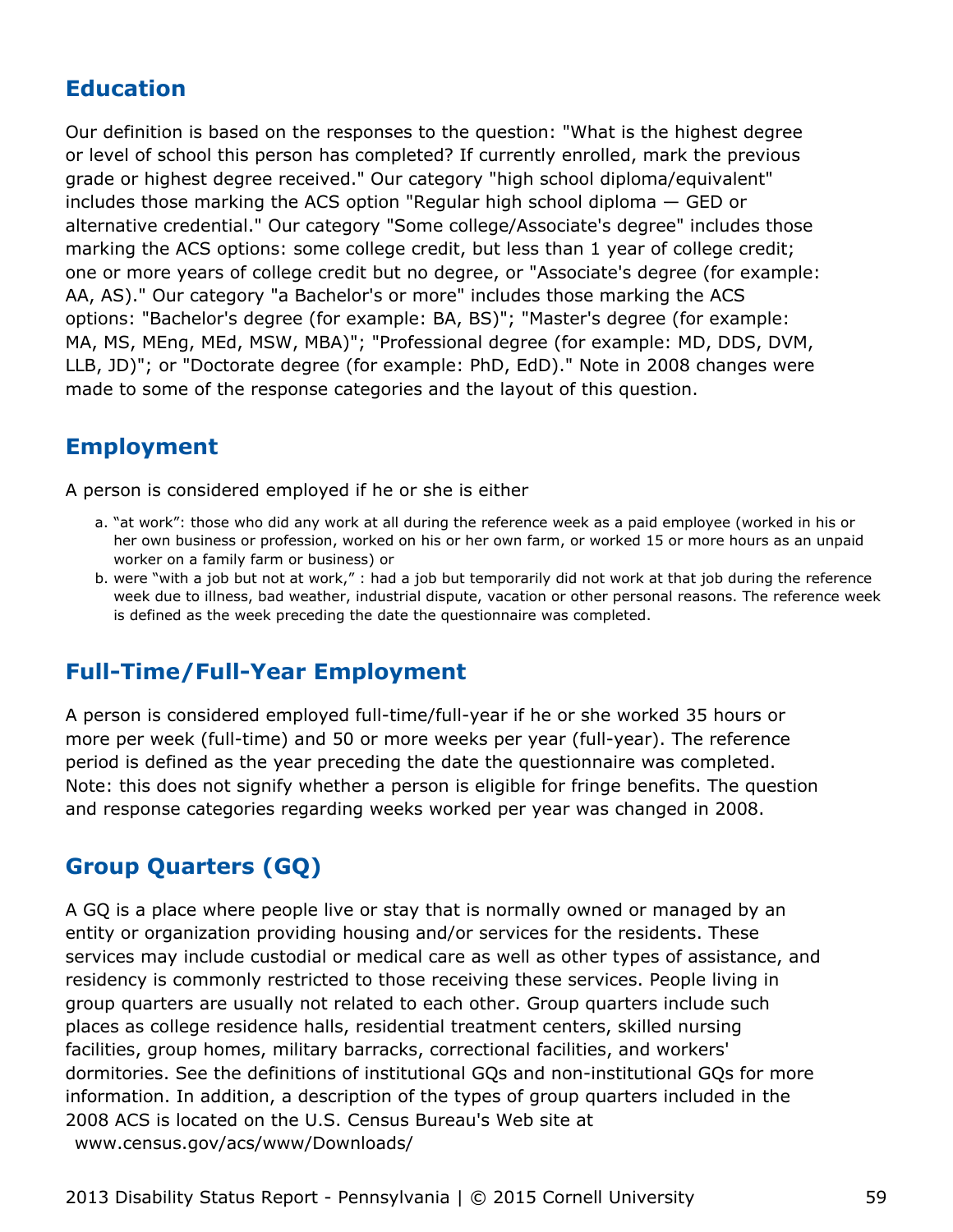#### **Health Insurance Coverage**

Is based on the following question: Is this person CURRENTLY covered by any of the following types of health insurance or health coverage plans? Mark "Yes" or "No" for EACH type of coverage in items a – h.

- a. Insurance through a current or former employer or union (of this person or another family member)
- b. Insurance purchased directly from an insurance company (by this person or another family member)
- c. Medicare, for people 65 and older, or people with certain disabilities
- d. Medicaid, Medical Assistance, or any kind of government-assistance plan for those with low incomes or a disability
- e. VA (including those who have ever used or enrolled for VA health care)
- f. TRICARE or other military health care
- g. Indian Health Service
- h. Any other type of health insurance or health coverage plan Specify (Note: "Other type" were recoded into one of the categories a-g by the Census Bureau)

#### **Hearing Disability**

This disability type is based on the question *(asked of all ages)*: Is this person deaf or does he/she have serious difficulty hearing?

#### **Hispanic or Latino Origin**

People of Hispanic or Latino origin are those who classify themselves in a specific Hispanic or Latino category in response to the question, "Is this person Spanish/Hispanic/Latino?" Specifically, those of Hispanic or Latino origin are those who are Cuban; Mexican, Mexican American, Chicano; Puerto Rican; or other Spanish/Hispanic/Latino. Origin may be the heritage, nationality group, lineage, or country of birth of the person or the person's parents or ancestors before their arrival in the United States. People who identify their origin as Spanish, Hispanic, or Latino may be of any race.

#### **Household Income**

Household Income is defined as the total income of a household including: wages, salary, commissions, bonuses, or tips from all jobs; self-employment income (NET income after business expenses) from own non-farm or farm businesses, including proprietorships and partnerships; interest, dividends, net rental income, royalty income, or income from real estates and trusts; Social Security or Railroad Retirement; Supplemental Security Income; any public assistance or welfare payments from the state or local welfare office; retirement, survivor or disability pensions; and any other regularly received income (e.g., Veterans' payments, unemployment compensation, child support or alimony). Median household income is calculated with the household as the unit of analysis, using household weights without adjusting for household size.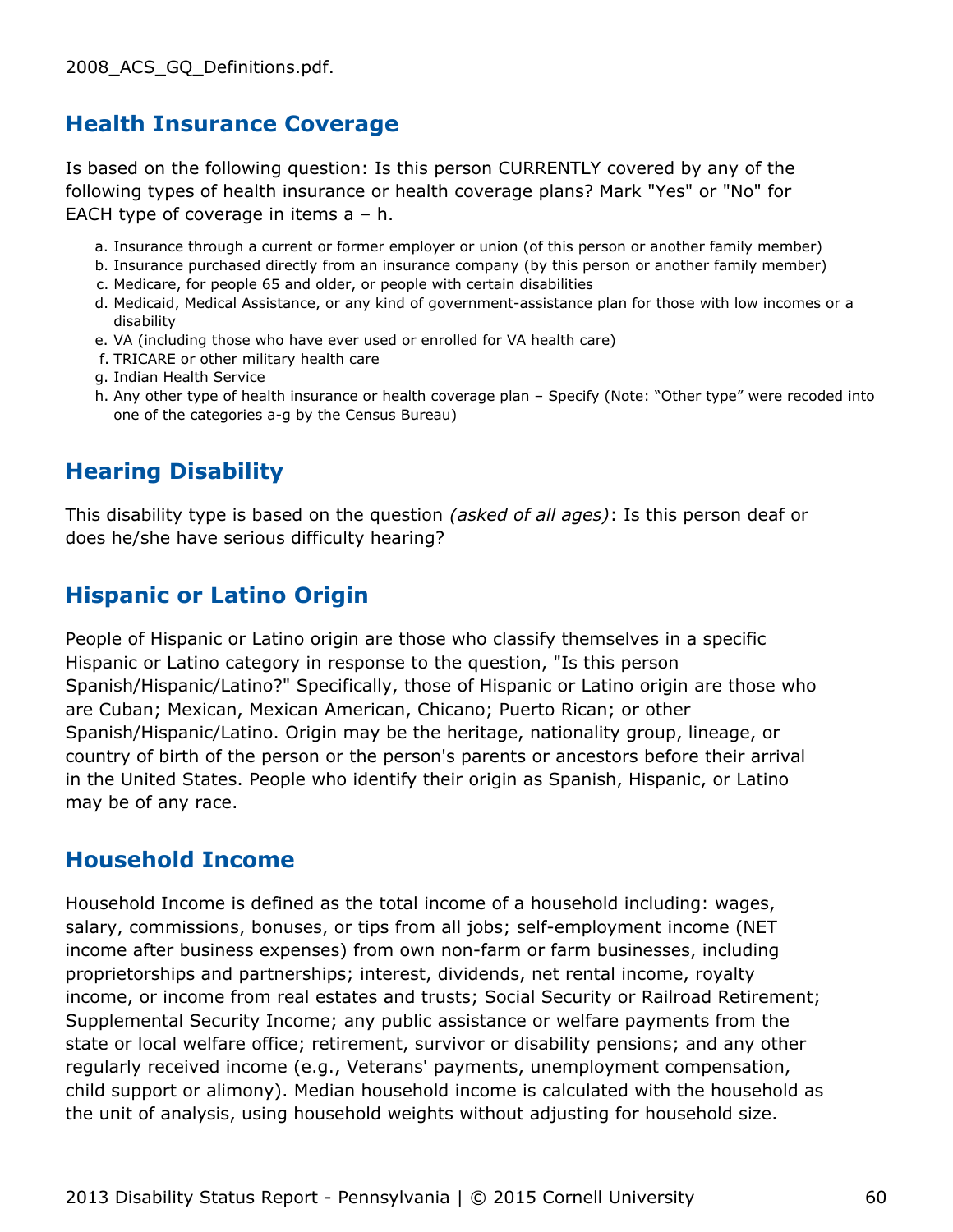#### **Independent Living Disability**

This disability type is based on the question *(asked of persons ages 15 or older)*: Because of a physical, mental, or emotional condition, does this person have difficulty doing errands alone such as visiting a doctors office or shopping?

#### **Institutional Group Quarters (GQs)**

Includes facilities for people under formally authorized, supervised care or custody at the time of enumeration. Generally, restricted to the institution, under the care or supervision of trained staff, and classified as "patients" or "inmates." Includes: correctional, nursing, and in-patient hospice facilities, psychiatric hospitals, juvenile group homes and residential treatment centers.

#### **Margin of Error (MOE)**

Data, such as data from the American Community Survey, is based on a sample, and therefore statistics derived from this data are subject to sampling variability. The margin of error (MOE) is a measure of the degree of sampling variability. In a random sample, the degree of sampling variation is determined by the underlying variability of the phenomena being estimated (e.g., income) and the size of the sample (i.e., the number of survey participants used to calculate the statistic). The smaller the margin of error, the lower the sampling variability and the more "precise" the estimate. A margin of error is the difference between an estimate and its upper or lower confidence bounds. Confidence bounds are calculated by adding the MOE to the estimate (upper bound) and subtracting the MOE from the estimate (lower bound). All margins of error in this report are based on a 90 percent confidence level. This means that there is a 90% certainty that the actual value lies somewhere between the upper and lower confidence bounds.

#### **Non-Institutional Group Quarters (GQs)**

Includes facilities that are not classified as institutional group quarters; such as college/university housing, group homes intended for adults, residential treatment facilities for adults, workers' group living quarters and Job Corps centers and religious group quarters.

#### **Not Working but Actively Looking for Work**

A person is defined as not working but actively looking for work if he or she reports not being employed, but has been looking for work during the last four weeks.

#### **Number**

This term appears in the tables; it refers to estimated number of people in the category. (for percentages, this is the numerator).

2013 Disability Status Report - Pennsylvania | © 2015 Cornell University 61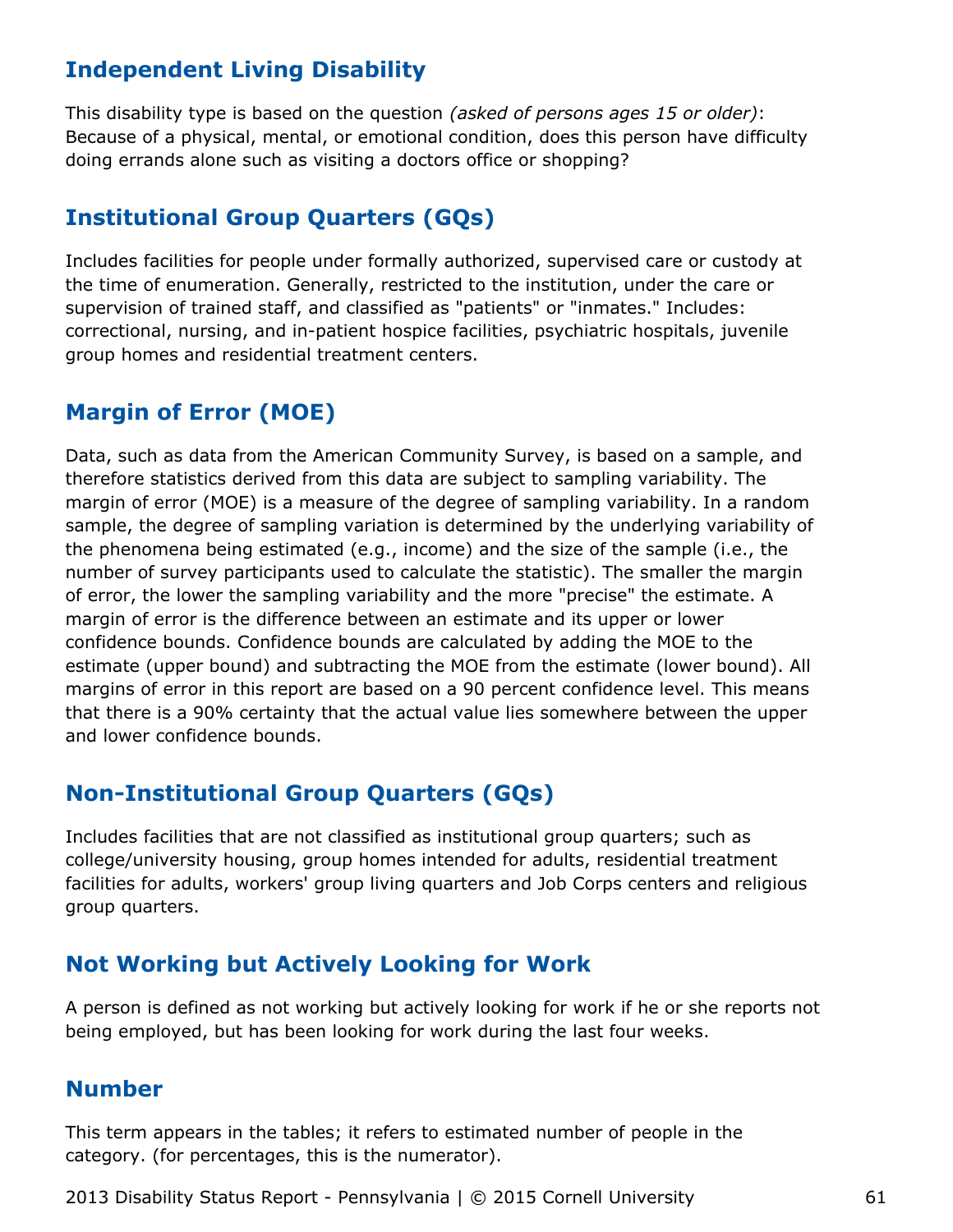#### **Poverty**

The poverty measure is computed based upon the standards defined in Directive 14 from the Office of Management and Budget. These standards use poverty thresholds created in 1982 and index these thresholds to 2008 dollars using poverty factors based upon the Consumer Price Index. They use the family as the income sharing unit and family income is the sum of total income from each family member living in the household. The poverty threshold depends upon the size of the family; the age of the householder; and the number of related children under the age of 18.

#### **Race**

Race categories are based on the question, "[w]hat is this person's race? Mark (X) one or more races to indicate what this person considers himself/herself to be." Responses include the following: White; Black or African-American; American Indian or Alaska Native (print name of enrolled or principal tribe); Asian Indian; Chinese; Filipino; Japanese; Korean; Vietnamese; Other Asian (Print Race); Native Hawaiian; Guamanian or Chamarro; Samoan; Other Pacific Islander (Print Race Below); Some other race (print race below). "Other race" also contains people who report more than one race.

#### **Sample Size**

The number of survey participants used to calculate the statistic.

#### **Self-care Disability**

This disability type is based on the question (*asked of persons ages 5 or older*): 17c. Does this person have difficulty dressing or bathing?

#### **Supplemental Security Income (SSI)**

A person is defined as receiving SSI payments if he or she reports receiving (SSI) income in the 12 months prior to the survey.

**Note:** The Supplemental Security Income (SSI) does not apply to Puerto Rico. SSI is a federal cash assistance program that provides monthly payments to low-income aged, blind, or disabled persons in the 50 states, the District of Columbia, and the Northern Mariana Islands.

#### **Veteran Service-Connected Disability**

A disease or injury determined to have occurred in or to have been aggravated by military service. A disability is evaluated according to the VA Schedule for Rating Disabilities in Title 38, CFR, and Part 4. Extent of disability is expressed as a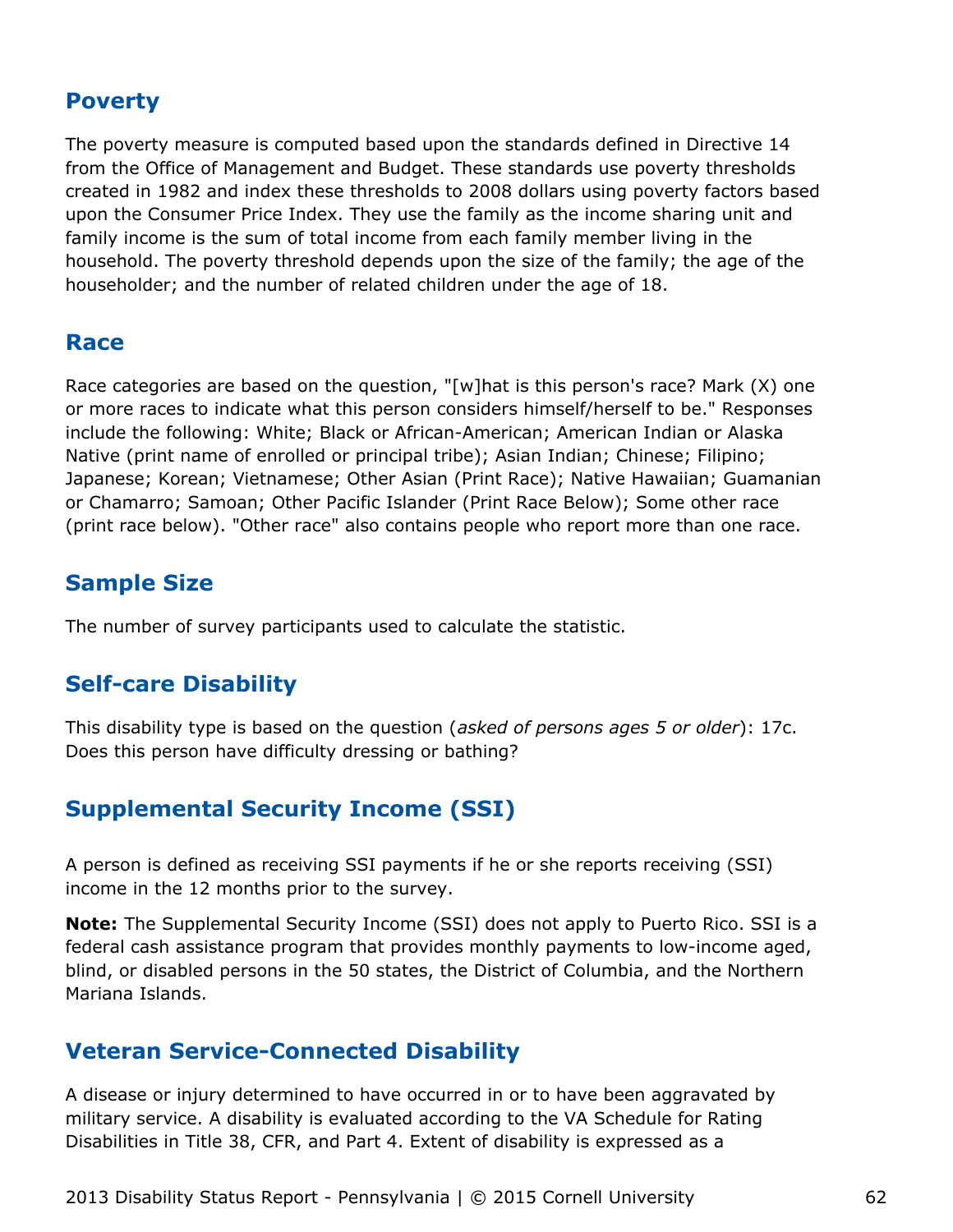percentage from 0% (for conditions that exist but are not disabling to a compensable degree) to 100%, in increments of 10%. This information was determined by the following two part question:

- **Does this person have a VA service-connected disability rating?** a. Yes (such as 0%, 10%, 20%, ... , 100%) No *SKIP* to question 28a
- **What is this person's service-connected disability rating?"** b. Responses included: 0 percent; 10 or 20 percent; 30 or 40 percent; 50 or 60 percent; 70 percent or higher

### **Visual Disability**

This disability type is based on the question:*(asked of all ages)*: Is this person blind or does he/she have serious difficulty seeing even when wearing glasses?